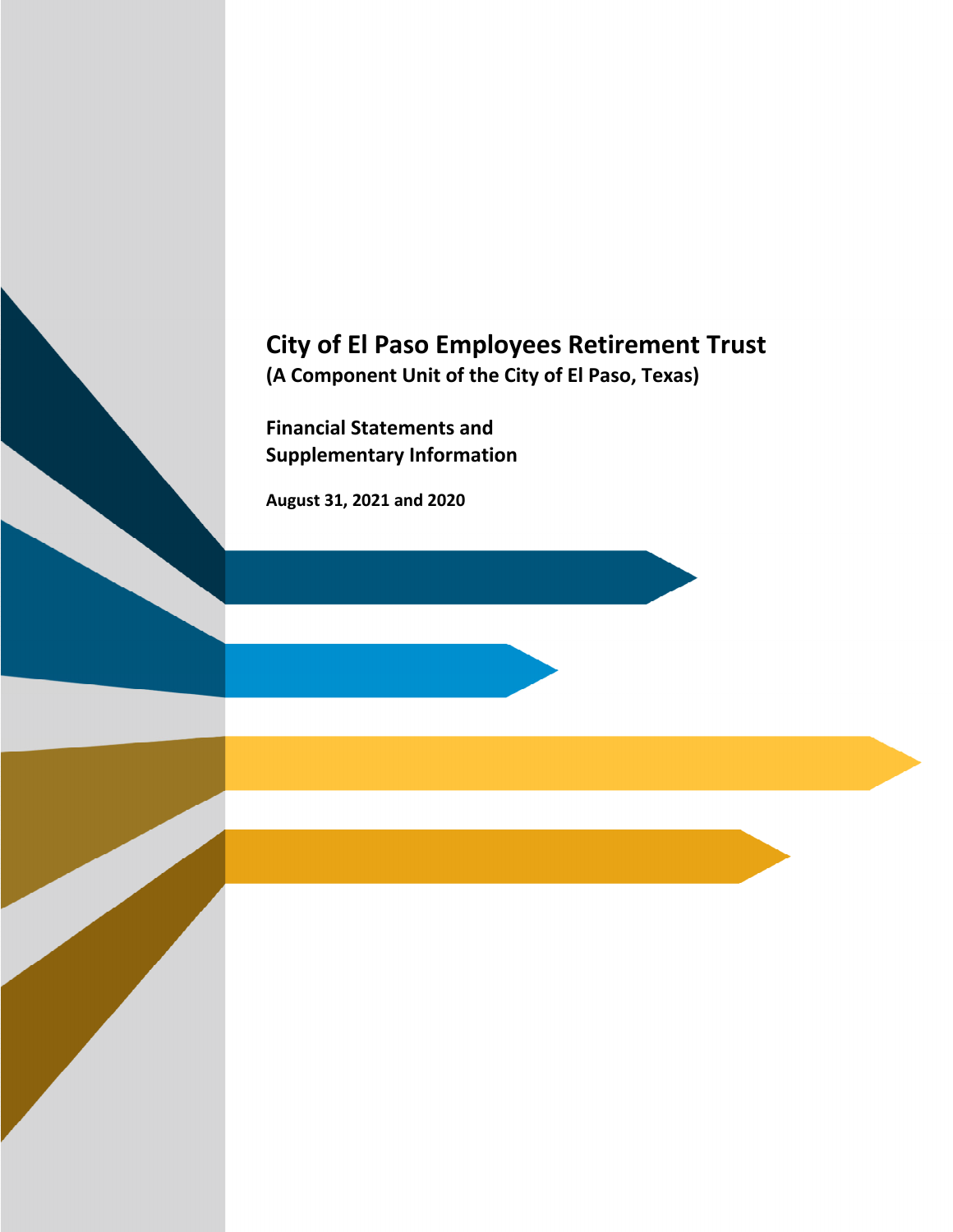THIS PAGE INTENTIONALLY LEFT BLANK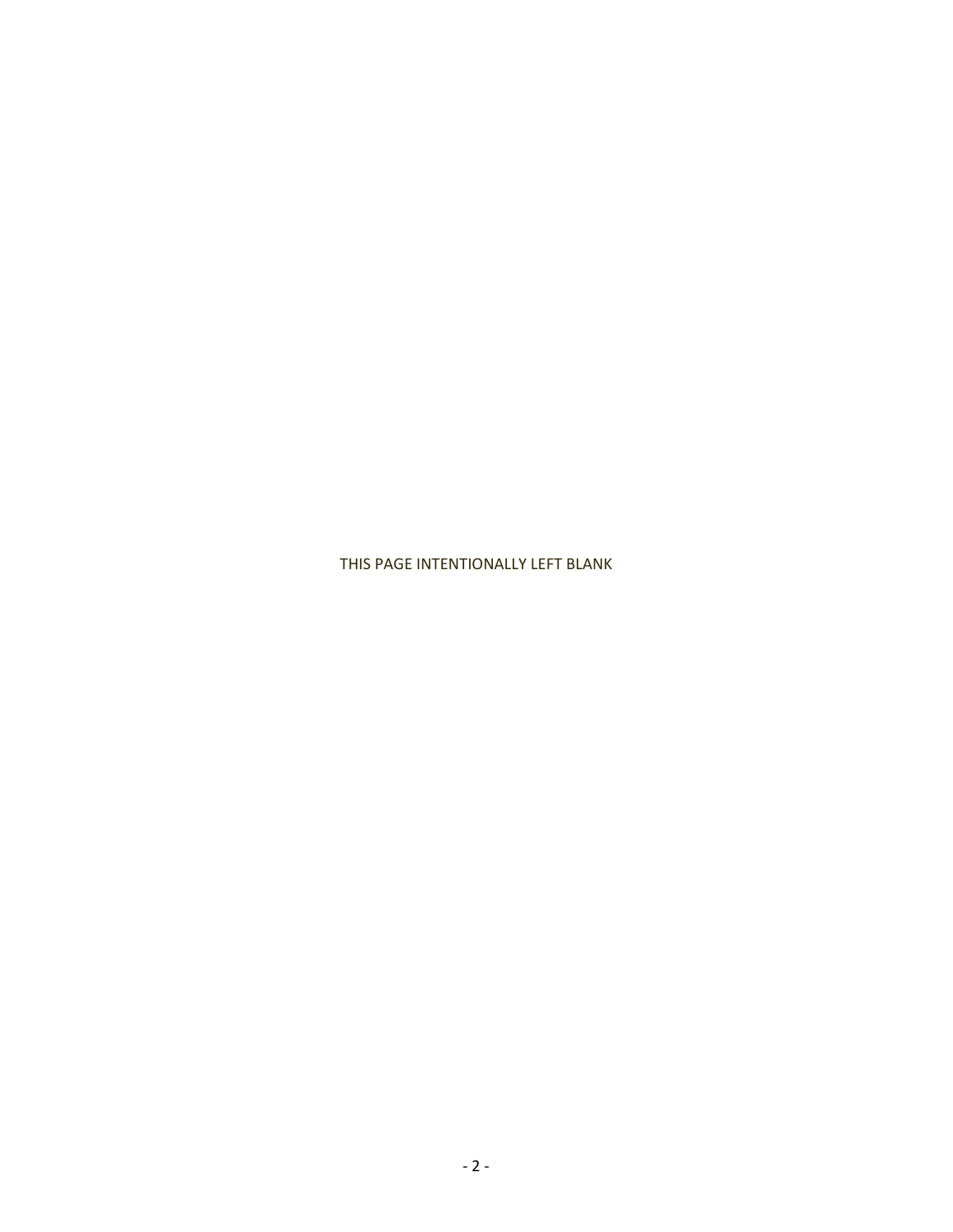**Introductory Section**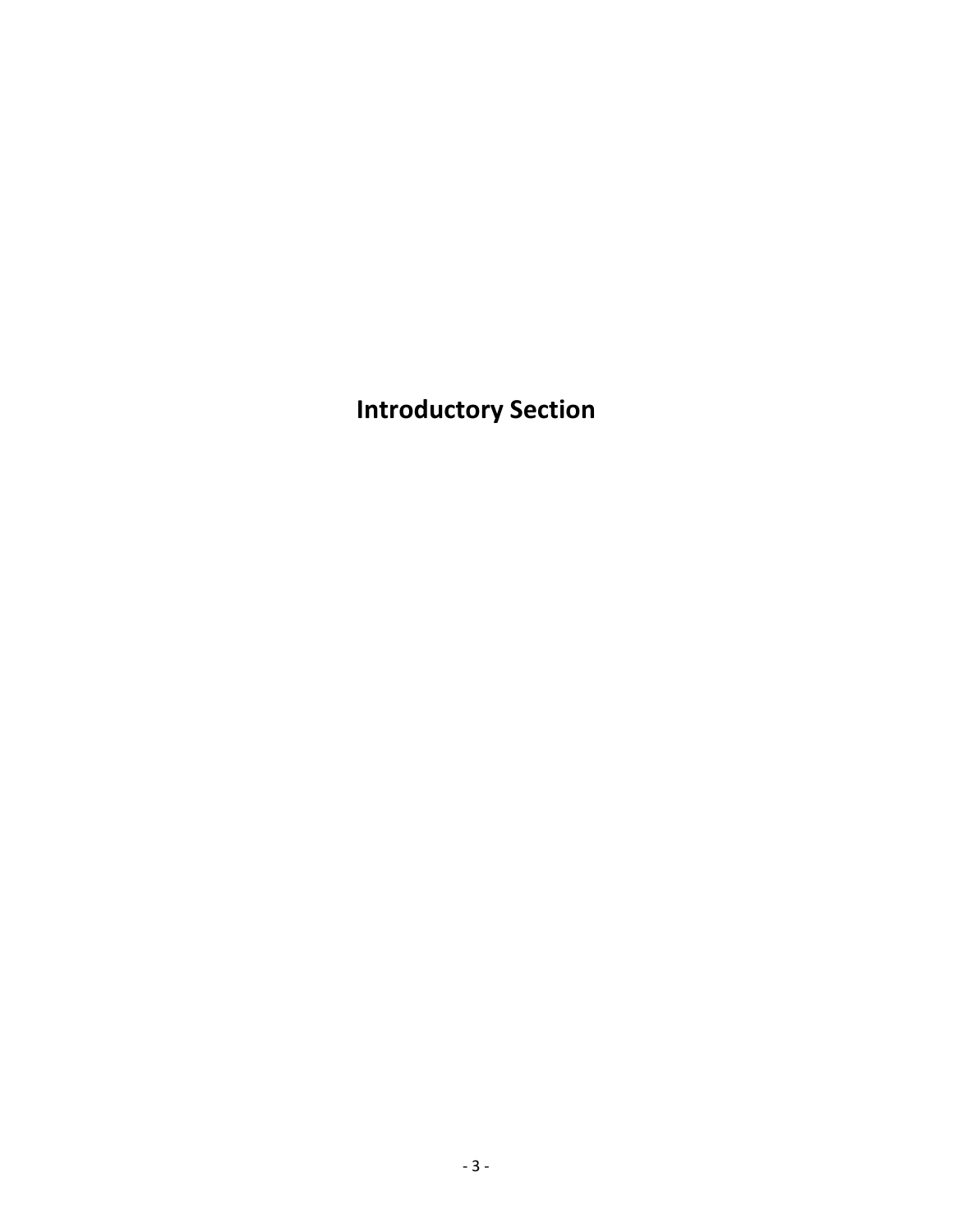THIS PAGE INTENTIONALLY LEFT BLANK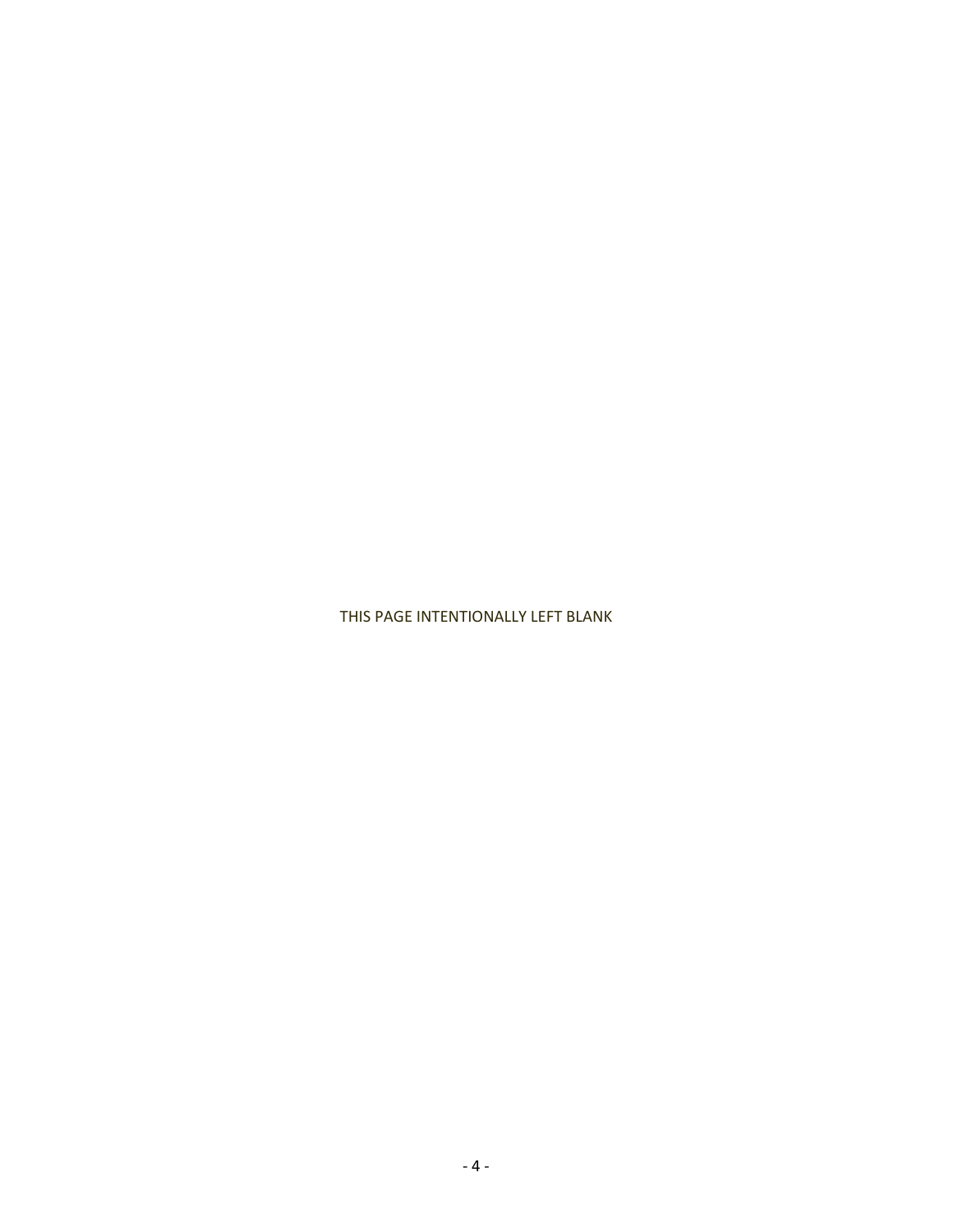# **City of El Paso Employees Retirement Trust (A Component of the City of El Paso, Texas) Table of Contents August 31, 2021**

| <b>INTRODUCTORY SECTION</b>                                     |    |
|-----------------------------------------------------------------|----|
| <b>Table of Contents</b>                                        | 5  |
| <b>FINANCIAL SECTION</b>                                        |    |
| Independent Auditors' Report                                    | 8  |
| Management's Discussion and Analysis                            | 11 |
| <b>BASIC FINANCIAL STATEMENTS</b>                               |    |
| <b>Statements of Fiduciary Net Position</b>                     | 16 |
| Statements of Changes in Fiduciary Net Position                 | 17 |
| <b>Notes to Financial Statements</b>                            | 18 |
| <b>REQUIRED SUPPLEMENTARY INFORMATION</b>                       |    |
| Schedule of Changes in Net Pension Liability and Related Ratios | 46 |
| <b>Schedule of Employer Contributions</b>                       | 48 |
| Schedule of Investment Returns                                  | 50 |
| <b>OTHER SUPPLEMENTARY INFORMATION</b>                          |    |
| Comparative Summary of Revenue by Source and Expenses by Type   | 54 |
| <b>Comparative Summary of Administrative Expenses</b>           | 55 |
| Schedule of Investment Manager Expenses                         | 56 |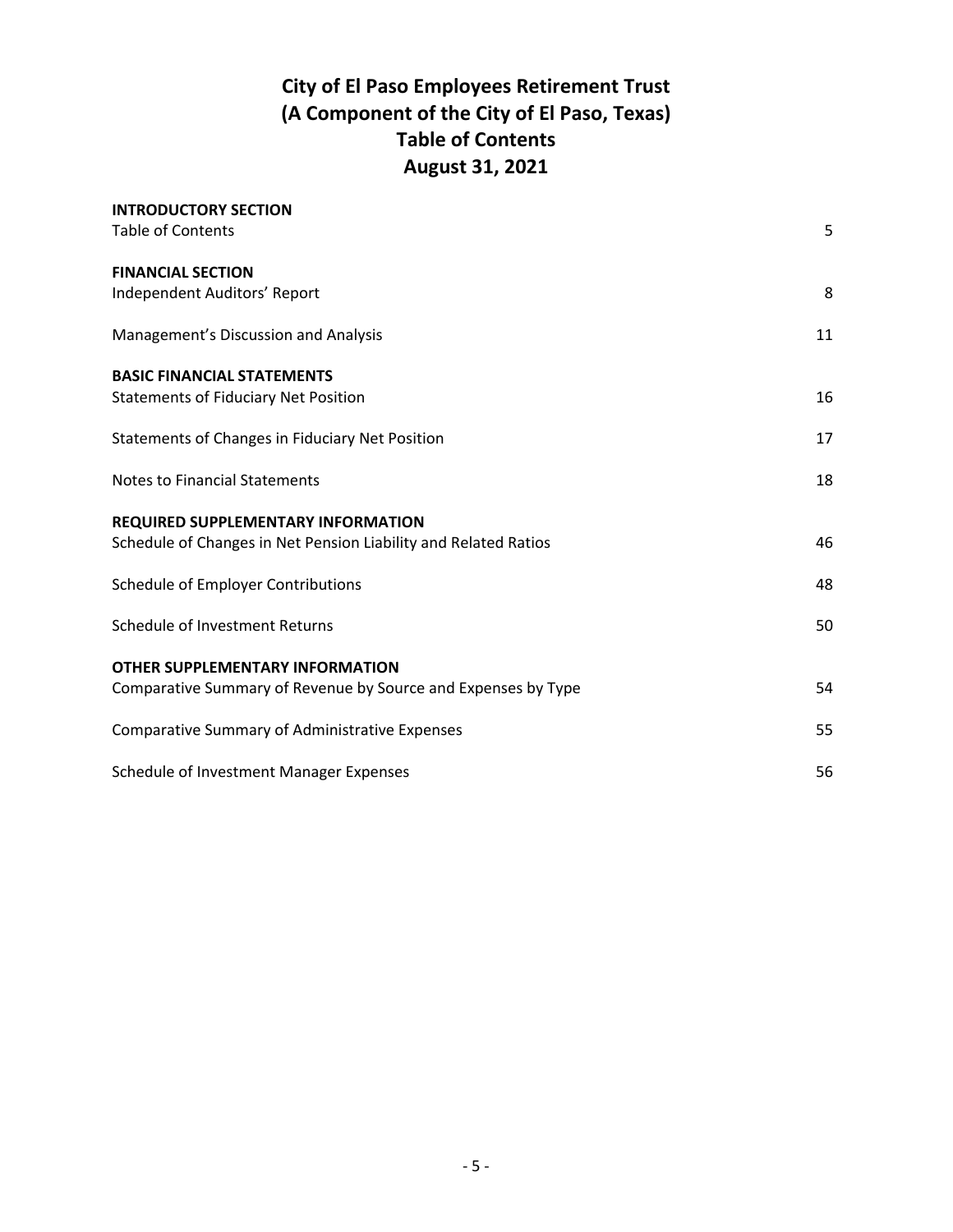THIS PAGE INTENTIONALLY LEFT BLANK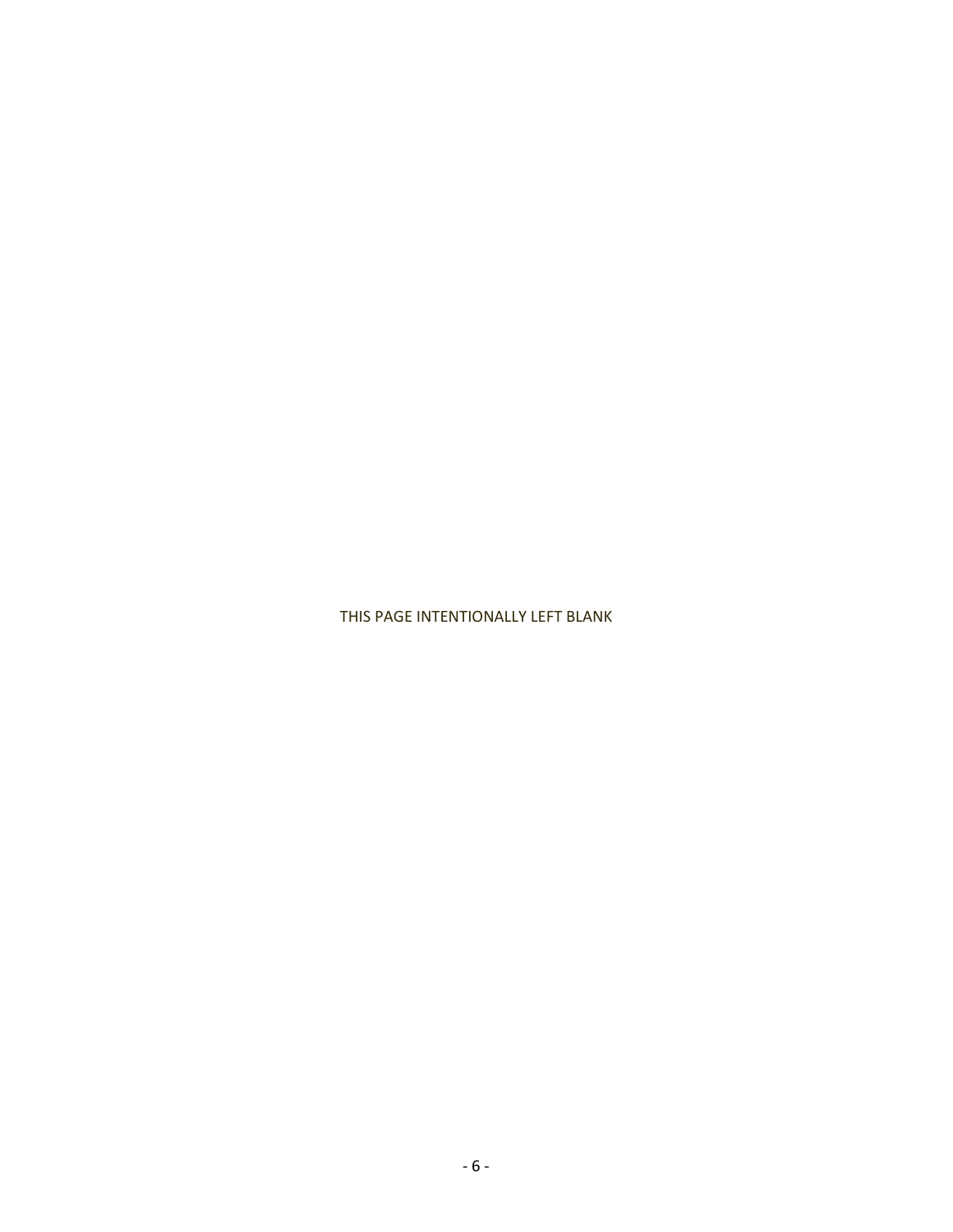**Financial Section**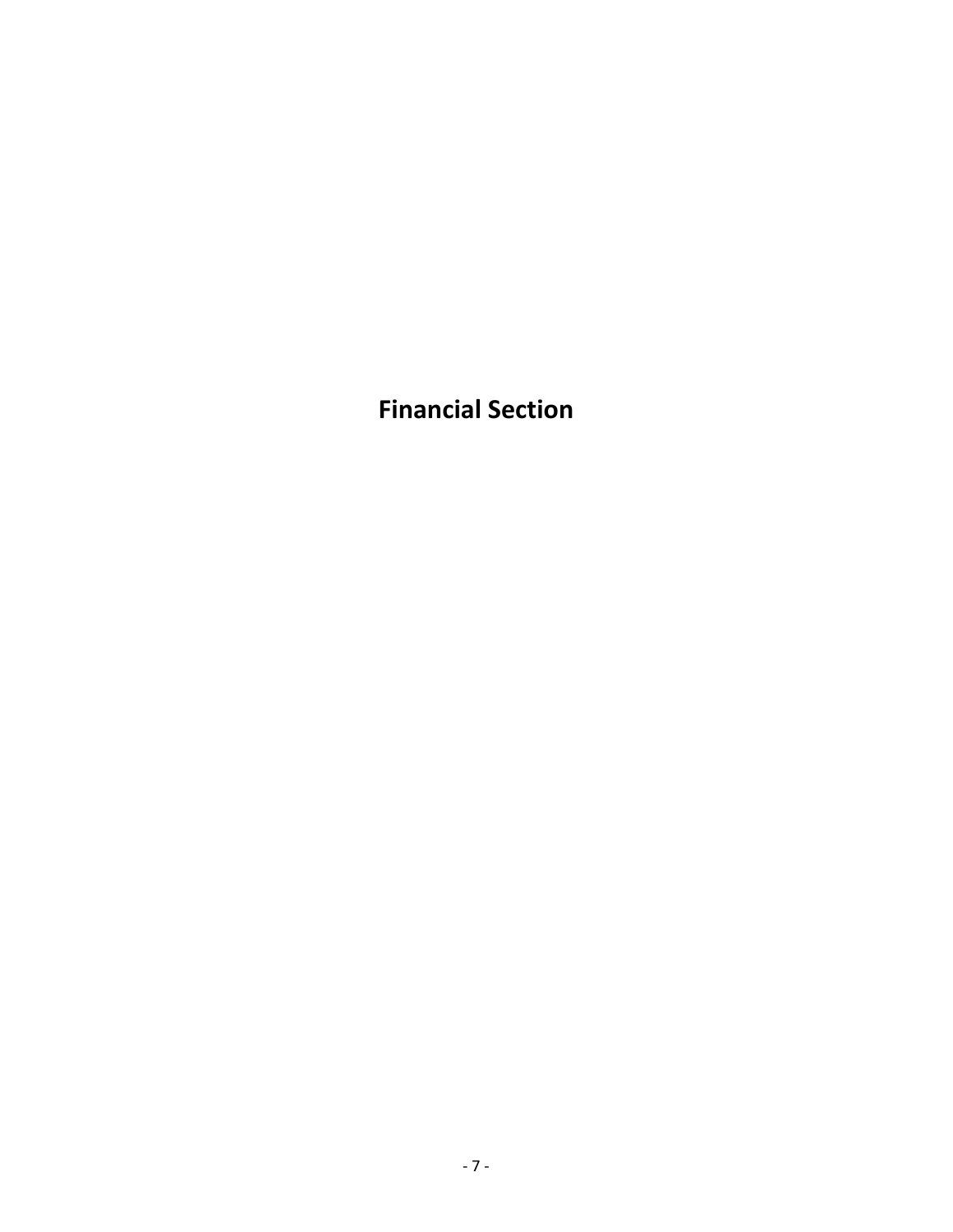

Carr, Riggs & Ingram, LLC 810 East Yandell Drive El Paso, TX 79902

 $(915) 532 - 8400$  $(915) 532 - 8405$  (fax) CRIcpa.com

#### **INDEPENDENT AUDITORS' REPORT**

To the Board of Trustees City of El Paso Employees Retirement Trust El Paso, Texas

We have audited the accompanying financial statements of the City of El Paso Employees Retirement Trust (the "Fund"), a component unit of the City of El Paso, Texas (the "City"), which comprise the statements of fiduciary net position as of August 31, 2021 and 2020, and the statements of changes in fiduciary net position for the years then ended, and the related notes to the financial statements, which collectively comprise the Fund's basic financial statements as listed in the table of contents.

#### *Management's Responsibility for the Financial Statements*

Management is responsible for the preparation and fair presentation of these financial statements in accordance with accounting principles generally accepted in the United States of America; this includes the design, implementation, and maintenance of internal control relevant to the preparation and fair presentation of financial statements that are free from material misstatement, whether due to fraud or error.

#### *Auditors' Responsibility*

Our responsibility is to express an opinion on these financial statements based on our audit. We conducted our audit in accordance with auditing standards generally accepted in the United States of America. Those standards require that we plan and perform the audit to obtain reasonable assurance about whether the financial statements are free from material misstatement.

An audit involves performing procedures to obtain audit evidence about the amounts and disclosures in the financial statements. The procedures selected depend on the auditors' judgment, including the assessment of the risks of material misstatement of the financial statements, whether due to fraud or error. In making those risk assessments, the auditors consider internal control relevant to the entity's preparation and fair presentation of the financial statements in order to design audit procedures that are appropriate in the circumstances, but not for the purpose of expressing an opinion on the effectiveness of the entity's internal control. Accordingly, we express no such opinion. An audit also includes evaluating the appropriateness of accounting policies used and the reasonableness of significant accounting estimates made by management, as well as evaluating the overall presentation of the financial statements.

We believe that the audit evidence we have obtained is sufficient and appropriate to provide a basis for our audit opinion.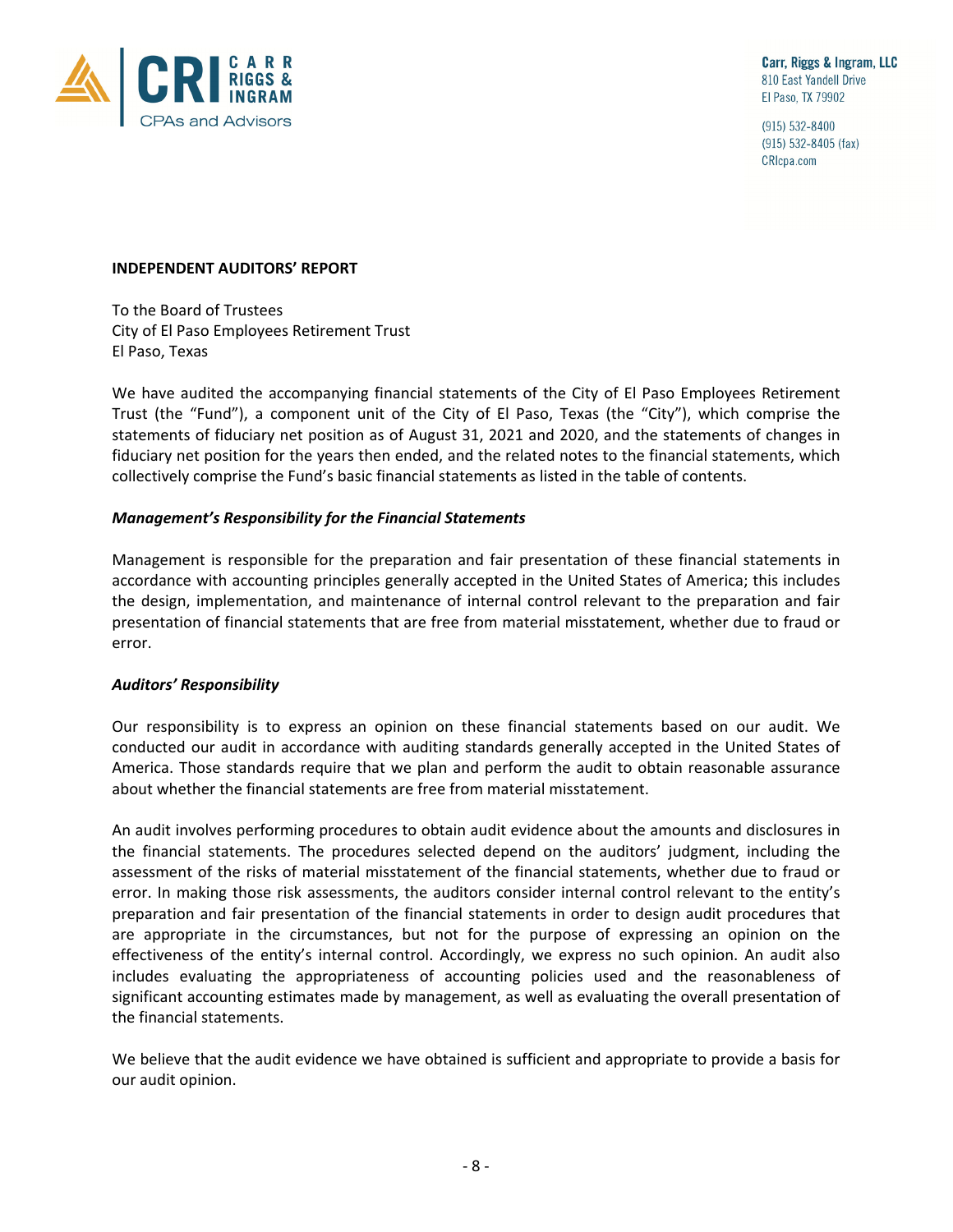### *Opinion*

In our opinion, the financial statements referred to above present fairly, in all material respects, the fiduciary net position of the Fund as of August 31, 2021 and 2020, and the changes in fiduciary net position for the years then ended in conformity with accounting principles generally accepted in the United States of America.

### *Emphasis of Matter*

### *Reporting Entity*

As discussed in Note 1, the financial statements of the Fund are intended to present the financial position and the changes in financial position of only the Fund. They do not purport to, and do not, present fairly the financial position of the City of El Paso, Texas, as of August 31, 2021 and 2020, the changes in its financial position for the years then ended in conformity in accordance with accounting principles generally accepted in the United States of America. Our opinions are not modified with respect to this matter.

### *Other Matters*

### *Required Supplementary Information*

Accounting principles generally accepted in the United State of America require that the management's discussion and analysis on pages 11‐13 and the GASB supplementary pension schedules on pages 46‐51 be presented to supplement the basic financial statements. Such information, although not part of the basic financial statements, is required by the Governmental Accounting Standards Board, who considers it to be an essential part of financial reporting for placing the basic financial statements in an appropriate operational, economic or historical context. We have applied certain limited procedures to the required supplementary information in accordance with auditing standards generally accepted in the United States of America, which consisted of inquiries of management about methods of preparing the information and comparing the information for consistency with management's responses to our inquiries, the basic financial statements and other knowledge we obtained during our audit of the basic financial statements. We do not express an opinion or provide any assurance on the information because the limited procedures do not provide us with sufficient evidence to express an opinion or provide any assurance.

### *Other Information*

Our audit was conducted for the purposes of forming an opinion on the basic financial statements as a whole. The other supplementary information as listed in the table of contents is presented for purposes of additional analysis and is not a required part of the basic financial statements.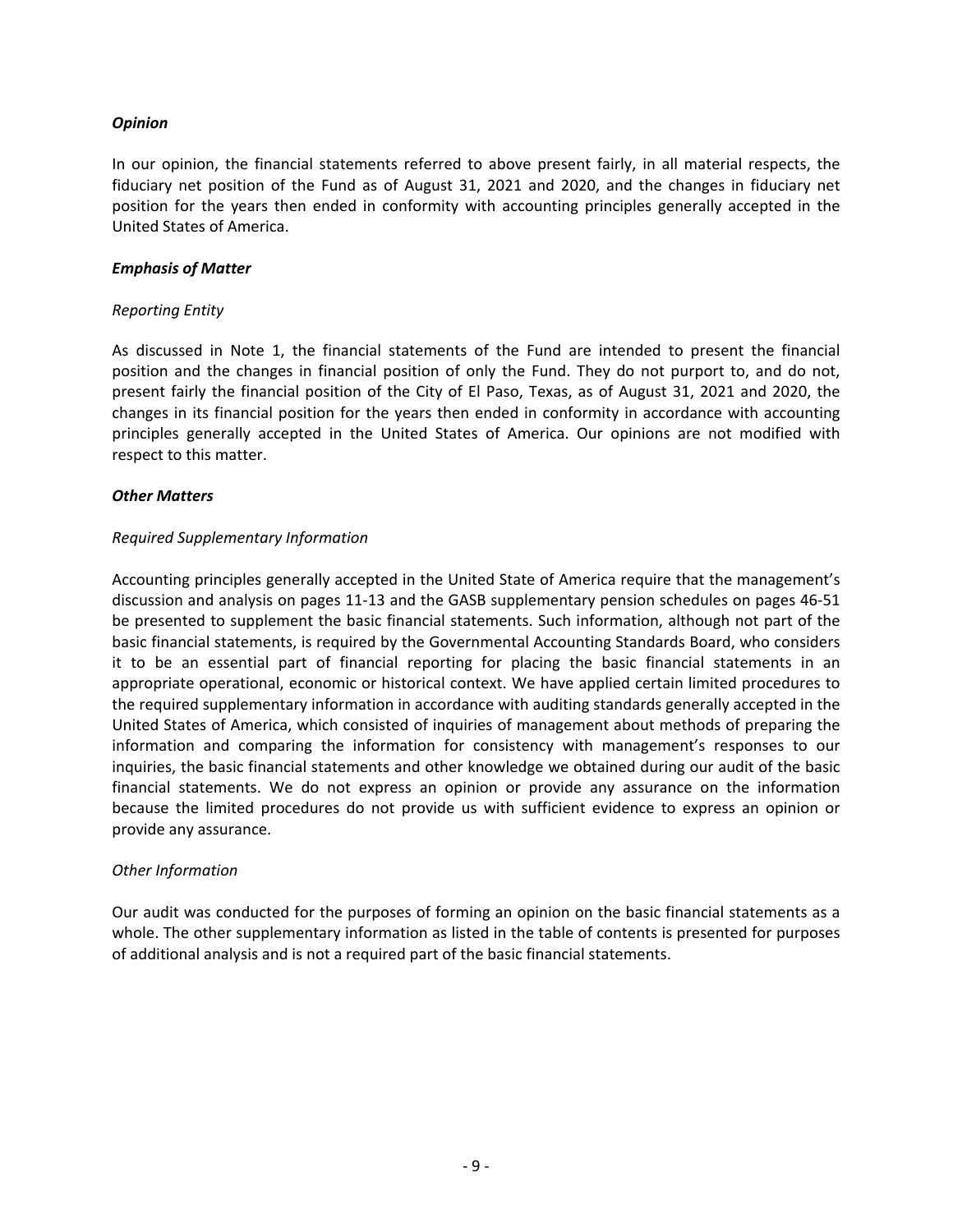The other supplementary information as listed in the table of contents is the responsibility of management and was derived from and relates directly to the underlying accounting and other records used to prepare the basic financial statements. Such information has been subjected to the auditing procedures applied in the audit of the basic financial statements and certain additional procedures, including comparing and reconciling such information directly to the underlying accounting and other records used to prepare the basic financial statements or to the basic financial statements themselves, and other additional procedures in accordance with auditing standards generally accepted in the United States of America. In our opinion, the other supplementary information as listed in the table of contents is fairly stated, in all material respects, in relation to the basic financial statements as a whole.

Cary Rigge & Ingram, L.L.C.

Carr, Riggs & Ingram, LLC El Paso, Texas January 18, 2022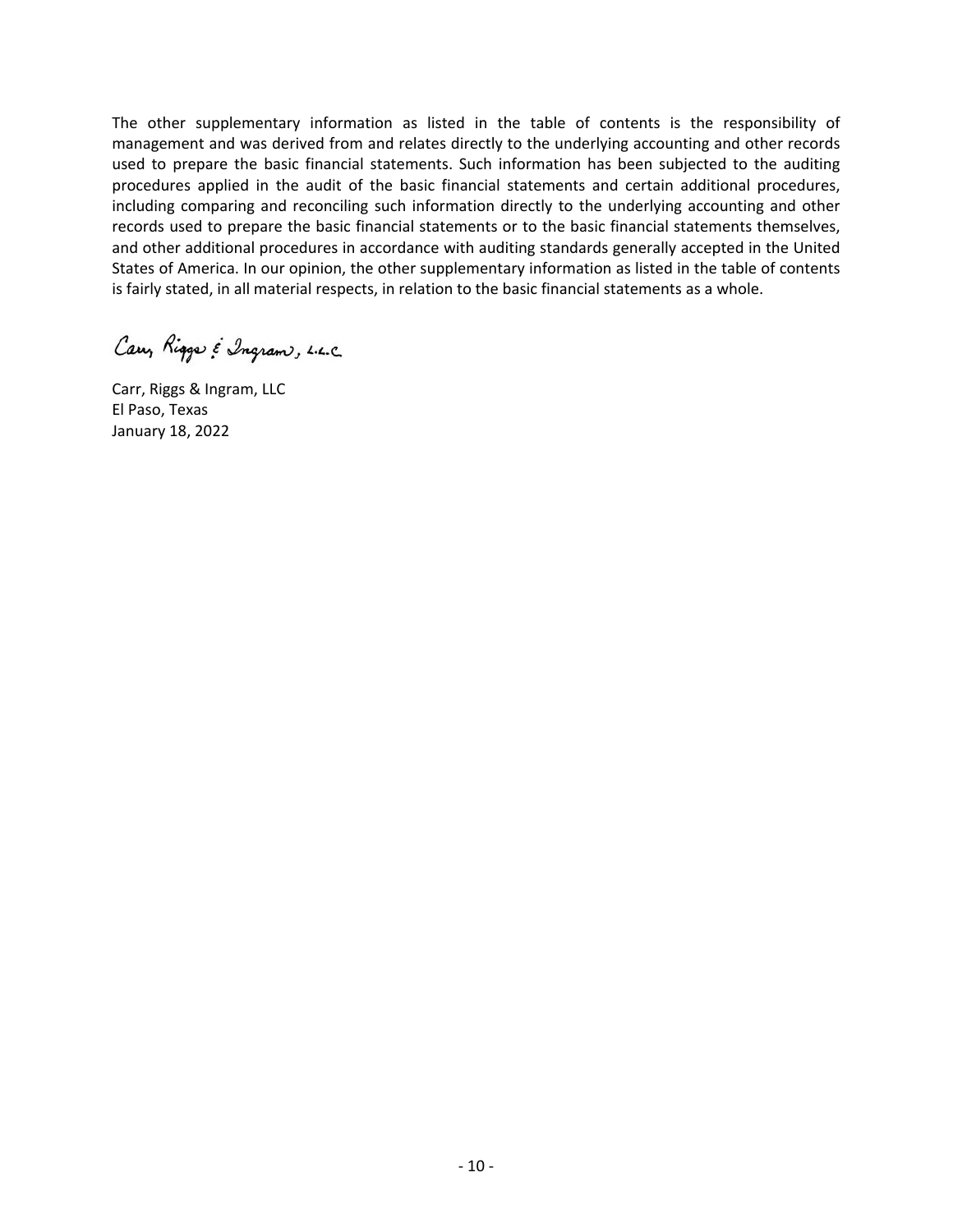## **City of El Paso Employees Retirement Trust (A Component of the City of El Paso, Texas) Management's Discussion and Analysis**

The Management's Discussion and Analysis (MD&A) on the financial performance of City of El Paso Employees Retirement Trust (the "Fund") provides an overview of the Fund's financial activities for the fiscal year ended August 31, 2021. For more detailed information regarding the Fund's financial activities, the reader should also review the actual financial statements, including notes and supplementary schedules.

### **2021 FINANCIAL HIGHLIGHTS**

Net position held in trust for pension benefits (net position) increased during the fiscal year 2021 by \$160.7 million.

The major reason for the increase in net assets was due to the performance of the capital markets, which resulted in net investment gain of \$202.1 million. Employer and plan member contributions totaled \$40.7 million, a decrease of \$0.7 million from the previous fiscal year. The decrease in contributions was primarily due to a decrease in employee pay rates. The cash balances includes cash held by investment managers used for investments and cash at the fund's custodial bank used to pay for operation expenses.

Benefit payments made during fiscal year 2021 totaled \$75.7 million, an increase of \$9.1 million over the fiscal year 2020 mainly due to an increase in number of retirees and larger benefit payments to the new retirees.

### **2020 FINANCIAL HIGHLIGHTS**

Net position held in trust for pension benefits (net position) increased during the fiscal year 2020 by \$71.4 million.

The major reason for the increase in net assets was due to the performance of the capital markets, which resulted in net investment gain of \$102.5 million. Employer and plan member contributions totaled \$41.4 million, a decrease of \$0.8 million from the previous fiscal year. The decrease in contributions was primarily due to a decrease in employee pay rates. The cash balances includes cash held by investment managers used for investments and cash at the fund's custodial bank used to pay for operation expenses.

Benefit payments made during fiscal year 2020 totaled \$66.6 million, an increase of \$4.3 million over the fiscal year 2019 mainly due to an increase in number of retirees and larger benefit payments to the new retirees.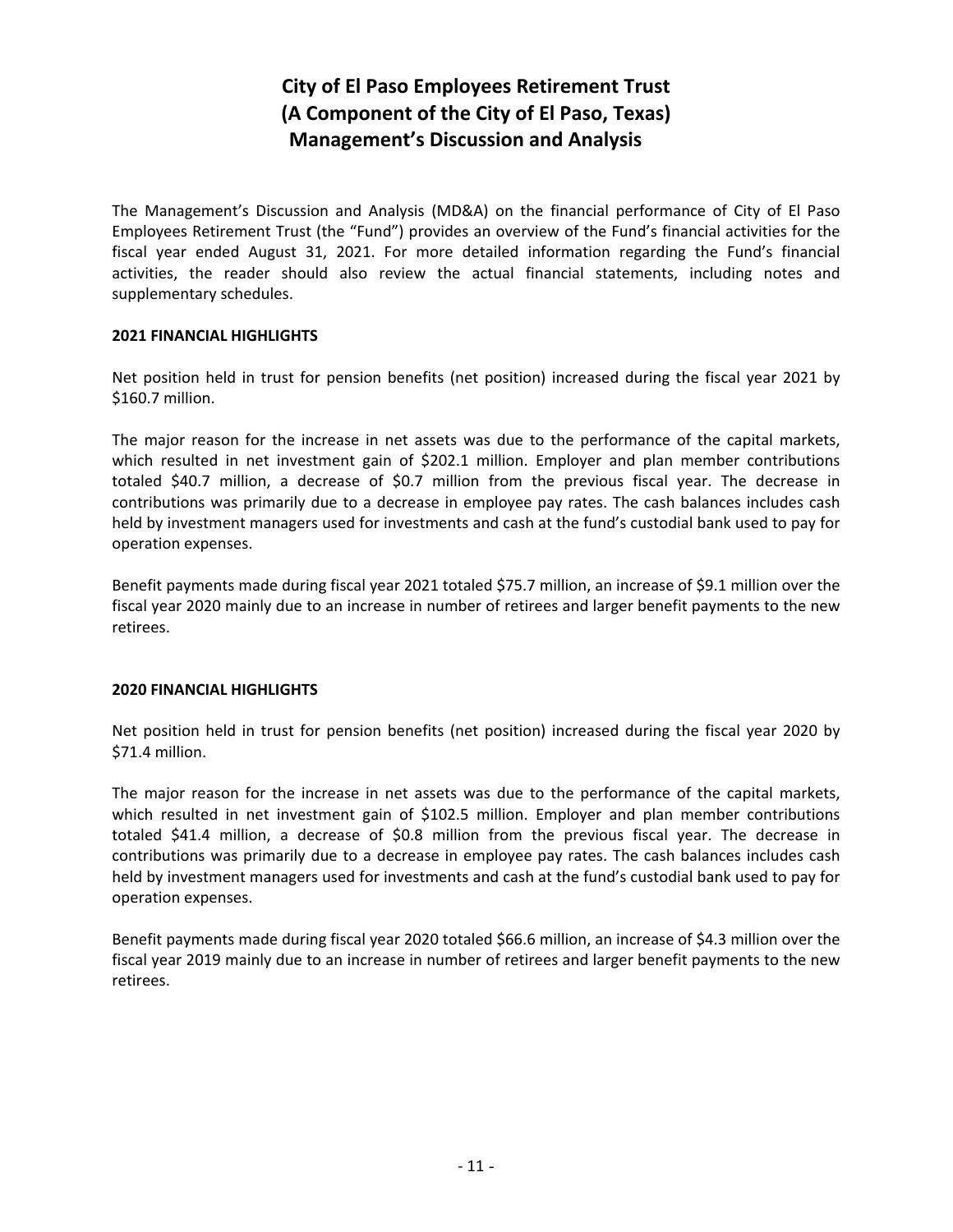## **City of El Paso Employees Retirement Trust (A Component of the City of El Paso, Texas) Management's Discussion and Analysis**

#### **FINANCIAL STATEMENTS**

The financial statements of the Fund include statements of fiduciary net position and changes in fiduciary net position available for benefits. The purpose of these statements is to present information about the Fund's present and future ability to pay benefits when they are due. These statements are presented using an economic resource measurement focus and the accrual basis of accounting.

The financial statements also include notes that explain the history and purpose of the Fund, significant accounting policies, investment details, statutory disclosures and other required supplementary information regarding the financial position of the Fund.

#### **SUMMARIZED FINANCIAL INFORMATION**

| <b>Condensed Financial Information</b> |                       |                |                   |           |           |  |  |  |  |  |
|----------------------------------------|-----------------------|----------------|-------------------|-----------|-----------|--|--|--|--|--|
|                                        | Year Ended August 31, | <b>Changes</b> |                   |           |           |  |  |  |  |  |
|                                        | 2021                  | 2020           | 2019              | 2021-2020 | 2020-2019 |  |  |  |  |  |
| Assets                                 | \$1,040,728,155       | 879,694,980    | 812,915,732<br>S. | 18.31%    | 8.21%     |  |  |  |  |  |
| Liabilities                            | 2,044,009             | 1,705,584      | 6,291,741         | 19.84%    | $-72.89%$ |  |  |  |  |  |
| Net position                           | \$1,038,684,146       | 877,989,396    | 806,623,991       | 18.30%    | 8.85%     |  |  |  |  |  |

The following table displays the total assets, liabilities and net position of the Fund:

The total net position increased by \$160,694,750 or 18.3%, during the fiscal year 2021 to \$1,038,684,146. The increase in net position is primarily a result of the fair value of investment assets increasing due to positive performance of capital markets during the current year. Total net position increased by \$71,365,405, or 8.8%, during fiscal year 2020 to \$877,989,396. The increase in net position was primarily a result of the fair value of investment assets increasing due to positive performance of the capital markets during the year.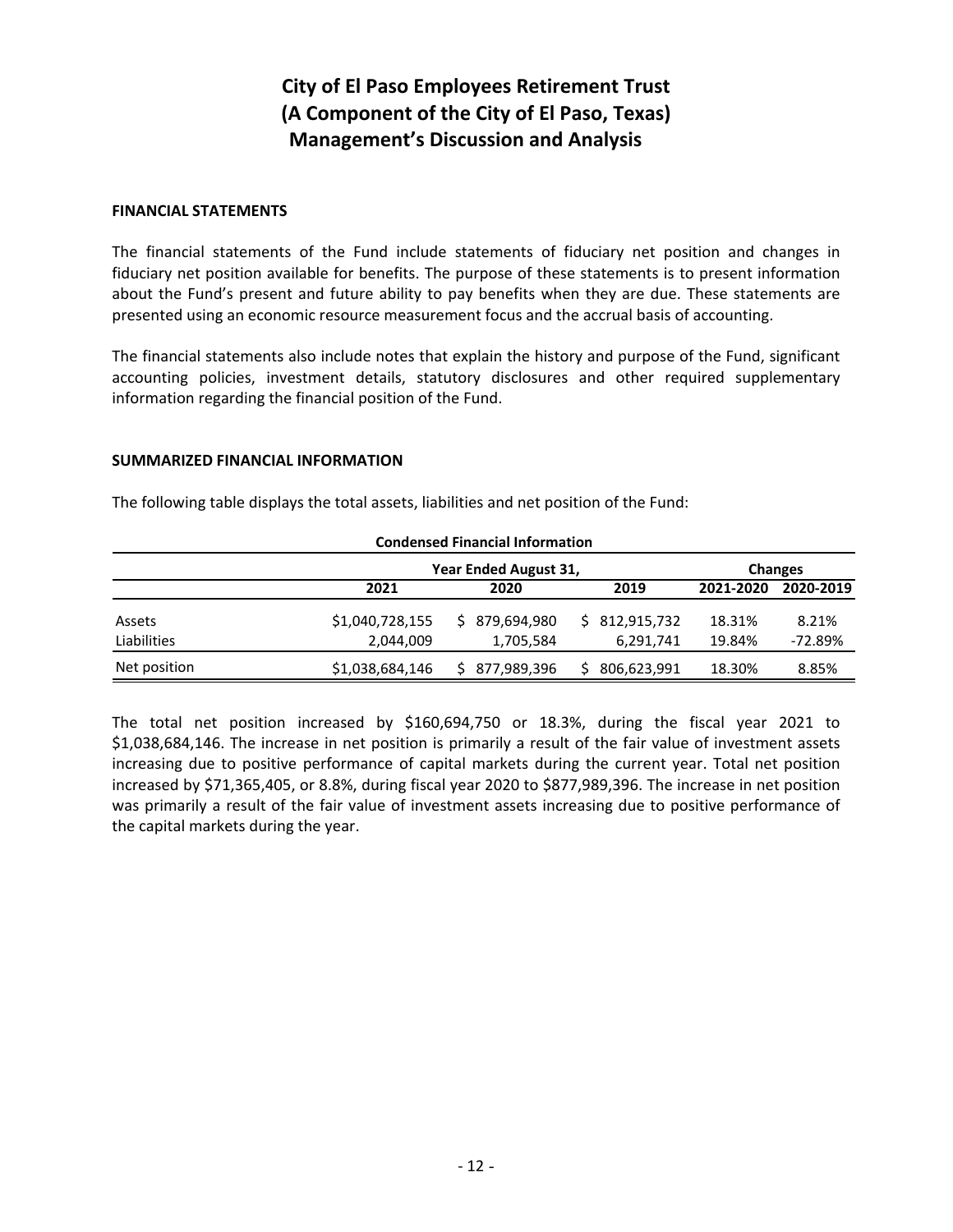## **City of El Paso Employees Retirement Trust (A Component of the City of El Paso, Texas) Management's Discussion and Analysis**

### **SUMMARIZED FINANCIAL INFORMATION (Continued)**

|                                                  | Year Ended August 31,          | <b>Changes</b>                 |                                |                    |                      |
|--------------------------------------------------|--------------------------------|--------------------------------|--------------------------------|--------------------|----------------------|
|                                                  | 2021                           | 2020                           | 2019                           | 2021-2020          | 2020-2019            |
| Contributions<br>Net investment income           | Ś<br>40,702,548<br>202,050,667 | 41,410,781<br>Ś<br>102,470,526 | \$<br>42,171,245<br>12,819,847 | $-1.71%$<br>97.18% | $-1.80\%$<br>699.31% |
| <b>Total additions</b>                           | 242,753,215                    | 143,881,307                    | 54,991,092                     | 68.72%             | 161.64%              |
| Benefits paid to plan members<br>Refunds         | 75,728,963<br>3,804,288        | 66,555,726<br>3,737,266        | 62,251,632<br>4,215,138        | 13.78%<br>1.79%    | 6.91%<br>$-11.34%$   |
| Prepaid COLA payments<br>Administrative expenses | 84,000<br>2,441,214            | 84,000<br>2,138,910            | 105,000<br>1,761,619           | 0.00%<br>14.13%    | $-20.00\%$<br>21.42% |
| <b>Total deductions</b>                          | 82,058,465                     | 72,515,902                     | 68,333,389                     | 13.16%             | 6.12%                |
| Net increase (decrease)<br>in net position       | 160,694,750                    | 71,365,405                     | (13,342,297)<br>S              | 125.17%            | $-634.88%$           |

The following table displays the changes in plan net position of the Fund:

Contributions decreased during fiscal year 2021 primarily due to decreases in employee pay rates and decreased in 2020 primarily due to decreases in employee pay rates. Benefits paid increased during fiscal year 2021 due to an increase in the number of retirees and larger benefit payments to new retirees.

Administrative expenses increased during fiscal year 2021 related to an increase in custodial fees, consulting fees, legal fees, wages and benefits, and other operating expenses. During fiscal year 2020, administrative expenses increased due to an increase in legal fees and other operating expenses.

### **FINANCIAL CONTACT**

Any questions regarding financial statements of the Fund should be directed to the Fund Administrator, 1039 Chelsea Street, El Paso, Texas 79903 or by telephoning (915) 212‐0112.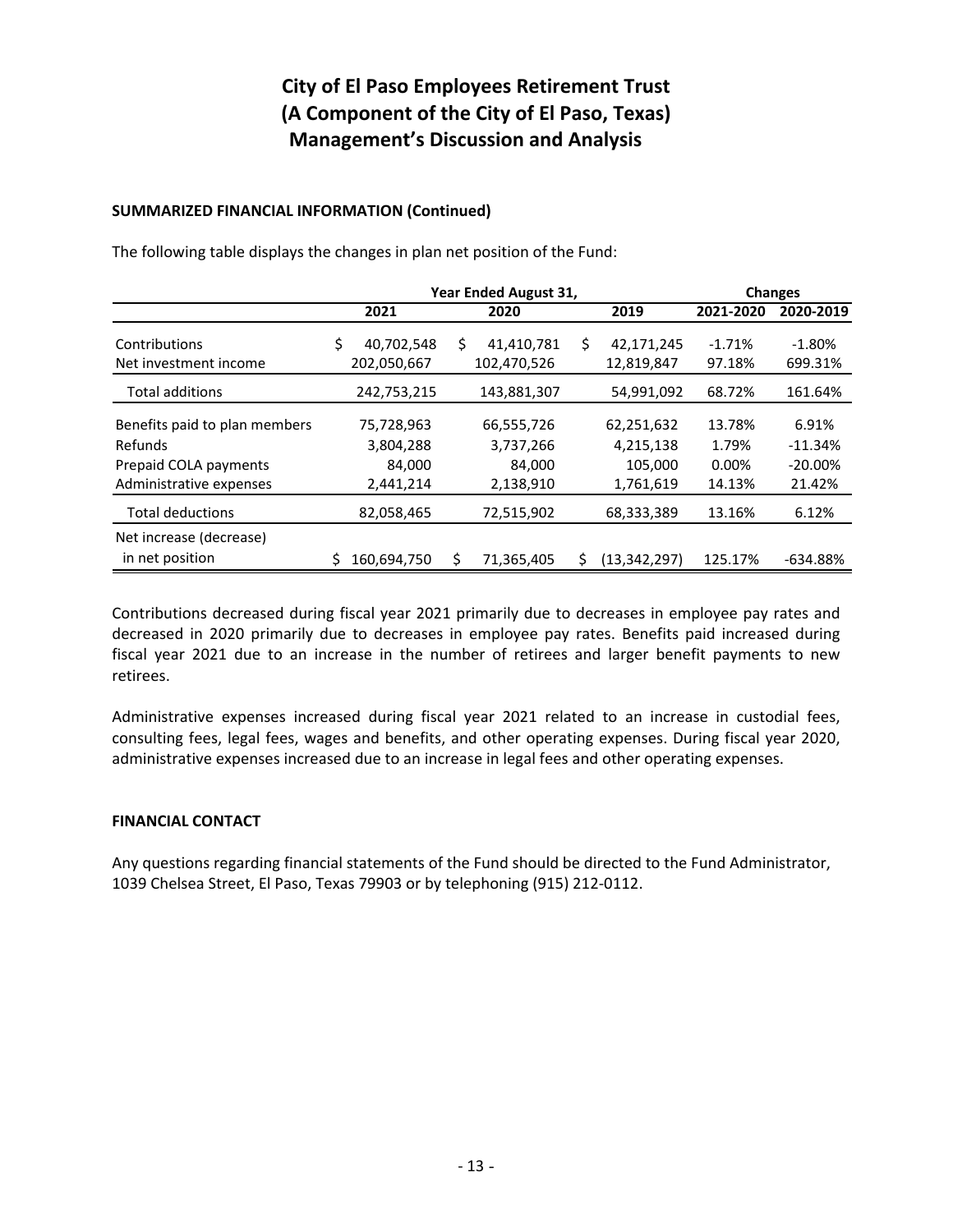THIS PAGE INTENTIONALLY LEFT BLANK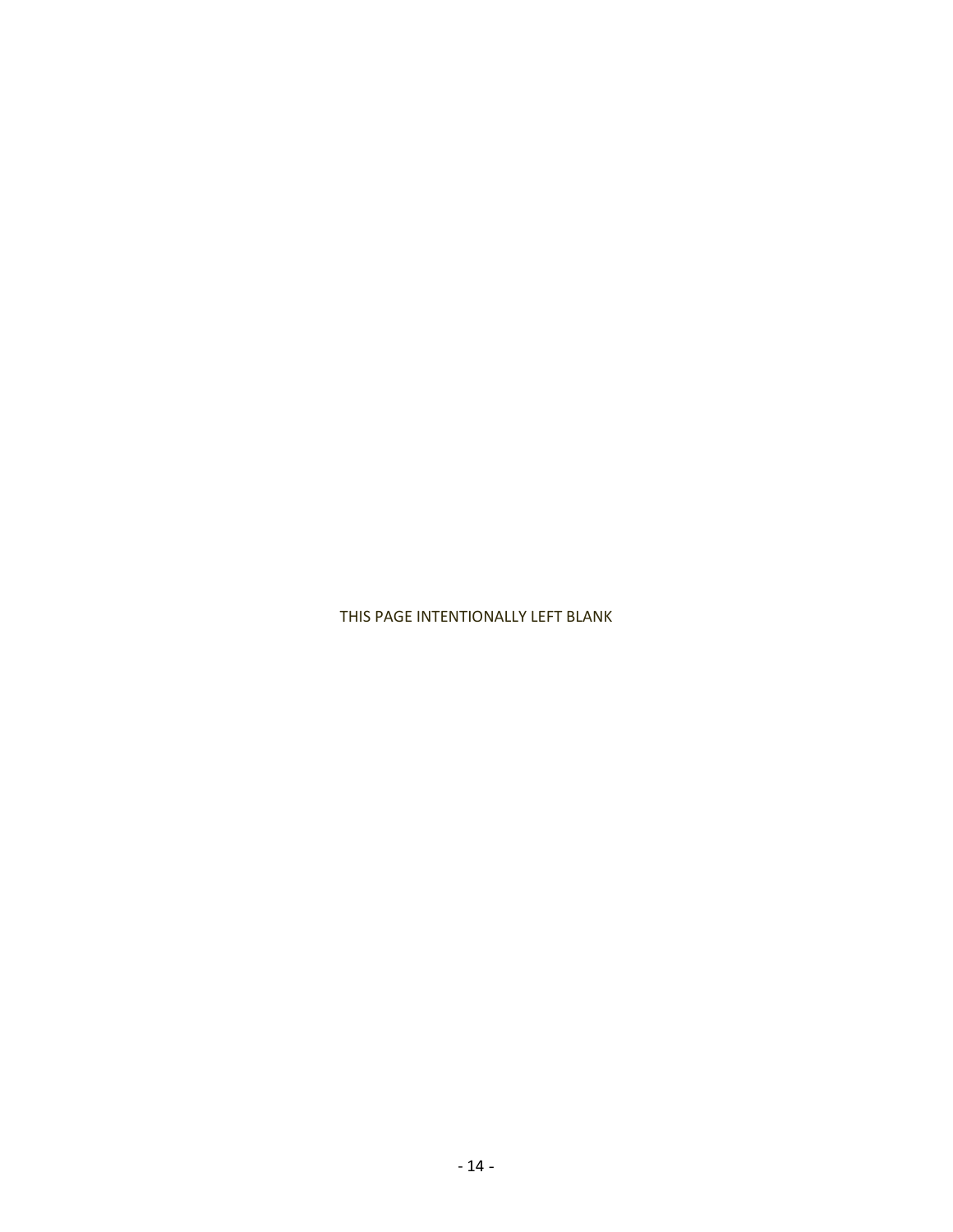**Basic Financial Statements**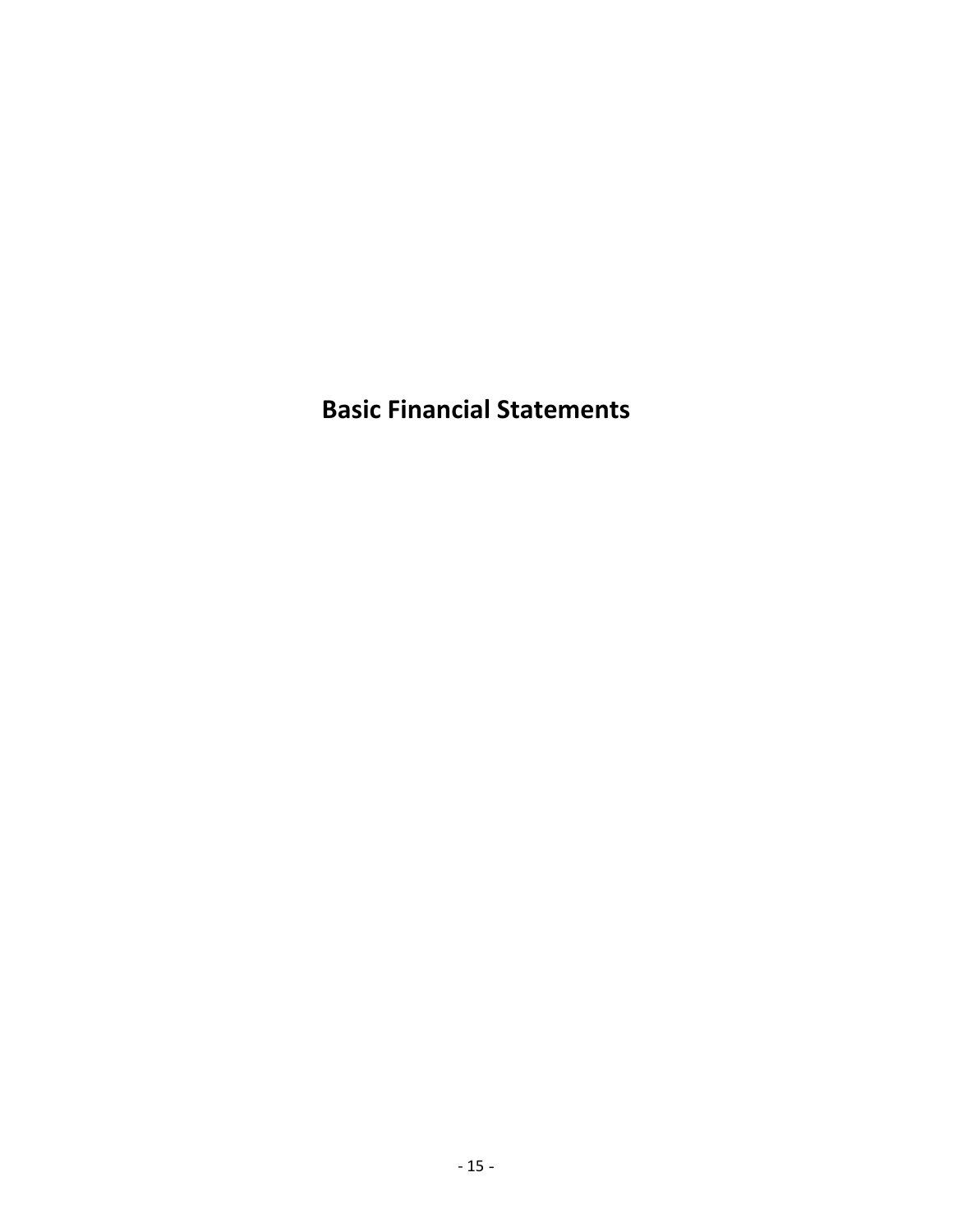## **City of El Paso Employees Retirement Trust (A Component of the City of El Paso, Texas) Statements of Fiduciary Net Position**

| August 31,                                                               | 2021                 | 2020                 |
|--------------------------------------------------------------------------|----------------------|----------------------|
| <b>Assets</b>                                                            |                      |                      |
| Cash and cash equivalents                                                | \$<br>5,237,145      | \$<br>10,646,860     |
| Receivables                                                              |                      |                      |
| Commission credits receivable                                            | 7,883                | 6,109                |
| Due from brokers for securites sold                                      | 9,324                | 1,876,024            |
| <b>Employer contributions</b>                                            | 1,125,176            | 938,962              |
| Plan member contributions                                                | 716,349              | 598,024              |
| Accrued interest and dividends                                           | 99,380               | 170,007              |
| <b>Total receivables</b>                                                 | 1,958,112            | 3,589,126            |
| Prepaid insurance                                                        | 24,021               | 23,837               |
| Investments, at fair value                                               |                      |                      |
| Corporate bonds and notes                                                |                      | 87,807               |
| Corporate stocks                                                         | 57,204,722           | 93,199,769           |
| Bank collective investment funds                                         | 386,639,407          | 266,196,098          |
| Commingled funds                                                         |                      |                      |
| Fixed income                                                             | 168,209,104          | 128,051,475          |
| Corporate stocks                                                         | 211,646,739          | 208,456,625          |
| Private real estate                                                      | 86,581,226           | 72,038,810           |
| Private equity investments                                               | 120,711,148          | 94,726,154           |
| Total investments, at fair value                                         | 1,030,992,346        | 862,756,738          |
|                                                                          |                      |                      |
| Capital assets                                                           |                      |                      |
| Capital assets not being depreciated<br>Capital assets being depreciated | 571,674<br>2,623,506 | 521,174<br>2,605,506 |
| Less accumulated depreciation                                            | (678, 649)           | (448, 261)           |
|                                                                          |                      |                      |
| Total capitals assets                                                    | 2,516,531            | 2,678,419            |
| Total assets                                                             | 1,040,728,155        | 879,694,980          |
| <b>Liabilities</b>                                                       |                      |                      |
| Due to brokers for securities purchased                                  |                      | 1,164,852            |
| Accrued expenses                                                         | 2,036,126            | 534,623              |
| Unearned revenue-commission credits                                      | 7,883                | 6,109                |
| <b>Total liabilities</b>                                                 | 2,044,009            | 1,705,584            |
| Net position - restricted for pensions                                   | \$<br>1,038,684,146  | \$<br>877,989,396    |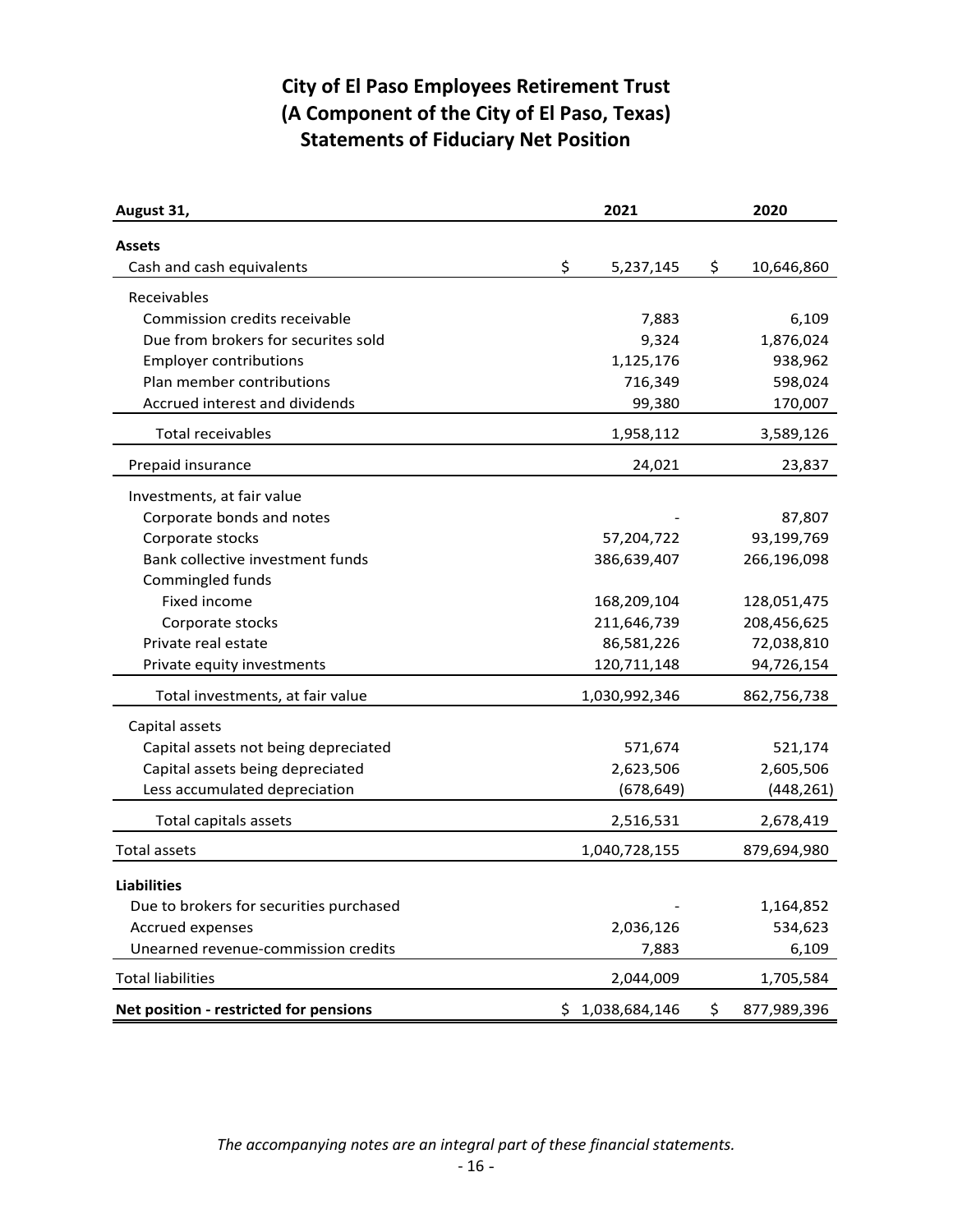## **City of El Paso Employees Retirement Trust (A Component of the City of El Paso, Texas) Statements of Changes in Fiduciary Net Position**

| For the years ended August 31,                          | 2021             | 2020              |
|---------------------------------------------------------|------------------|-------------------|
| <b>Additions</b>                                        |                  |                   |
| Contributions                                           |                  |                   |
| Employer                                                | \$<br>25,603,188 | \$<br>25,296,642  |
| Plan members                                            | 15,099,360       | 16,114,139        |
| <b>Total contributions</b>                              | 40,702,548       | 41,410,781        |
| Investment (loss) income                                |                  |                   |
| Net appreciation in fair value of investments           | 201,182,318      | 99,563,115        |
| Interest                                                | 1,049,280        | 4,109,088         |
| Dividends                                               | 2,548,310        | 2,356,890         |
| Securities lending income                               | 24,567           | 11,184            |
| Investment advisor fees                                 | (2,753,808)      | (3,589,807)       |
| Gain on disposition of assets                           |                  | 19,939            |
| Miscellaneous income                                    |                  | 117               |
| Net investment income                                   | 202,050,667      | 102,470,526       |
| <b>Total additions</b>                                  | 242,753,215      | 143,881,307       |
| <b>Deletions</b>                                        |                  |                   |
| Benefits paid to plan members                           | 75,728,963       | 66,555,726        |
| Refunds                                                 | 3,804,288        | 3,737,266         |
| Prudential COLA payments                                | 84,000           | 84,000            |
| Administrative expenses                                 | 2,441,214        | 2,138,910         |
| <b>Total deletions</b>                                  | 82,058,465       | 72,515,902        |
| Net increase in fiduciary net position                  | 160,694,750      | 71,365,405        |
| Net position restricted for pensions, beginning of year | 877,989,396      | 806,623,991       |
| Net position restricted for pensions, end of year       | \$1,038,684,146  | \$<br>877,989,396 |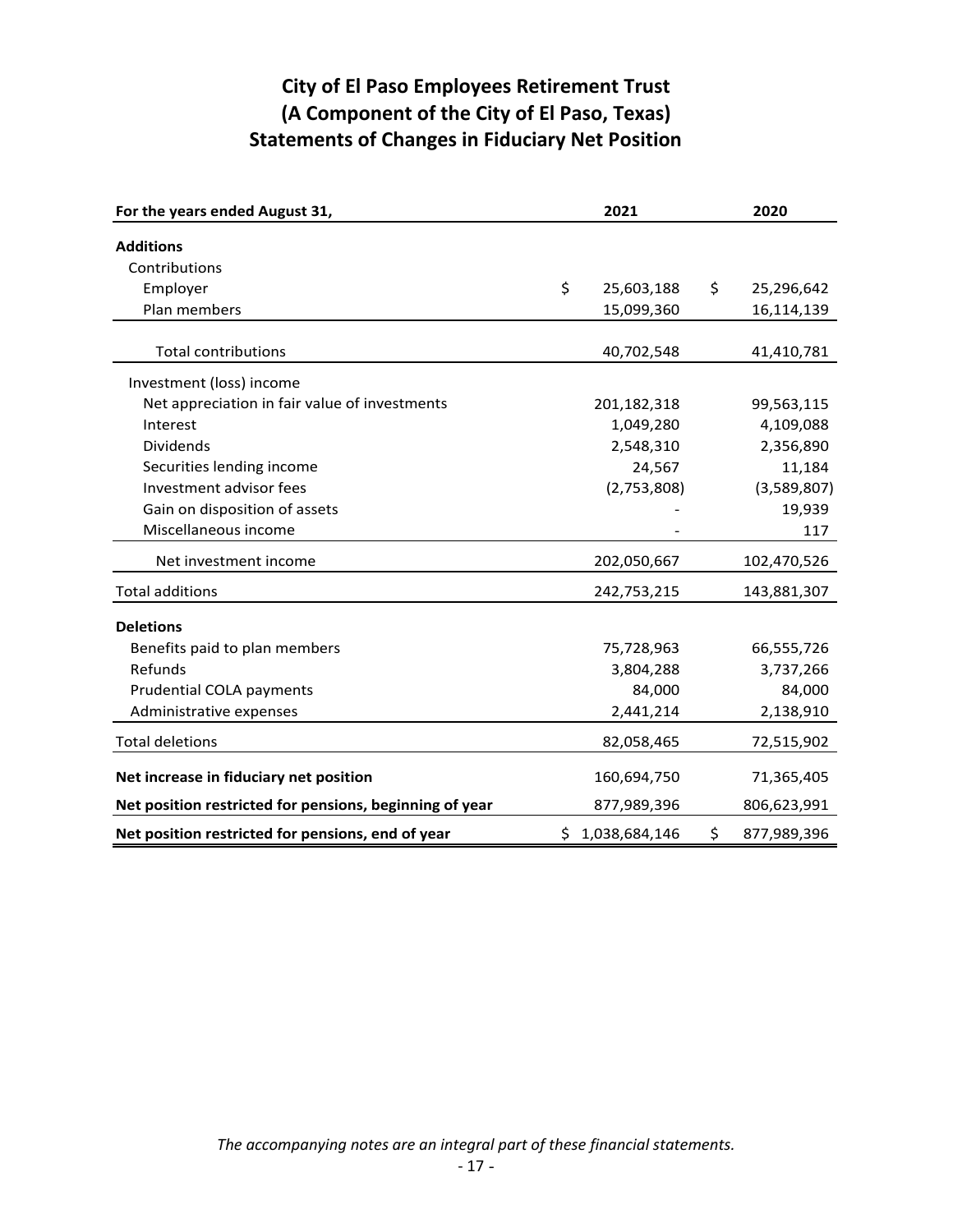#### **NOTE 1: DESCRIPTION OF THE PLAN**

The City of El Paso Employees Retirement Trust ("Fund" or "Plan") is a single‐employer Public Employee Retirement System ("PERS") defined benefit plan administered by the Board of Trustees ("Board") of the Fund and was established in accordance with authority granted by Chapter 2.64 of the *El Paso City Code.* The Fund is a component unit (fiduciary find type) of the City of El Paso, Texas ("City").

#### *General*

The designated purpose of the Fund is to provide retirement, death and disability benefits to participants or their beneficiaries. The Fund is administered by the Board of Directors, which is comprised of two citizens, who are not officers of employees of the City, nominated by the mayor and approved by city council, four elected City employees, a retiree and two district representatives as designated by city council. The Board contracts with an independent pension custodian, investment managers, and investment consultant, and actuary and an attorney to assist in managing the Fund.

### *Eligibility*

Substantially all full-time employees of the City are eligible to participate in the Plan, except for uniformed firefighters and police officers who are covered under separate plans. Nonemployer contributions are limited to participating employees of the Fund.

The Fund's membership was as follows at August 31:

|                                                | 2021  | 2020  |
|------------------------------------------------|-------|-------|
| Inactive plan members (or their beneficiaries) |       |       |
| currently receiving benefits                   | 3,719 | 3,457 |
| Inactive plan members entitled to but not yet  |       |       |
| receiving benefits                             | 213   | 111   |
| Active plan members                            | 4.154 | 4,290 |
| Total plan members                             | 8.086 | 7.858 |

### *Contributions*

Through August 31, 2021 and 2020, the City is the only contributing employer. The Fund pays direct administrative costs. The City provides indirect administrative support such as IT services. The Fund reimburses the City for various costs of processing pension checks, such as postage and supplies.

Contribution rates for the Fund are based upon local statutes as enacted by the El Paso City Council and are not actuarially determined. However, each time a new actuarial valuation is performed, contribution requirements are compared to the actuarially determined amount necessary to fund service costs and amortize the unfunded actuarial liability (using entry‐age‐normal cost method) over 30 years. As of the most recent actuarial valuation, the contribution rate was 23.00% of annual covered payroll.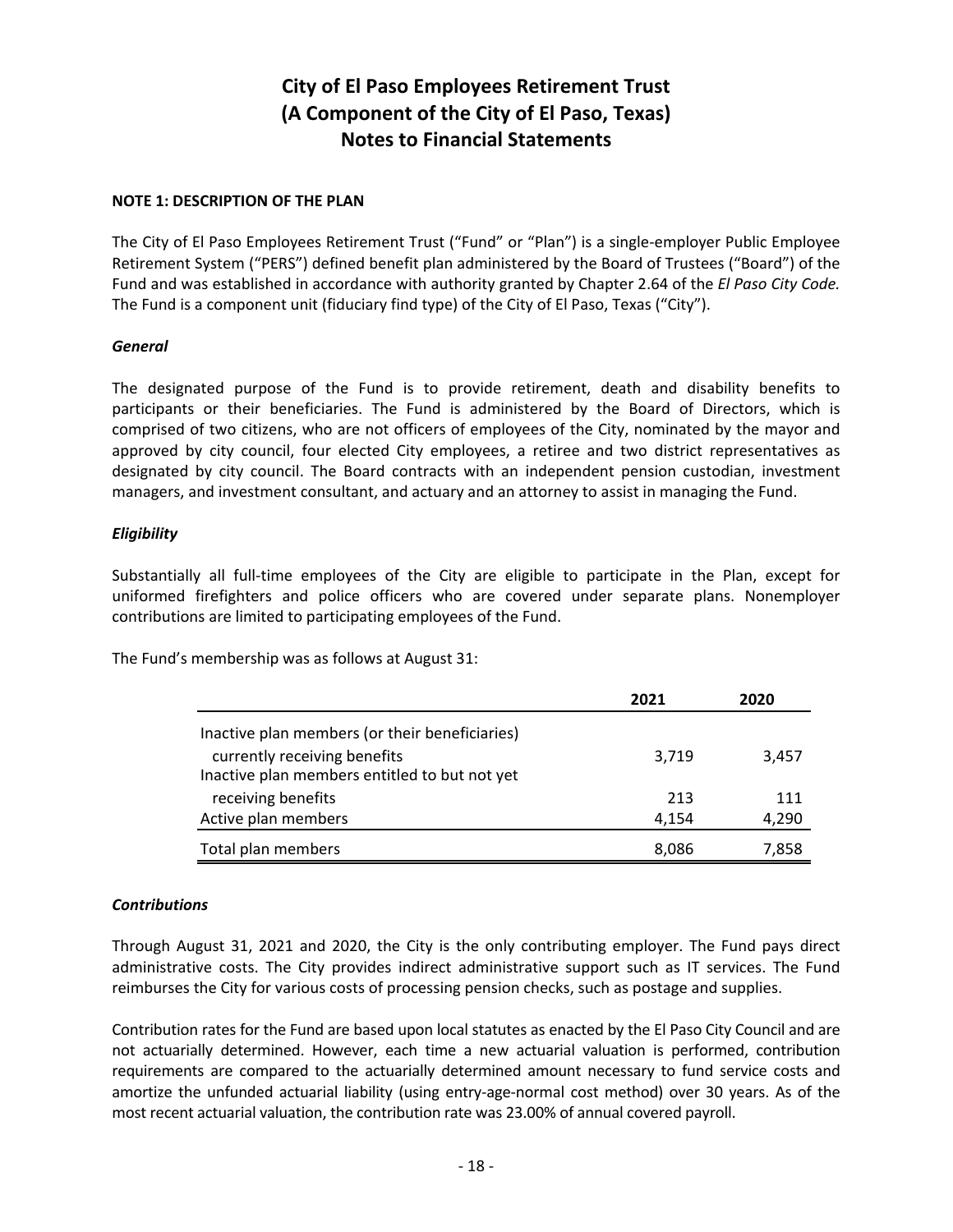### **NOTE 1: DESCRIPTION OF THE PLAN (Continued)**

### *Contributions (Continued)*

Contributions were made as follows:

|                         | <b>Employer Contributions</b> |               | <b>Employee Contributions</b> |                | <b>Total</b> |               |  |  |
|-------------------------|-------------------------------|---------------|-------------------------------|----------------|--------------|---------------|--|--|
|                         |                               | <b>Stated</b> |                               | <b>Stated</b>  |              | <b>Stated</b> |  |  |
|                         |                               | Percentage    | Percentage                    |                |              | Percentage    |  |  |
| <b>For the Years</b>    |                               | of Covered    |                               | of Covered     |              | of Covered    |  |  |
| <b>Ended August 31,</b> | <b>Amount</b>                 | Payroll       | Amount                        | <b>Payroll</b> | Amount       | Payroll       |  |  |
| 2021                    | \$25,603,188                  | 14.05%        | \$15,099,360                  | 8.95%          | \$40,702,548 | 23.00%        |  |  |
| 2020                    | 25,296,642                    | 14.05%        | 16,114,139                    | 8.95%          | 41,410,781   | 23.00%        |  |  |
| 2019                    | 26,424,696                    | 14.05%        | 15,746,549                    | 8.95%          | 42,171,245   | 23.00%        |  |  |

The Fund is not required to maintain any legally required reserves.

### *Vesting*

Participation is mandatory for classified employees (except permanent part‐time employees). For nonclassified employees, participation is mandatory for employees hired after July 1997. Classified employees include all persons who are permanent, full‐time employees and are not otherwise excluded from the Fund.

Members who were first participants prior to September 1, 2011, accrue benefits based on Tier I provisions as follows:

Participants who leave the Plan before completion of five years of service receive a refund of their contributions. Participants leaving the Plan with more than five years by less than 10 years of service may receive a refund of the contributions plus interest at 5.5% compounded annually.

Participants become fully vested after reaching 40 years of age and 10 years of service or 45 years of age and 7 years of service. Normal retirement is the earlier of: (i) 55 years of age with 10 years of service, (ii) 60 years of age with 7 years of service or (iii) 30 years of service, regardless of age. Participants who have met the minimum vesting requirements may retire, but defer receiving pension payments until they reach normal retirement age. Alternatively, such vested participants may elect an early retirement, which will provide an actuarially reduced pension benefit upon termination. Persons retiring and eligible to receive benefits receive monthly pension payments in the amount of 2.5% of average monthly gross earnings received by the employee during the three years immediately prior to retirement, or 2.5 % of the average monthly base salary received by the employee during the year immediately prior to retirement, or 2.5% of the monthly base salary pay for the month immediately prior to retirement, whichever is greater, multiplied by the number of completed years of service, plus .2083 of 1% of such average for each additional completed or fractional part of a month of service.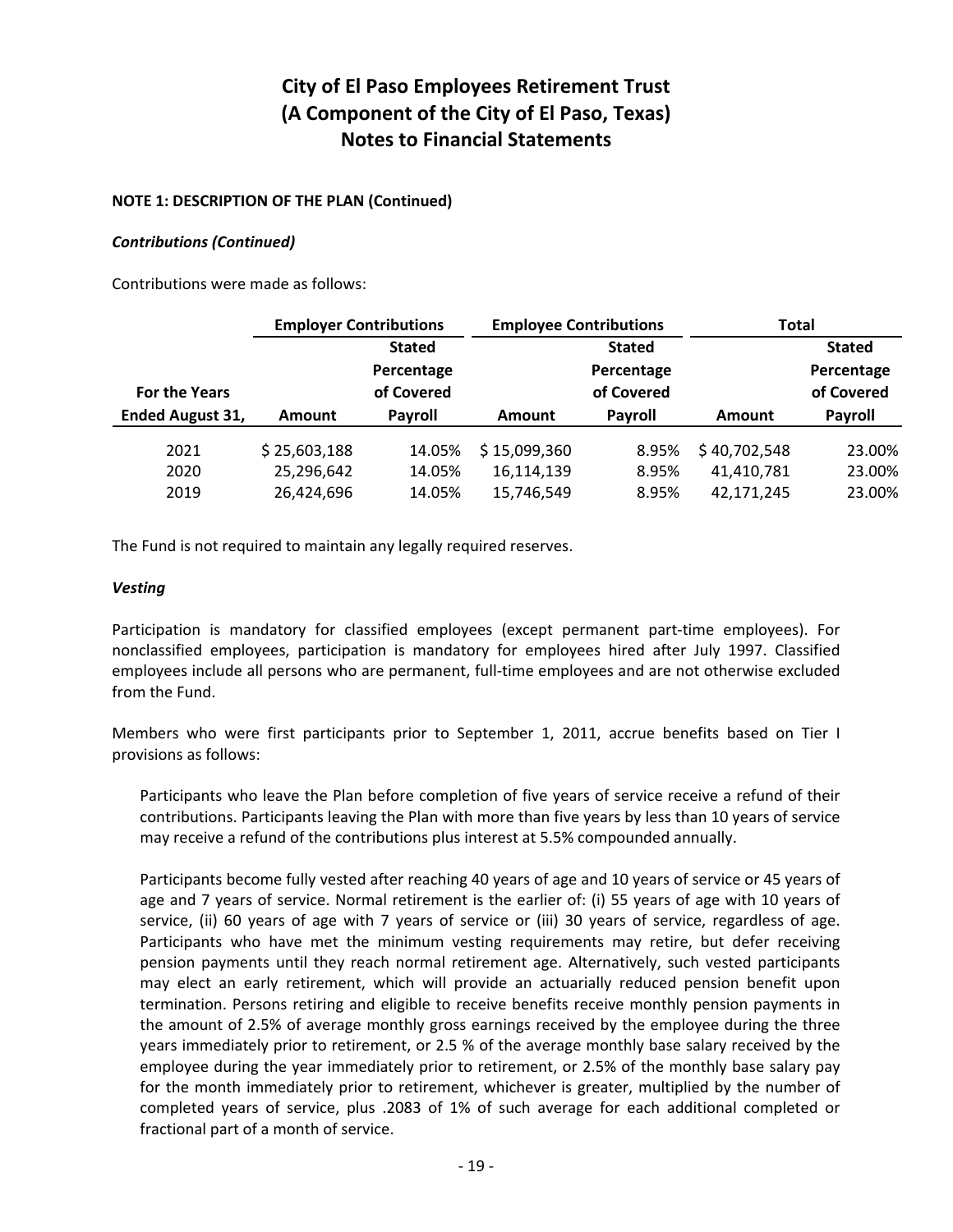### **NOTE 1: DESCRIPTION OF THE PLAN (Continued)**

Members who were first participants on or after September 1, 2011, accrue benefits based on Tier II provisions as follows:

Participants who leave the Plan before completion of seven years of service receive a refund of their contributions. Participants leaving the Plan with more than seven years but less than 10 years of service may receive a refund of their contributions plus interest at 3% compounded annually.

Participants become fully vested after reaching 45 years of age and seven years of service. Normal retirement is the earlier of: (i) 60 years of age with 7 years of service, or (ii) 35 years of service, regardless of age. Participants who have met the minimum vesting requirements may retire, but defer receiving pension payments until they reach normal retirement age. Alternatively, such vested participants may elect an early retirement, which will provide an actuarially reduced pension benefit upon termination. Persons retiring and eligible to receive benefits receive monthly pension payments in the amount of 2.25% of average monthly gross earnings received by the employee during the three years immediately prior to retirement, multiplied by the number of completed years of service, plus .1875 of 1% of such average for each additional completed or fractional part of a month of service, limited to 90% of the 3 year average final pay.

A pension benefit is available to surviving spouses and dependents. The Plan includes no automatic increase in retirement benefits. However, the Board, at its discretion after consideration of a recent actuarial review of the funding status, may provide ad‐hoc costs of living or other increases in retirement benefits.

### **NOTE 2: SUMMARY OF SIGNIFICANT ACCOUNTING POLICIES**

### *Basis of Accounting*

The accounting policies of the Fund have been established to conform to generally accepted accounting principles for state and local governments as promulgated by authoritative pronouncements issued by the Governmental Accounting Standards Board. The Fund is accounted for on an economic resources measurement focus using the accrual basis of accounting.

### *Use of Estimates*

The preparation of financial statements in conformity with accounting principles generally accepted in the United States of America requires the Fund's management to make estimate and assumptions that affect the reported amounts of assets and liabilities, and disclosure of contingent assets and liabilities and the actuarial valuation of the Fund's benefits at the date of the financial statements, and the reported changes in fiduciary net position during the reporting period. Actual results may differ from those estimates.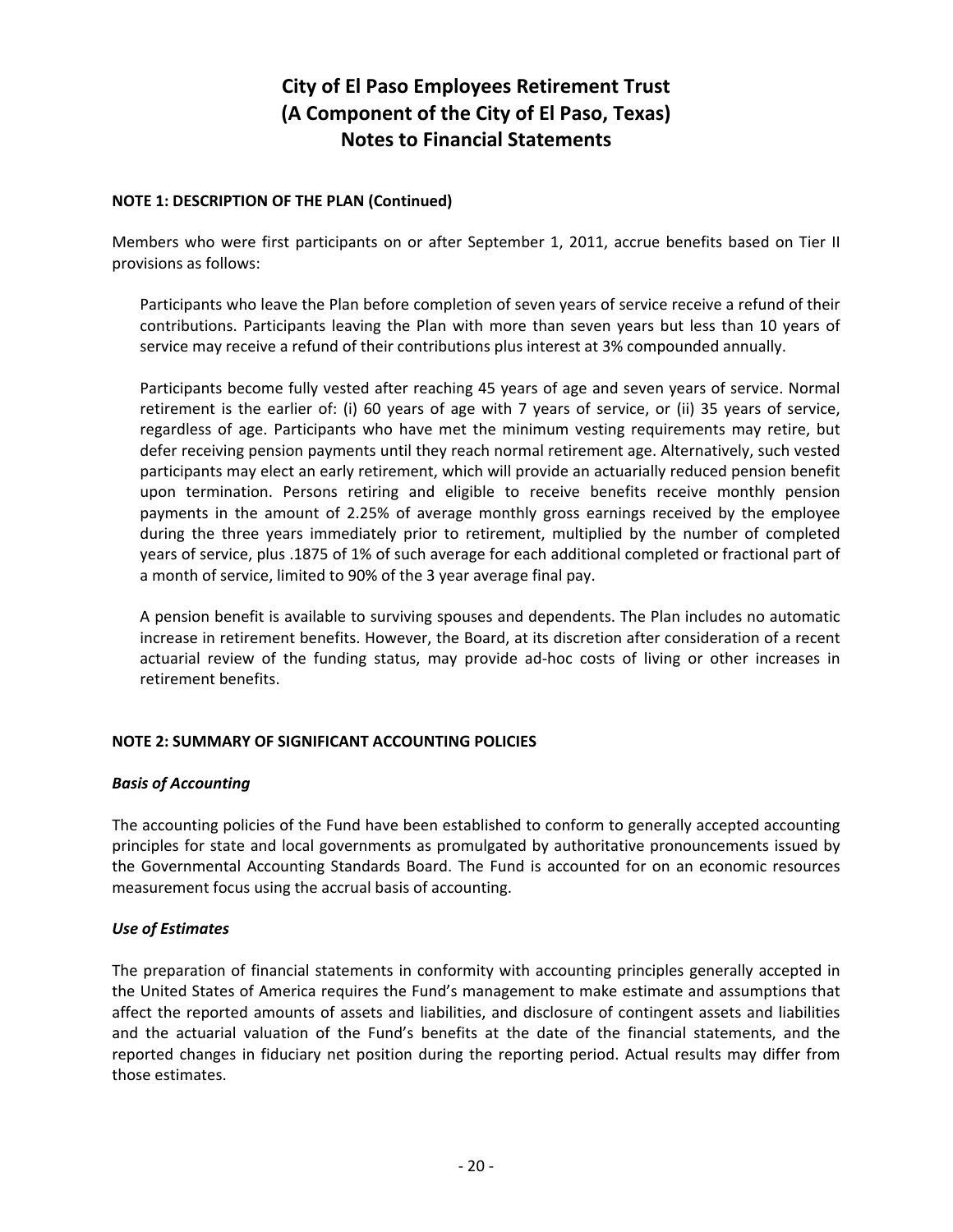### **NOTE 2: SUMMARY OF SIGNIFICANT ACCOUNTING POLICIES (Continued)**

### *Valuation of Investments*

Investments are stated at fair value in the accompanying statements of fiduciary net position. The fair value of marketable investments, including U.S government securities, corporate bonds and stocks, is determined by the latest bid price or by the closing exchange price at statements of fiduciary net position dates. The fair value of investment in bank collective investment, commingled funds, real estate investment funds and private equity limited partnerships are determined by the investment managers based on fair value of the underlying securities in the funds. In general, the fair value of the underlying securities held in real estate investment funds are based upon property appraisal reports prepared by independent real estate appraisers (members of the Appraisal Institute or an equivalent organization) within a reasonable amount of time following acquisition of the real estate and no less frequently than annually thereafter. In general, the fair value of the underlying securities held in private equity limited partnerships are based on GASB Statement No. 72, *Fair Value Measurement,* and limited partnership financial statements are audited by independent certified public accountants. Bank collective investment funds are governed by Section 9.18 of Regulation 9 issued by the Office of Comptroller of the Currency and by the other applicable regulations as defined by the Mellon Bank, N.A. Employee Benefit Collective Investment Fund Plan.

Purchases and sales of securities are recorded on a trade‐date basis. Interest income is recorded on the accrual basis. Dividends are recorded on the ex‐dividend date.

Net appreciation in fair value of investments reflected in the accompanying statements of changes in fiduciary net position represents gains or losses realized during the year plus or minus the change in the net unrealized gains or losses on investments. The change in net unrealized gains or losses on investments represents the change in the difference between the cost and fair value of investments at the beginning versus the end of the fiscal year.

### *Receivables*

All receivables are reported at their gross value. In the statement of fiduciary net position, employer and employee contributions are recorded based on amounts earned by the employees through August 31, 2021 and 2020. Employer and employee contributions are considered to be 100% collectible.

#### *Revenue and Expense Recognition*

Plan member and employer contributions are recognized (additions) in the period in which the plan member services are performed. Benefits and refunds are recognized when paid in accordance with the terms of the Plan. Expenses (deductions) are recognized as incurred.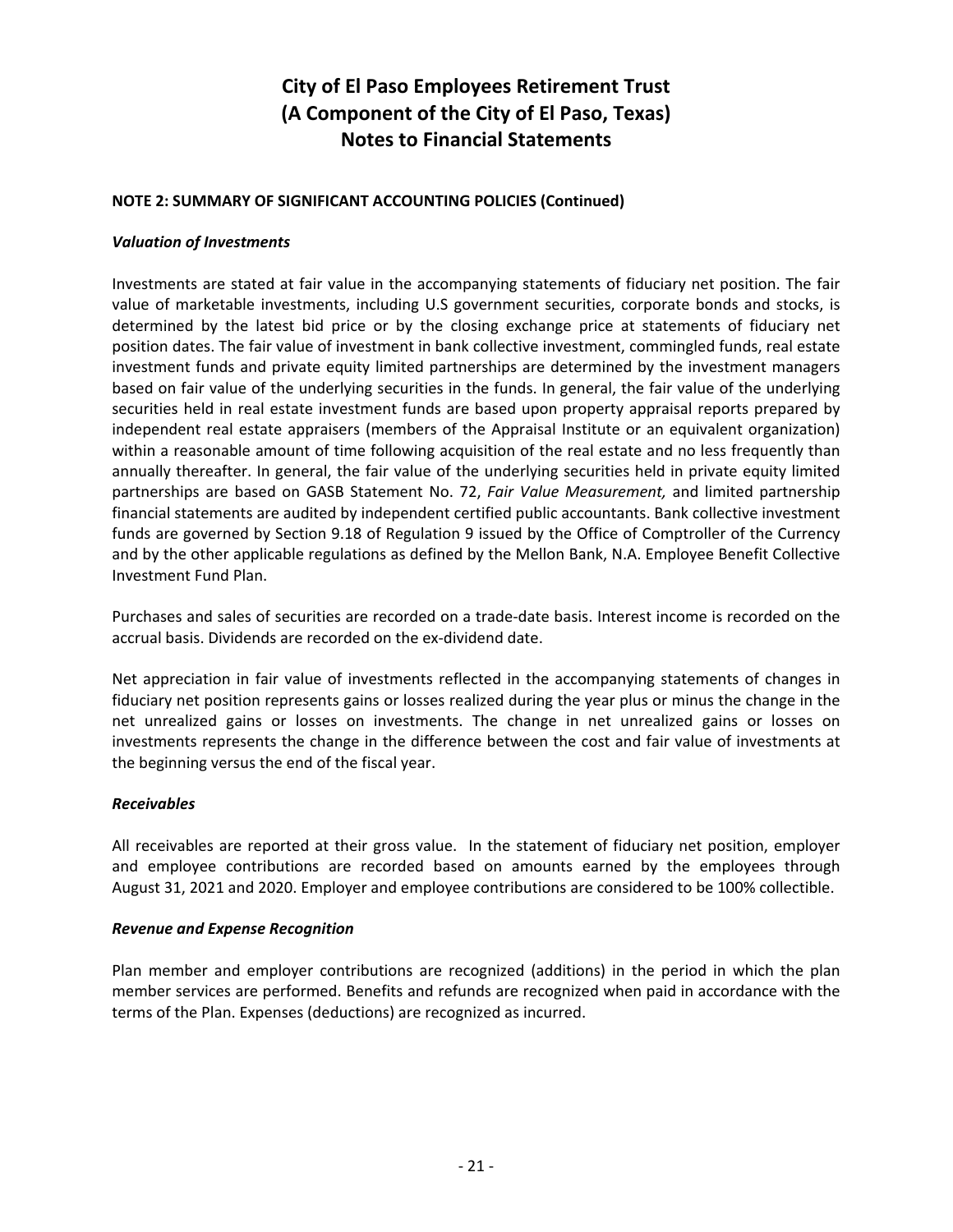### **NOTE 2: SUMMARY OF SIGNIFICANT ACCOUNTING POLICIES (Continued)**

### *Revenue and Expense Recognition (Continued)*

The Fund's brokers accumulate commission rebates that are restricted for the use by the Fund under agreements with brokers for capital expenditures, research and development and investment‐related expenditures. Proposed expenditures of these funds go before the Board for approval. Brokers provide the Fund detailed statements on commission rebates with credits earned and requested payments. Knowing that direct brokerage commission rebates are available, investment managers use these brokers as directed by the Fund's *Investment Rules and Regulations.* The available credits are reported as unearned revenue until such time as qualifying expenditures are made, in which the use of the credits is reported as a reduction in the appropriate expense categories in the accompanying statements of changes in fiduciary net position.

### *Property and Equipment*

GASB standards require that all capital assets be recorded and depreciated in the statements of fiduciary net position and changes in fiduciary net position.

Capital assets are defined as assets with an initial cost of \$5,000 or more and an estimated useful life greater than one year. Capital assets are recorded at cost, if purchased or constructed, or estimated historical cost. Donated capital assets are recorded at acquisition value at the date of donation.

Major outlays for capital assets and improvements are capitalized as the projects are constructed. The cost of normal maintenance and repairs that do not add to the value of the asset or materially extend asset lives are not capitalized. Major improvements are capitalized and depreciated over the estimated remaining useful lives of the related capital assets. Capital assets are depreciated or amortized using the straight-line method and the following estimated useful lives:

| <b>Building and improvements</b> | 25 to 50 years |
|----------------------------------|----------------|
| Furniture and equipment          | 5 to 12 years  |
| Software                         | 5 years        |

When capital assets are retired from service or otherwise disposed of, any gain or loss on disposal of assets is recognized.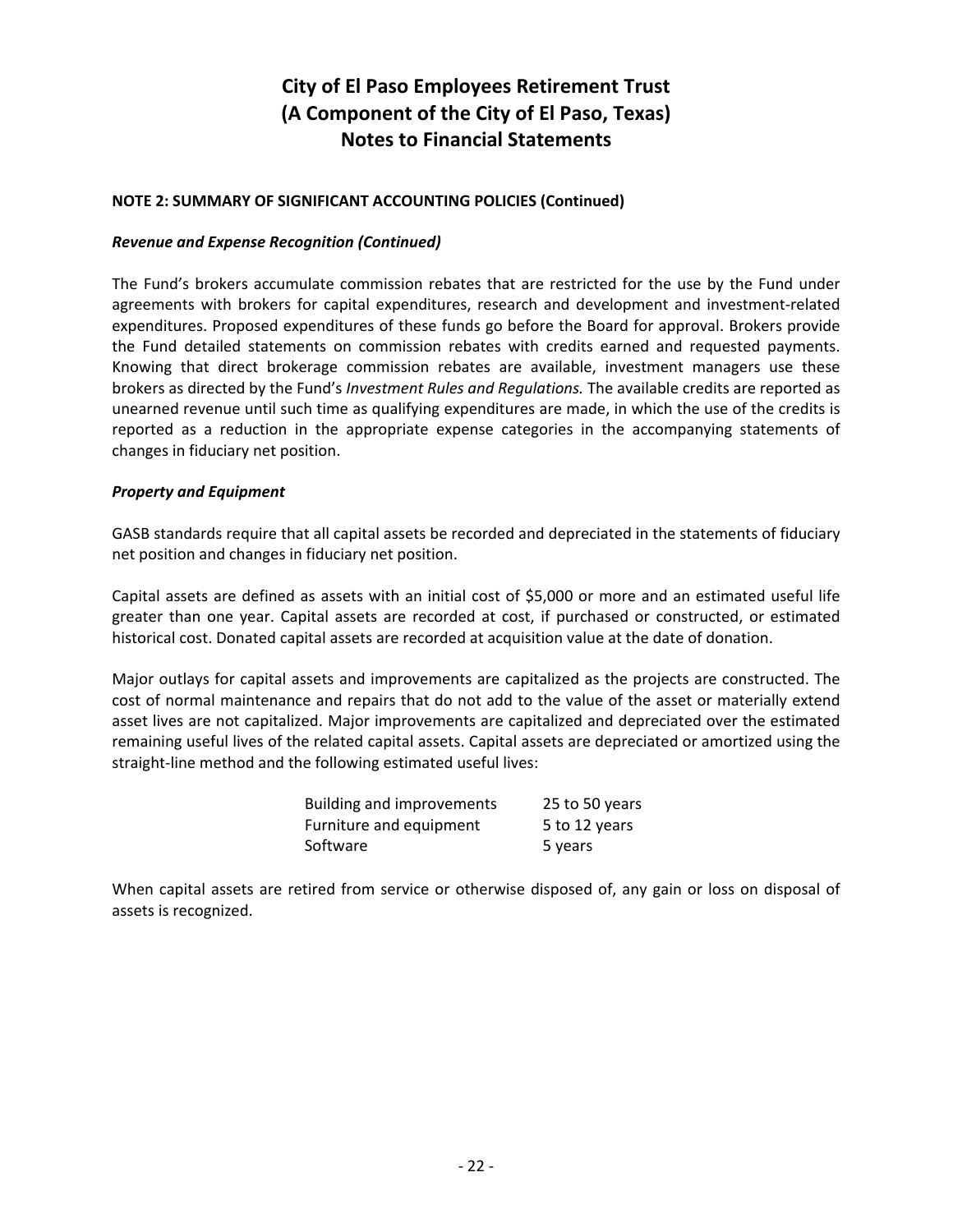### **NOTE 2: SUMMARY OF SIGNIFICANT ACCOUNTING POLICIES (Continued)**

#### *Securities Lending Transactions*

The Fund enters into securities lending transactions with broker/dealers for which fees are paid to the Fund and are recognized as revenue during the periods in which they were loaned. The Board may legally and contractually authorize the use of the Fund's securities for lending transactions. The securities involved in the lending transactions continue to be recorded at fair value in the accompanying financial statements. Parameters are established by the Fund's investment guidelines for securities lending transactions. These guidelines require that all securities lending occur with specified broker/dealers and that securities lending transactions be collateralized using U.S. issuer securities at 102% and non‐U.S. issuer securities at 105% of the fair value of the securities loaned. U.S. issued securities used as collateral are marked to the market on a daily basis to evaluate whether the collateralization requirements of the fair value of investments is always maintained. The Fund may not pledge or sell the collateral securities except on default of the borrower and therefore not recorded as assets in the accompanying financial statements. Because of this, the Fund administration believes there is some minimal credit risk associated with securities lending transactions. There is no loss indemnification provided to the Fund by the investment managers to broker/dealers.

#### *Due to Brokers*

The liability for due to brokers for securities purchased consist of unpaid amounts for security purchases.

#### *Accrued expenses*

Accrued expenses are comprised of unpaid investment advisor fees, the payroll expenditures based of amounts earned by the employees through August 31, 2021 and 2020, along with applicable Social Security Taxes and Medicare payable.

#### *Risks and Uncertainties*

The Plan invests in various investment securities. Investment securities, in general, are exposed to various risks, such as interest rate, credit and overall market volatility. Due to the level of risk associated with certain investment securities, it is reasonably possible that changes in value of investment securities will occur in the near term and that these changes could materially affect amounts reported in the Plan's financial statements.

### *Subsequent Events*

Management has evaluated subsequent events through the date that the financial statements were available to be issued, January 18, 2022, and determined there were no events that occurred that require disclosure.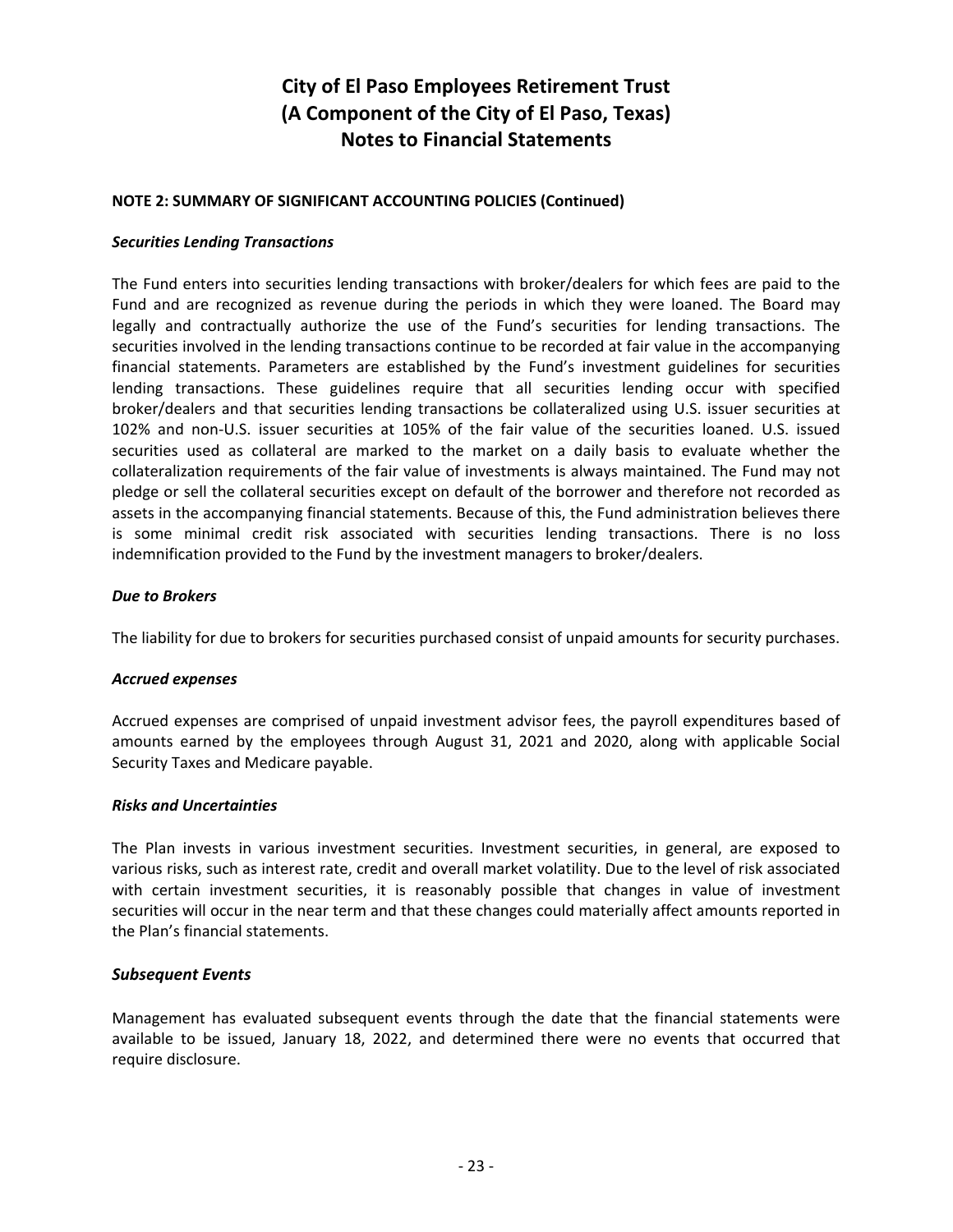### **NOTE 2: SUMMARY OF SIGNIFICANT ACCOUNTING POLICIES (Continued)**

#### *Recently Issued and Implemented Accounting Pronouncements*

The Fund implemented GASB issued Statement No. 84, *Fiduciary Activities*. This Statement seek to improve guidance regarding the identification of fiduciary activities for accounting and financial reporting purposes and how those activities should be reported. The implementation of this Statement had no impact on the Fund's reporting in the current fiscal year.

The Fund implemented GASB Statement No. 90, *Majority Equity Interests – An Amendment of GASB Statements No. 14 and No. 61*. The primary objectives of this Statement are to improve the consistency and comparability of reporting a government's majority equity interest in a legally separate organization and to improve the relevance of financial statement information for certain component units. It defines a majority equity interest and specifies that a majority equity interest in a legally separate organization should be reported as an investment if a government's holding of the equity interest meets the definition of an investment. A majority equity interest that meets the definition of an investment should be measured using the equity method, unless it is held by a special-purpose government engaged only in fiduciary activities, a fiduciary fund, or an endowment (including permanent and term endowments) or permanent fund. Those governments and funds should measure the majority equity interest at fair value. The implementation of this Statement had no impact on the Fund's reporting in the current fiscal year.

The Fund further implemented GASB Statement No. 97, *Certain Component Unit Criteria, and Accounting and Financial Reporting for Internal Revenue Code Section 457 Deferred Compensation Plans*, an amendment of GASB Statements No. 14 and 84, and a supersession of GASB Statement No. 32. The requirements of this Statement will exempt primary governments that perform the duties that a governing board typically performs from treating the absence of a governing board the same as the appointment of a voting majority of a governing board in determining whether they are financially accountable for defined contribution pension plans, defined contribution OPEB plans, or other employee benefit plans and limit the applicability of the financial burden criterion in paragraph 7 of Statement 84 to defined benefit pension plans and defined benefit OPEB plans that are administered through trusts that meet the criteria in paragraph 3 of Statement 67 or paragraph 3 of Statement 74, respectively, are effective immediately. The implementation of this Statement had no impact on the Fund's reporting in the current fiscal year.

The Fund implemented GASB Statement No. 98, *The Annual Comprehensive Financial Report*. This Statement establishes the term annual comprehensive financial report and its acronym ACFR. This new term and acronym replace instances of comprehensive annual financial report and its acronym in generally accepted accounting principles for state and local governments. The Fund has changed the report name to the Annual Comprehensive Financial Report for the current year.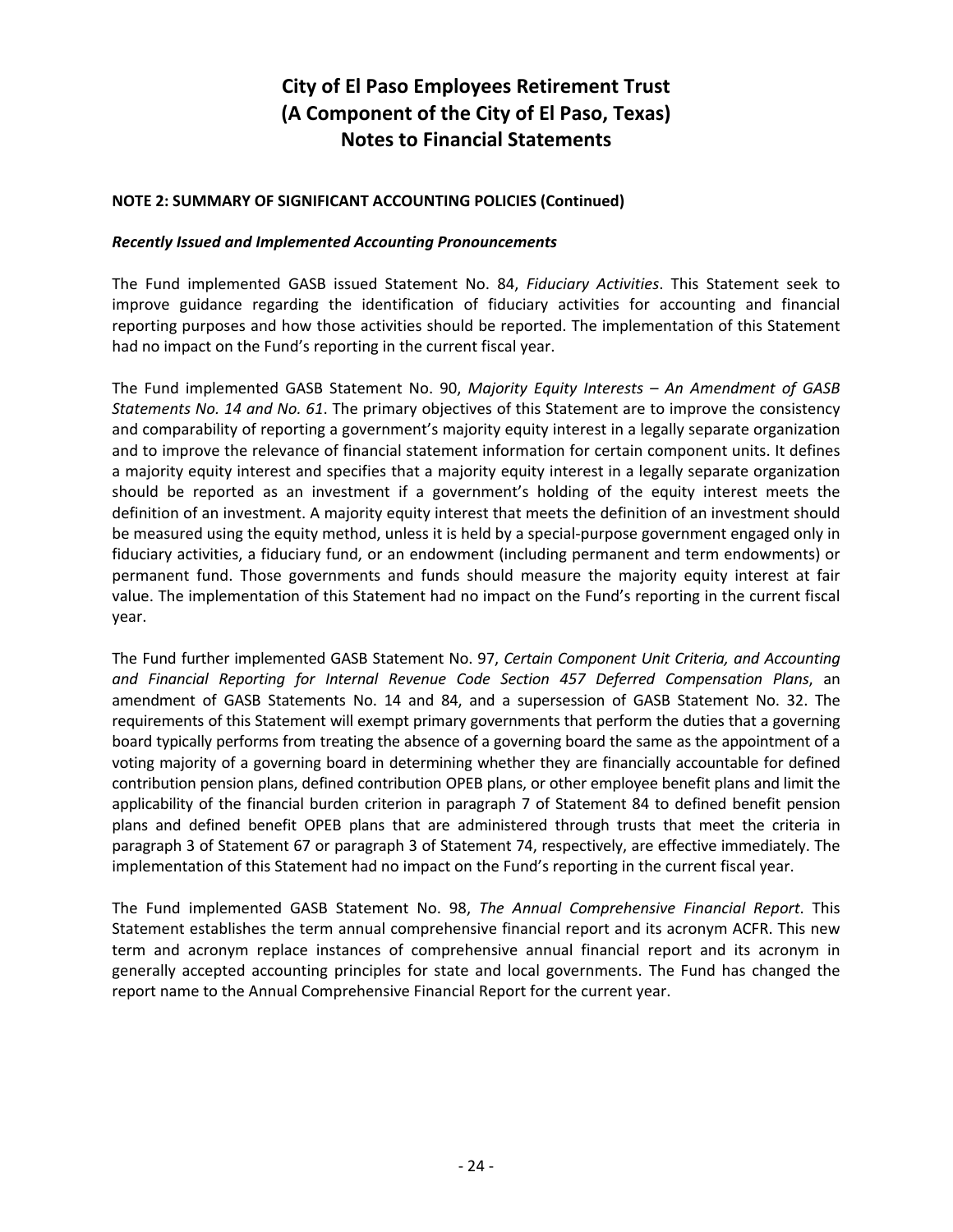### **NOTE 2: SUMMARY OF SIGNIFICANT ACCOUNTING POLICIES (Continued)**

### *Recently Issued and Implemented Accounting Pronouncements (Continued)*

The Governmental Accounting Standards Board has issued statements that will become effective in future years. These statements are as follows:

In June 2017, the GASB issued Statement No. 87, *Leases*. The objective of this Statement is to better meet the information needs of financial statement users by improving accounting and financial reporting for leases by governments. This Statement increases the usefulness of governments' financial statements by requiring recognition of certain lease assets and liabilities for leases that previously were classified as operating leases and recognized as inflows of resources or outflows of resources based on payment provisions of the contract. It establishes a single model for lease accounting based on the foundational principle that leases are financings of the right to use an underlying asset. Under this Statement, a lessee is required to recognize a lease receivable and a deferred inflow of resources, thereby enhancing the relevance and consistency of information about governments' leasing activities. The requirements of this Statement are effective for reporting periods beginning after June 15, 2021. (This new effective date reflects the immediate implementation of GASB Statement No. 95.)

In June 2018, the GASB issued Statement No. 89, *Accounting for Interest Cost Incurred Before the End of a Construction Period*. The objectives of this Statement are (1) to enhance the relevance and comparability of information about capital assets and the cost of borrowing for a reporting period, and (2) to simplify accounting for interest cost incurred before the end of a construction period. This Statement requires that interest cost incurred before the end of a construction period be recognized as an expense in the period in which the cost is incurred for financial statements prepared using the economic resources measurement focus. The requirements of this Statement are effective for reporting periods beginning after December 15, 2020 (This new effective date reflects the immediate implementation of GASB Statement No. 95).

In May 2019, the GASB issued Statement No. 91, *Conduit Debt Obligations*. The primary objectives of this statement are to provide a single method of reporting conduit debt obligations by issuers and eliminate diversity in practice associated with (1) commitments extended by issuers, (2) arrangements associated with conduit debt obligations, and (3) related note disclosures. This Statement achieves those objectives by clarifying the existing definition of a conduit debt obligation; establishing that a conduit debt obligation is not a liability of the issuer; establishing standards for accounting and financial reporting of additional commitments and voluntary commitments extended by issuers and arrangements associated with conduit debt obligations; and improving required note disclosures. The requirements of this Statement are effective for reporting periods beginning after December 15, 2021 (This new effective date reflects the immediate implementation of GASB Statement No. 95).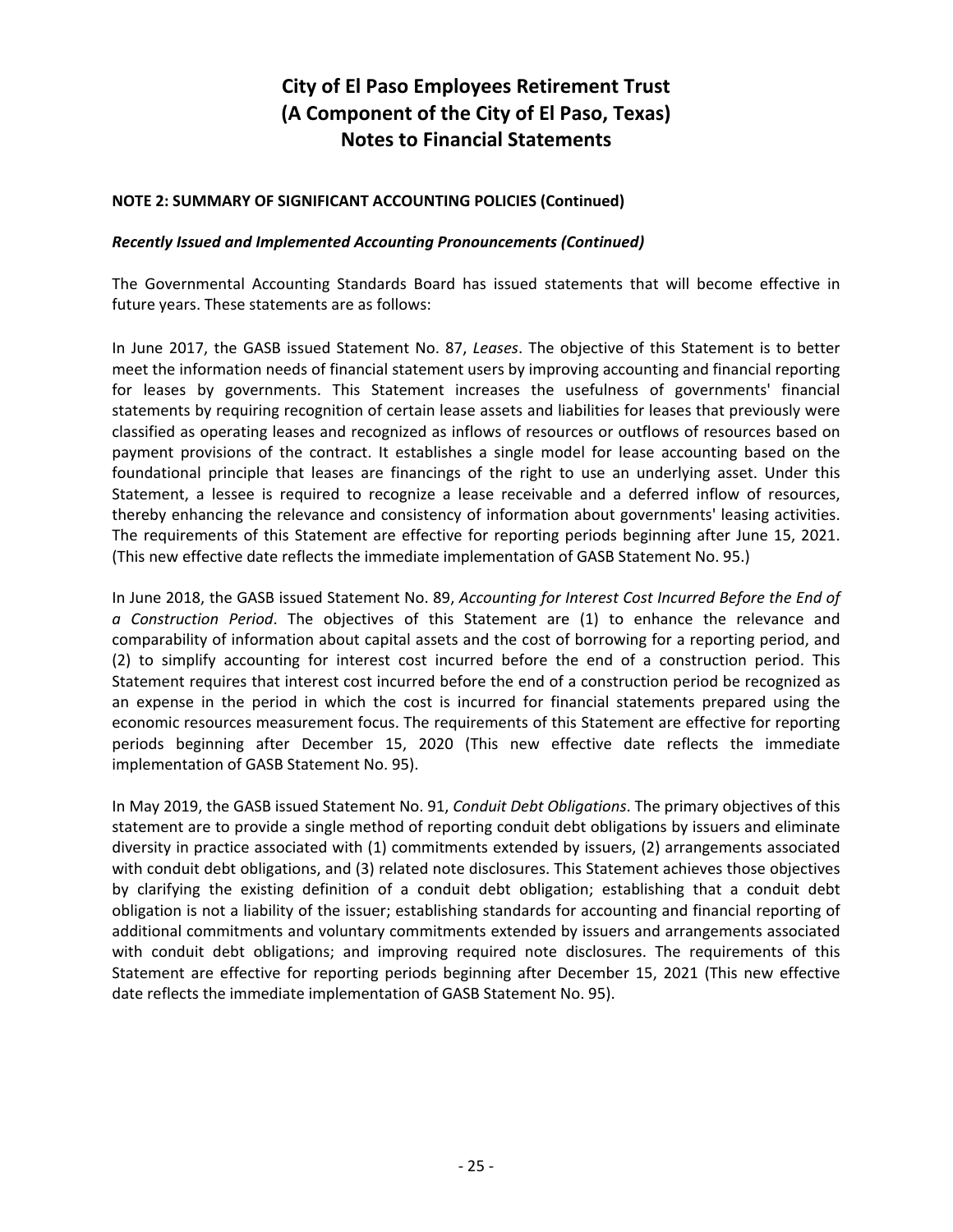### **NOTE 2: SUMMARY OF SIGNIFICANT ACCOUNTING POLICIES (Continued)**

### *Recently Issued and Implemented Accounting Pronouncements (Continued)*

In January 2020, GASB Statement No. 92, *Omnibus 2020*, was issued. The requirements of this Statement will enhance comparability in the application of accounting and financial reporting requirements and will improve the consistency of authoritative literature. More comparable reporting will improve the usefulness of information for users of state and local government financial statements. The requirements of this statement are effective periods beginning after June 15, 2021. Earlier application is encouraged and is permitted by topic. (This new effective date reflects the immediate implementation of GASB Statement No. 95.)

In March 2020, GASB issued Statement No. 93, *Replacement of Interbank Offered Rates*. The exceptions to the existing provisions for hedge accounting termination and lease modifications in this Statement will reduce the cost of the accounting and financial reporting ramifications of replacing IBORs with other reference rates. The reliability and relevance of reported information will be maintained by requiring that agreements that effectively maintain an existing hedging arrangement continue to be accounted for in the same manner as before the replacement of a reference rate. As a result, this Statement will preserve the consistency and comparability of reporting hedging derivative instruments and leases after governments amend or replace agreements to replace an IBOR. The requirements of this Statement are effective for reporting periods beginning after June 15, 2021 (This new effective date reflects the immediate implementation of GASB Statement No. 95).

In March of 2020, GASB issued Statement No. 94, *Public‐Private and Public‐Public Partnerships and Availability Payment Arrangements*. The requirements of this Statement will improve financial reporting by establishing the definitions of PPPs and APAs and providing uniform guidance on accounting and financial reporting for transactions that meet those definitions. That uniform guidance will provide more relevant and reliable information for financial statement users and create greater consistency in practice. This Statement will enhance the decision usefulness of a government's financial statements by requiring governments to report assets and liabilities related to PPPs consistently and disclose important information about PPP transactions. The required disclosures will allow users to understand the scale and important aspects of a government's PPPs and evaluate a government's future obligations and assets resulting from PPPs. The requirements of this Statement are effective for reporting periods beginning after June 15, 2022.

In May 2020, GASB issued Statement No. 96, *Subscription‐Based Information Technology Arrangements.* This Statement provides guidance on the accounting and financial reporting for subscription‐based information technology arrangements (SBITAs) for government end users (governments). This Statement (1) defines a SBITA; (2) establishes that a SBITA results in a right‐to‐use subscription asset—an intangible asset—and a corresponding subscription liability; (3) provides the capitalization criteria for outlays other than subscription payments, including implementation costs of a SBITA; and (4) requires note disclosures regarding a SBITA. To the extent relevant, the standards for SBITAs are based on the standards established in Statement No. 87, *Leases,* as amended*.* The requirements of this Statement are effective for fiscal years beginning after June 15, 2022, and all reporting periods thereafter.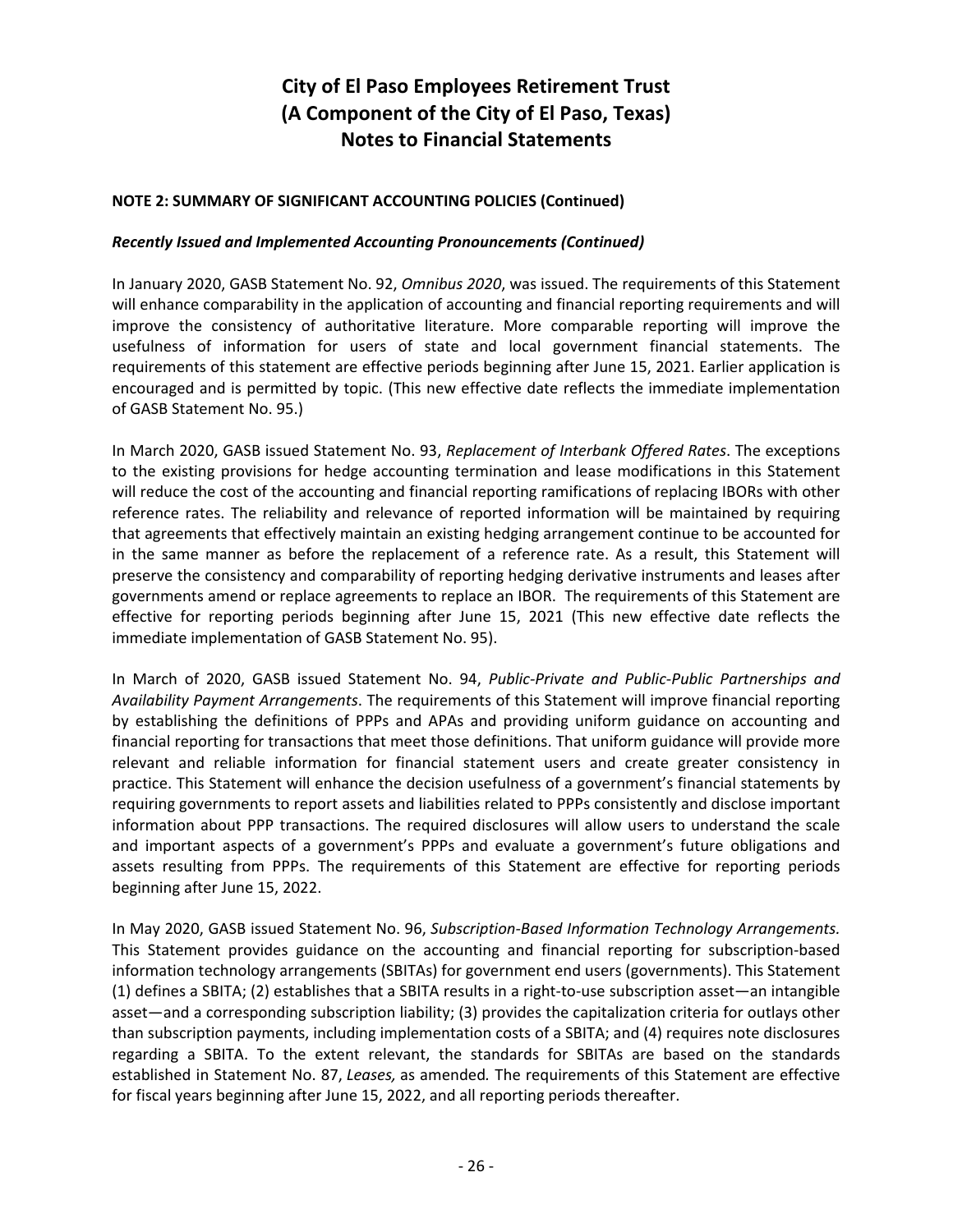### **NOTE 2: SUMMARY OF SIGNIFICANT ACCOUNTING POLICIES (Continued)**

### *Recently Issued and Implemented Accounting Pronouncements (Continued)*

The Fund is evaluating the requirements of the above statements and the impact on reporting.

#### **NOTE 3: DEPOSITS, CASH EQUIVALENTS, INVESTMENTS AND SECURITY LENDING**

The Fund's cash equivalents and investments are managed by various investment managers who have discretionary authority over the assets managed by them, within the investment guidelines established by the Board, under contracts with the Fund. The cash equivalents and investments are held by the Fund's custodian in the Fund's name. The cash equivalents and investments are uninsured and generally consist of short-term securities, U.S. and foreign government securities, domestic and foreign corporate debt and equity securities, real estate trusts and financial derivatives. Certain investment managers have invested in certain bank collective investment funds, which invest primarily in U.S. corporate stocks and government bonds. The bank collective funds may also invest in foreign exchange contracts, stock index futures and temporary collective investment funds and may enter into collateralized securities lending transactions. Certain investment managers also invest in private equity limited partnerships.

Through adherence to the Fund's Investment Rules and Regulations, management attempts to limit or mitigate certain risks. Certain of these requirements are listed below:

- **Large Cap Index Equity Managers –** Investment is passively managed and is made using commingled funds. As such, the investment guidelines are governed by the fund's prospectus. Permissible investments at S&P 500 Index or Russell 1000 commingled funds or exchange-traded funds ("ETFs").
- **Large Cap Managers ‐**  Investment is made using commingled funds. As such, the investment guidelines are governed by the fund's prospectus. The portfolio will actively allocate assets across the equity, fixed income and cash markets of the U.S. The assets of the portfolio may be invested in securities, derivatives and a combination of other collective funds. Long and short positions in financial futures, options on financial futures, index options, exchange-traded options and over-thecounter options, may be used.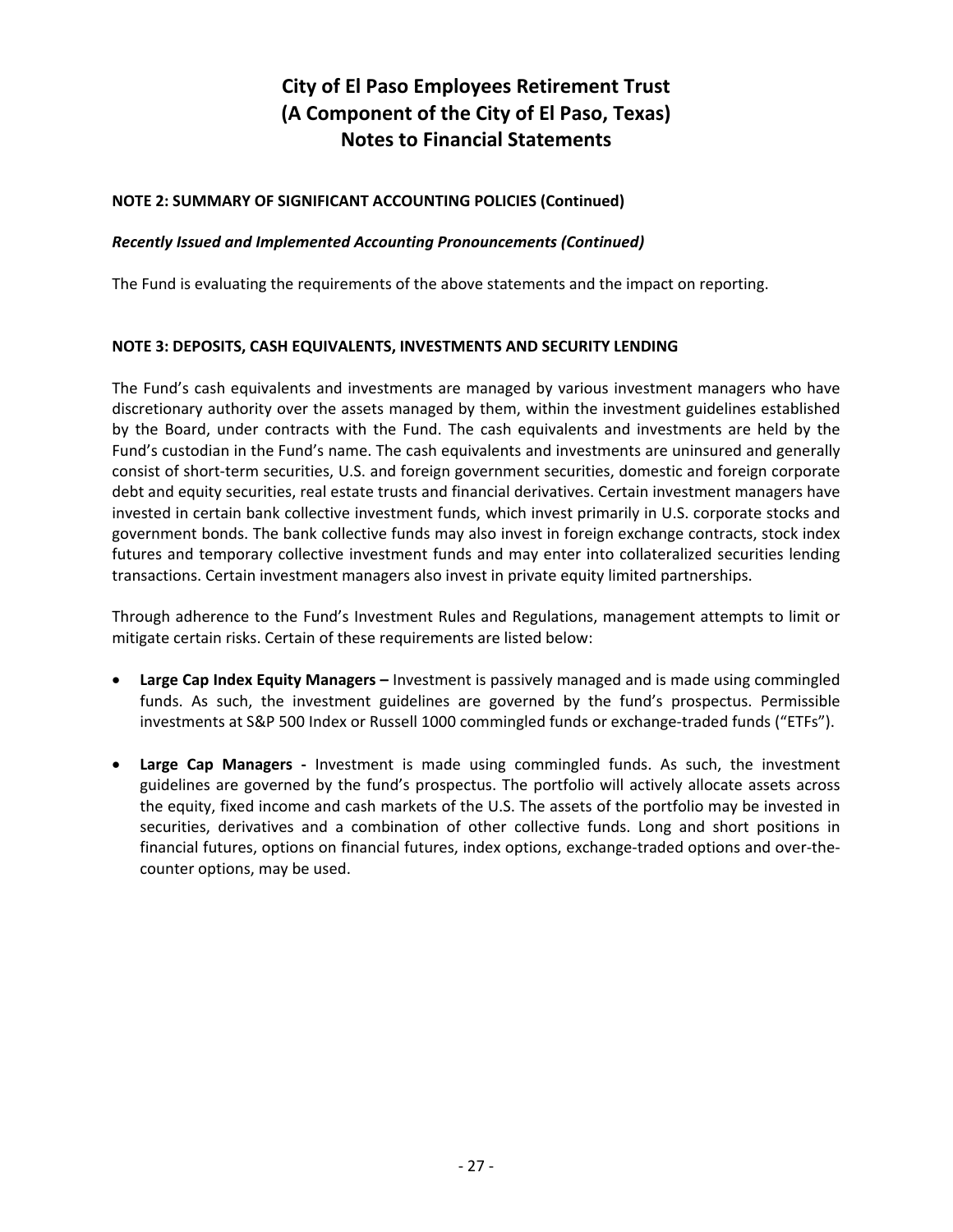### **NOTE 3: DEPOSITS, CASH EQUIVALENTS, INVESTMENTS AND SECURITY LENDING (Continued)**

- **Small/Mid Cap Equity Managers –** Under current policies, the portfolio will invest primarily in equity and equity-related securities of issuers that are located in the United States with market capitalizations greater than \$100 million and under \$5 billion; the market capitalization of certain securities may be less than or greater than this range at times. The portfolio may invest in publicly traded stocks of U.S. corporations, as well as real estate investment trusts ("REITs"), preferred stocks, convertible securities, American depositary receipts ("ADRs") of non‐U.S. issuers, , publicly traded stocks of foreign corporations listed on U.S. stock exchanges, Exchange Traded Funds ("ETFs"), futures and short‐term investments, money market instruments or equivalent. The maximum position size in any one company will be 5% of the portfolio value at the time of purchase and shall not exceed a maximum appreciated position size of 8% of the portfolio value for the year ended August 31, 2020. There were no position size restrictions for August 31, 2021. Leverage, short sales and buying and selling on margin are not permitted.
- **All Cap Equity Managers –** For the year ended August 31, 2020, the portfolio will invest primarily in equity and equity-related securities of issuers that are located in the United States with market capitalizations that span the broad equity market in concentrated manner, generally with 20‐80 holdings. The portfolio may invest in publicly traded stocks of U.S. corporations, ADRs, publicly traded stocks of foreign corporations, ETFs and short-term investments, money market instruments or equivalent. Leverage, short sales and buying and selling on margin are not permitted. No all cap equity was held at August 31, 2021.
- **International Equity‐Developed Country Index Managers –** Investment passively managed is made using commingled funds. As such, the investment guidelines are governed by the fund's prospectus. Permissible investments are MSCI EAFE Index commingled funds or ETFs.
- **International Equity‐All Country Managers –** Investment is made using commingled funds. As such, the investment guidelines are governed by the fund's prospectus. The portfolio will invest primarily in equity‐related securities of issuers that are located in, or that do significant business in countries other than the United States, including emerging market countries. The portfolio will invest in securities denominated in the currencies of a variety of countries, including emerging market countries. For the year ended August 31, 2021 and 2020, the maximum position size will be 6% in any one company. The maximum position size will be 35% in any one country. The maximum emerging markets weight is the MSCI ACWI ex‐US IMI Index weight plus 15%.
- **International Equity‐Emerging Markets Managers –** Investment is made with commingled funds. As such, the investment guidelines are governed by the fund's prospectus. For the year ended August 31, 2021 and 2020, the portfolio will invest in equity and equity-related securities of at least 80% of its assets in issuers that are located in, or that do significant business in emerging market countries. The portfolio will invest in securities denominated in the currencies of a variety of countries, including emerging market countries. The maximum position size will be 6% in any one company. The maximum position size will be 20% in any one county.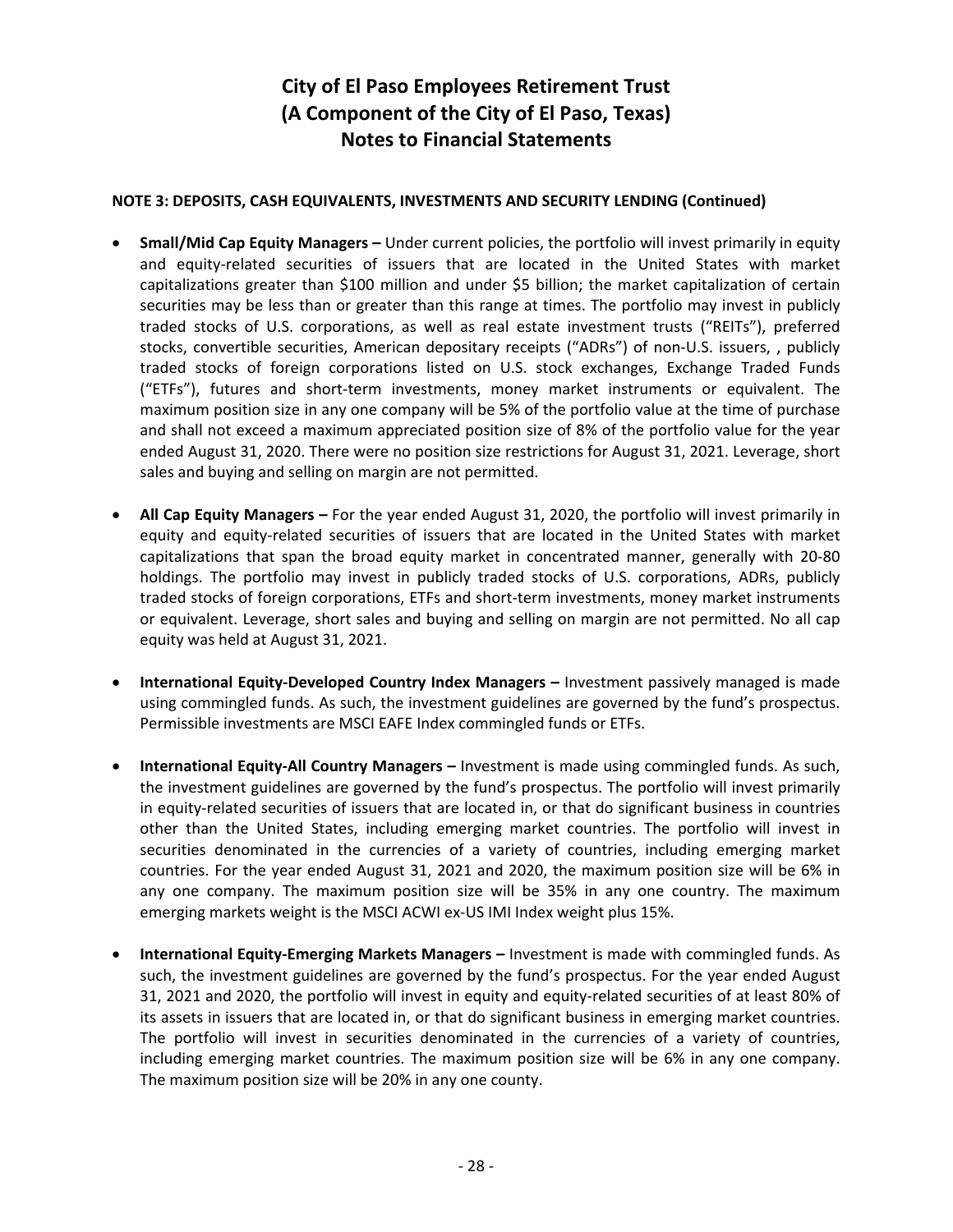### **NOTE 3: DEPOSITS, CASH EQUIVALENTS, INVESTMENTS AND SECURITY LENDING (Continued)**

- **International Equity‐All County Small Cap Managers ‐** Investment is made using commingled funds. As such, the investment guidelines are governed by the fund's prospectus. For the year ended August 31, 2021 and 2020, the portfolio will invest primarily in equity and equity‐related securities of issuers that are located in, or that do significant business in countries other than the United States, including emerging market countries. The portfolio will invest in securities denominated in the currencies of a variety of countries, including emerging market countries. The maximum position size will be 6% in any one company. The maximum position size will be 35% in any one country. The maximum emerging markets weight is the MSCI ACWI ex‐US Small Cap Index weight plus 15%.
- **Fixed Income Core Index Managers –** Investments are passively managed and are made using commingled funds. As such, the investment guidelines are governed by the fund's prospectus. Permissible investments are Barclays Capital Aggregate Index commingled funds or ETFs.
- **Fixed Income Core Plus Managers –** Under current policies for the year ended August 31, 2021 and 2020, except for U.S. Treasury, its agencies, agency MBS and approved derivative products, the fixed income account shall not contain more than 5% of any issuer. For the year ended August 31, 2020 the account will not invest more than 15% in cash and cash equivalents and will not invest in equity securities, with the exception of preferred and convertible preferred securities, in which no more than 10% will be invested. For the year ended August 31, 2020 the account may invest up to 15% in illiquid securities. The account may invest up to 20% and 35% in non-investment grade bonds for the year ended August 31, 2021 and 2020, respectively; defined as bonds that are rated non-investment grade by two of the three major ratings agencies. The dollar weighted credit quality of the account will generally be AA or less, with a minimum dollar weighted‐average quality of BBB‐. The effective duration of the account should range between +/‐ 1.5 years or +25%/‐40% of the benchmark's duration for the year ended August 31, 2021 and 2020, respectively. The account will not employ leverage.
- **Real Estate Managers –** For the year ended August 31, 2021 and 2020, real estate investments will be diversified to the extent possible by geographic location and property type. For private real estate investments, managers should diversify the portfolio by property type and by various geographic regions of the U.S. Leverage is limited to no more than 30% of the fund.
- **Private Equity Managers –** As private equity fund‐of‐funds vehicles are commingled, closed‐end, finite-life limited liability entities; the investment guidelines will be determined by the fund-of-funds legal documentation. The pooled/fund‐of‐funds vehicle should not represent more than 20% of the total fair value of the pooled/fund‐of‐fund. It is also preferred that this holds true for any other investor in the pooled/fund‐of‐funds. The manager of the fund‐of‐funds vehicle shall be a bank or a registered advisor under the *Investment Advisors Act of 1940.* If fund‐of‐funds provides the option of receiving distributions in cash or securities, the trust will opt to receive cash.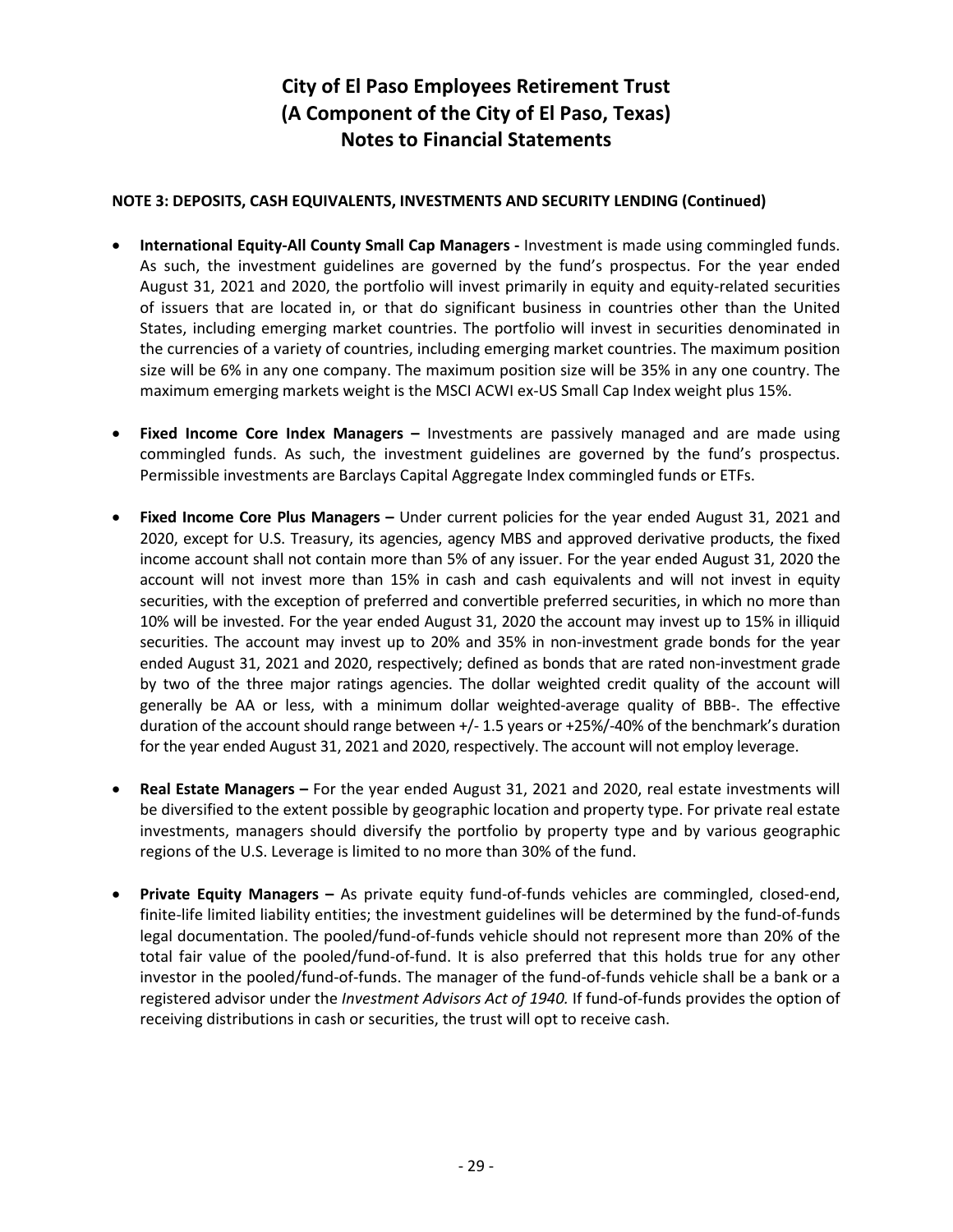### **NOTE 3: DEPOSITS, CASH EQUIVALENTS, INVESTMENTS AND SECURITY LENDING (Continued)**

| <b>Asset Class</b>   | <b>Target Allocation</b> |  |  |  |  |  |
|----------------------|--------------------------|--|--|--|--|--|
|                      |                          |  |  |  |  |  |
| Domestic equity      | 31%                      |  |  |  |  |  |
| International equity | 21%                      |  |  |  |  |  |
| Fixed income         | 24%                      |  |  |  |  |  |
| Real estate          | 10%                      |  |  |  |  |  |
| Private equity       | 13%                      |  |  |  |  |  |
| Cash                 | 1%                       |  |  |  |  |  |
|                      | 100%                     |  |  |  |  |  |

The following was the Board's adopted asset allocation policy as of August 31, 2021:

### *Deposits*

Custodial credit risk is the risk that in the event of a bank failure, a government's deposits may not be returned to it. The Fund's investment policy does not specifically address custodial credit risk for deposits. As of August 31, 2021 and 2020, the Fund holds no deposits.

#### *Investments*

Interest rate risk is the risk that the fair value of securities will fall due to changes in market interest rates. The Fund's policy is to minimize interest rate risk by structuring the investment portfolio so that the duration securities are held and the coupon rates of such are appropriately diversified.

As of August 31, 2021 and 2020, the Fund had the following investments subject to interest rate risk:

|                                       | 2021              |                                                       | 2020              |                                                       |  |  |
|---------------------------------------|-------------------|-------------------------------------------------------|-------------------|-------------------------------------------------------|--|--|
|                                       | <b>Fair Value</b> | Weighted-<br>Average<br><b>Maturity</b><br>(In Years) | <b>Fair Value</b> | Weighted-<br>Average<br><b>Maturity</b><br>(In Years) |  |  |
| <b>Investment Type</b>                |                   |                                                       |                   |                                                       |  |  |
| Cash equivalents (money market funds) | Ś<br>5,237,145    | 0.08                                                  | 10,646,860<br>Ś   | 0.08                                                  |  |  |
| Corporate bonds and notes             |                   |                                                       | 87,807            | 4.57                                                  |  |  |
| Bank collective investment funds      | 120,672,290       |                                                       | 89,826,357        |                                                       |  |  |
| Commingled funds                      | 47,536,814        |                                                       | 38,225,118        |                                                       |  |  |
| Total                                 | \$173,446,249     |                                                       | \$138,786,142     |                                                       |  |  |
| Portfolio weighted-average maturity   |                   | 0.00                                                  |                   | 0.01                                                  |  |  |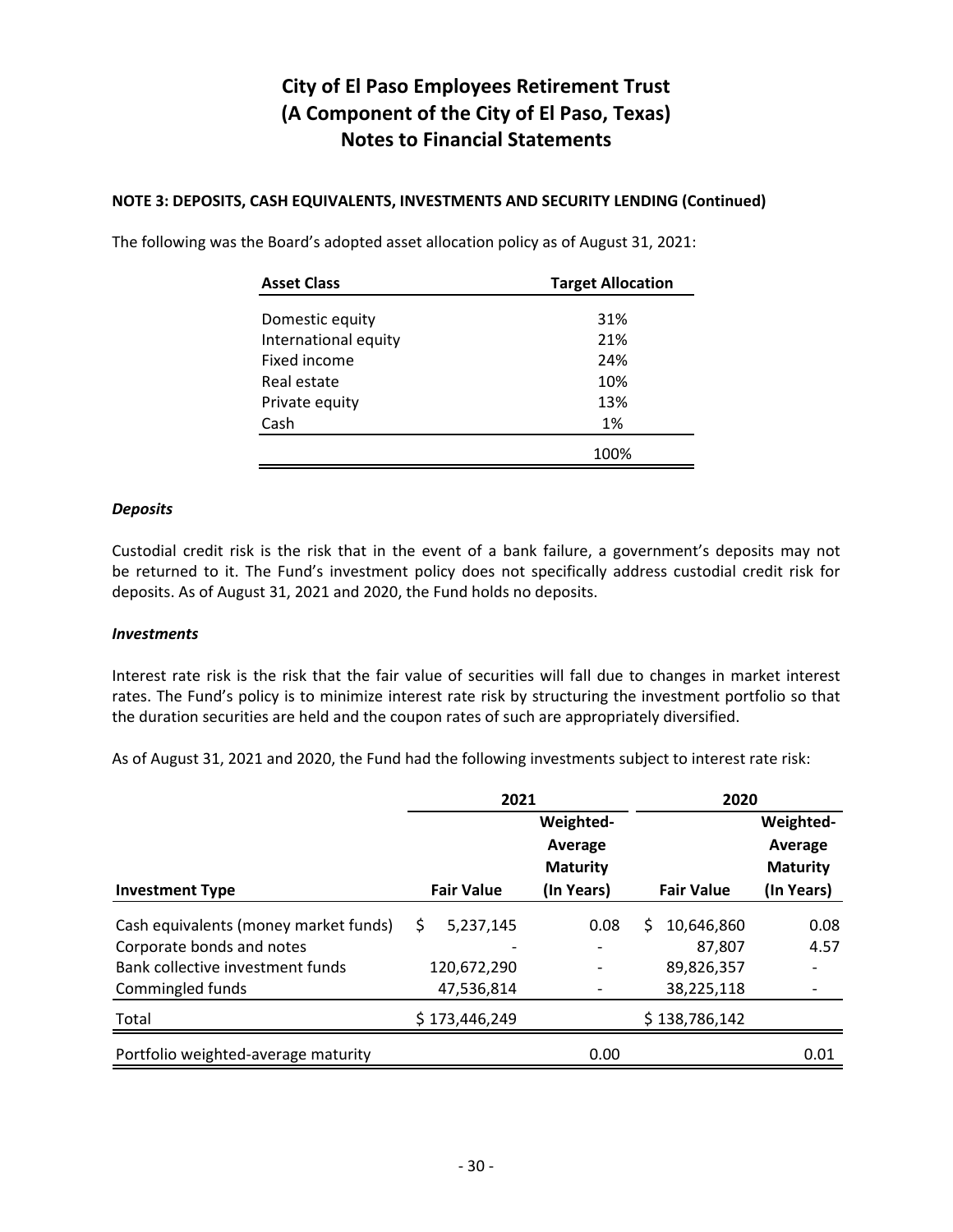#### **NOTE 3: DEPOSITS, CASH EQUIVALENTS, INVESTMENTS AND SECURITY LENDING (Continued)**

Credit risk is the risk that the issuer or other counterparty to an investment will not fulfill its obligations. Nationally‐recognized statistical rating organizations assign ratings to measure credit risks. These rating agencies assess a firm's or government's willingness and ability to repay its debt obligations based on many factors.

The Fund employs one core bond manager that primarily invests in U.S. fixed income and non‐U.S. fixed income securities. The Fund also invests in two commingled funds, one passive core fixed income index fund and one opportunistic fixed income fund. The investment management agreement between the Fund and its core bond manager contains specific guidelines that identify permitted fixed income investments.

For the year ended August 31, 2021 and 2020 the Fund's investment policy indicates that the fixed income core plus manager may invest up to 35% of net assets in non‐investment grade bonds, at time of purchase. The fixed income core plus portfolio obligations will generally have a dollar weighted average credit quality of generally AA or less, with a minimum dollar weighted average credit quality of BBB‐.

| August 31, 2021        |  |                   |                   |                          |    |                                           |      |                                   |  |                   |  |                           |
|------------------------|--|-------------------|-------------------|--------------------------|----|-------------------------------------------|------|-----------------------------------|--|-------------------|--|---------------------------|
| <b>S&amp;P Quality</b> |  | Total             | Asset-Backed      |                          |    | Commercial<br>Mortgaged-<br><b>Backed</b> |      | <b>Collateralized</b><br>Mortgage |  | <b>Corporates</b> |  | Government &              |
| Rating                 |  | <b>Fair Value</b> | <b>Securities</b> |                          |    | <b>Securities</b>                         |      | <b>Obligations</b>                |  | (a)               |  | Agency<br>Obligations (b) |
| A+                     |  | 120,672,290       |                   | $\sim$ $-$               | -S |                                           | - \$ | $\sim$                            |  | $\sim$            |  | 120,672,290               |
| <b>NR</b>              |  | 47,536,814        |                   | $\overline{\phantom{0}}$ |    | $\overline{\phantom{a}}$                  |      | -                                 |  | 47,536,814        |  |                           |
| Totals                 |  | 168,209,104       |                   | -                        |    | $\overline{\phantom{a}}$                  |      | -                                 |  | 47,536,814        |  | 120,672,290               |

The following table identifies the credit quality of the Fund's fixed income strategies based on portfolio holdings as of August 31, 2021 and 2020:

(a) Corporate Bonds might include convertible preferred stocks and convertible bonds.

(b) Includes international and municipal holdings.

|                                  |                                    |                                            |    | <b>August 31, 2020</b>                                         |      |                                                      |     |                      |     |                                                             |
|----------------------------------|------------------------------------|--------------------------------------------|----|----------------------------------------------------------------|------|------------------------------------------------------|-----|----------------------|-----|-------------------------------------------------------------|
| <b>S&amp;P Quality</b><br>Rating | Total<br><b>Fair Value</b>         | Asset-Backed<br><b>Securities</b>          |    | Commercial<br>Mortgaged-<br><b>Backed</b><br><b>Securities</b> |      | Collateralized<br>Mortgage<br><b>Obligations</b>     |     | Corporates<br>(a)    |     | <b>Government &amp;</b><br>Agency<br><b>Obligations (b)</b> |
| A+<br><b>BBB</b><br><b>NR</b>    | 89,826,357<br>87,807<br>38,225,118 | $\sim 10$<br>$\overline{\phantom{0}}$<br>٠ | .S | -<br>-                                                         | - \$ | $\overline{\phantom{a}}$<br>$\overline{\phantom{a}}$ | - S | 87,807<br>38,225,118 | - S | 89,826,357                                                  |
| Totals                           | 128,139,282                        | $\sim$                                     |    | $\overline{\phantom{a}}$                                       |      | $\overline{\phantom{a}}$                             |     | 38,312,925           | ς   | 89,826,357                                                  |

(a) Corporate Bonds might include convertible preferred stocks and convertible bonds.

(b) Includes international and municipal holdings.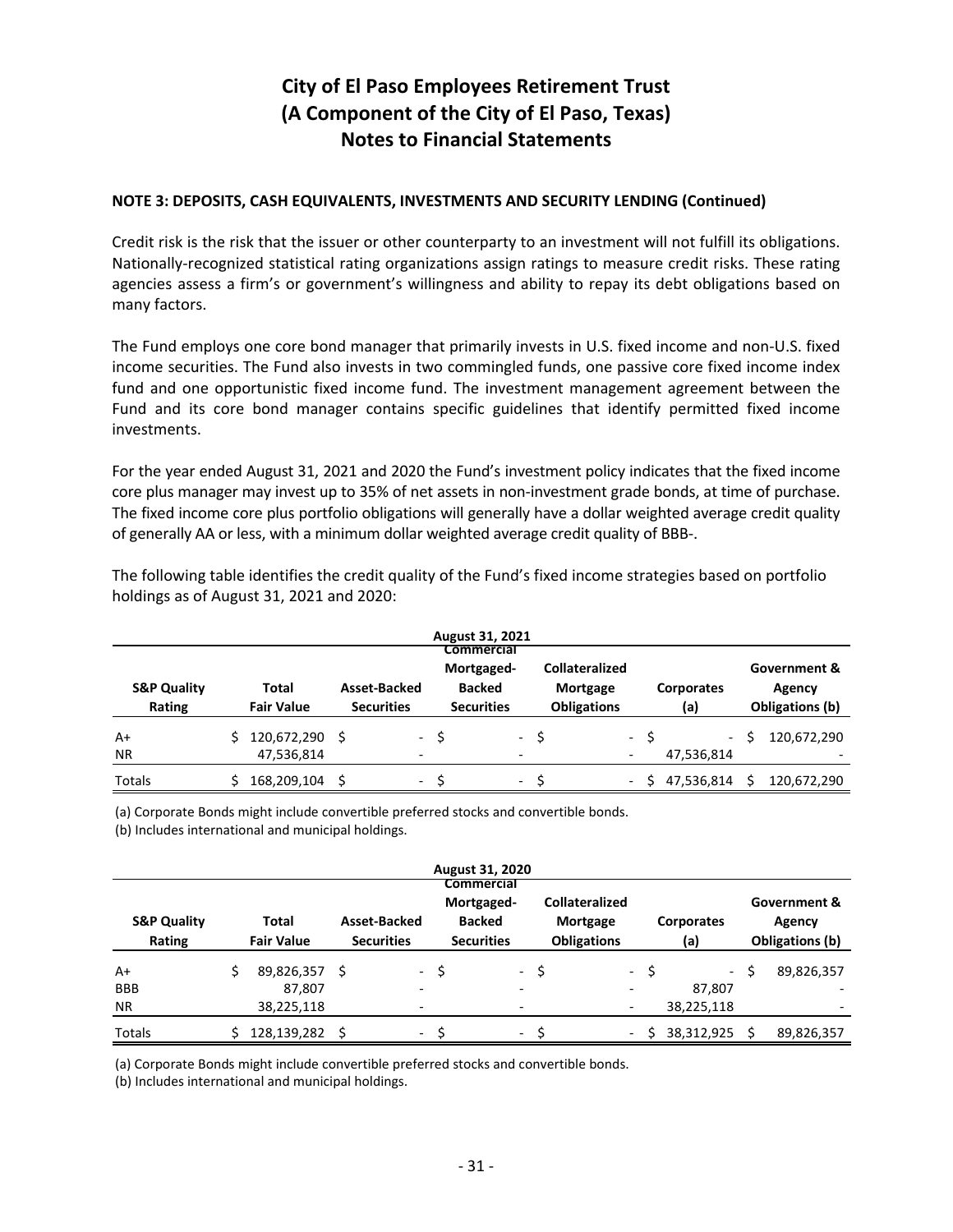#### **NOTE 3: DEPOSITS, CASH EQUIVALENTS, INVESTMENTS AND SECURITY LENDING (Continued)**

At August 31, 2021 and 2020, the Fund held various bond instruments in the aggregate fair value of \$168,209,104 and \$128,139,282, respectively. Fixed income core plus portfolios held bond instruments with ratings of BBB or better by Standard & Poor's. Approximately 28% of the portfolio was of noninvestment grade bonds as of August 31, 2021.

Concentration of credit risk is the risk of loss attributed to the magnitude of the Fund's investment in a single issuer. The Fund's investment policy does not allow for the investment portfolio to hold more than 10% in any one company. The following table represents the fair value of investments that represents 5% or more of the Fund's net position at August 31, 2021 and 2020.

These investments were in bank collective investment and commingled funds, which consist of diversified portfolios of investments as described above, and none of these investments consist of any one company holding 5% or more of the total investment.

|                                                  | Shares/          |                   |
|--------------------------------------------------|------------------|-------------------|
|                                                  | <b>Par Value</b> | <b>Fair Value</b> |
| August 31, 2021                                  |                  |                   |
| Mellon DB SL International Stock Investment Fund |                  |                   |
| <b>Mellon Capital Management Corporation</b>     | 154,940          | \$94,518,960      |
| Mellon DB SL Stock Index Fund                    |                  |                   |
| <b>Mellon Capital Management Corporation</b>     | 17,871           | 122,544,365       |
| Mellon NSL Dynamic U.S Equity Fund               |                  |                   |
| <b>Mellon Capital Management Corporation</b>     | 193,100          | 108,776,932       |
| Mellon DB SL Aggregate Bond Index Fund           |                  |                   |
| <b>Mellon Capital Management Corporation</b>     | 203,671          | 120,672,290       |
| <b>Blackrock Total Return Bond Fund</b>          |                  |                   |
| <b>Blackrock Capital Management</b>              | 4,892,849        | 59,748,563        |
| <b>Wellington Fund</b>                           |                  |                   |
| <b>Wellington Capital Management</b>             | 4,454,948        | 60,186,342        |
| WTC-CIF II SMID Cap Res-Series 3                 |                  |                   |
| <b>Wellington Capital Management</b>             | 2,277,258        | 57,204,722        |
| AB US Small and Mid Cap Core                     |                  |                   |
| Bernstein                                        | 3,023,329        | 60,799,150        |
| <b>August 31, 2020</b>                           |                  |                   |
| Mellon DB SL International Stock Investment Fund |                  |                   |
| <b>Mellon Capital Management Corporation</b>     | 169,812          | \$81,873,837      |
| Mellon DB SL Stock Index Fund                    |                  |                   |
| <b>Mellon Capital Management Corporation</b>     | 20,345           | 106,356,891       |
| Mellon NSL Dynamic U.S Equity Fund               |                  |                   |
| <b>Mellon Capital Management Corporation</b>     | 182,992          | 77,965,370        |
| Mellon DB SL Aggregate Bond Index Fund           |                  |                   |
| <b>Mellon Capital Management Corporation</b>     | 151,434,773      | 89,826,357        |
| <b>Blackrock Total Return Bond Fund</b>          |                  |                   |
| <b>Blackrock Capital Management</b>              | 4,156,651        | 49,876,655        |
| <b>Wellington Fund</b>                           |                  |                   |
| <b>Wellington Capital Management</b>             | 3,638,213        | 49,334,168        |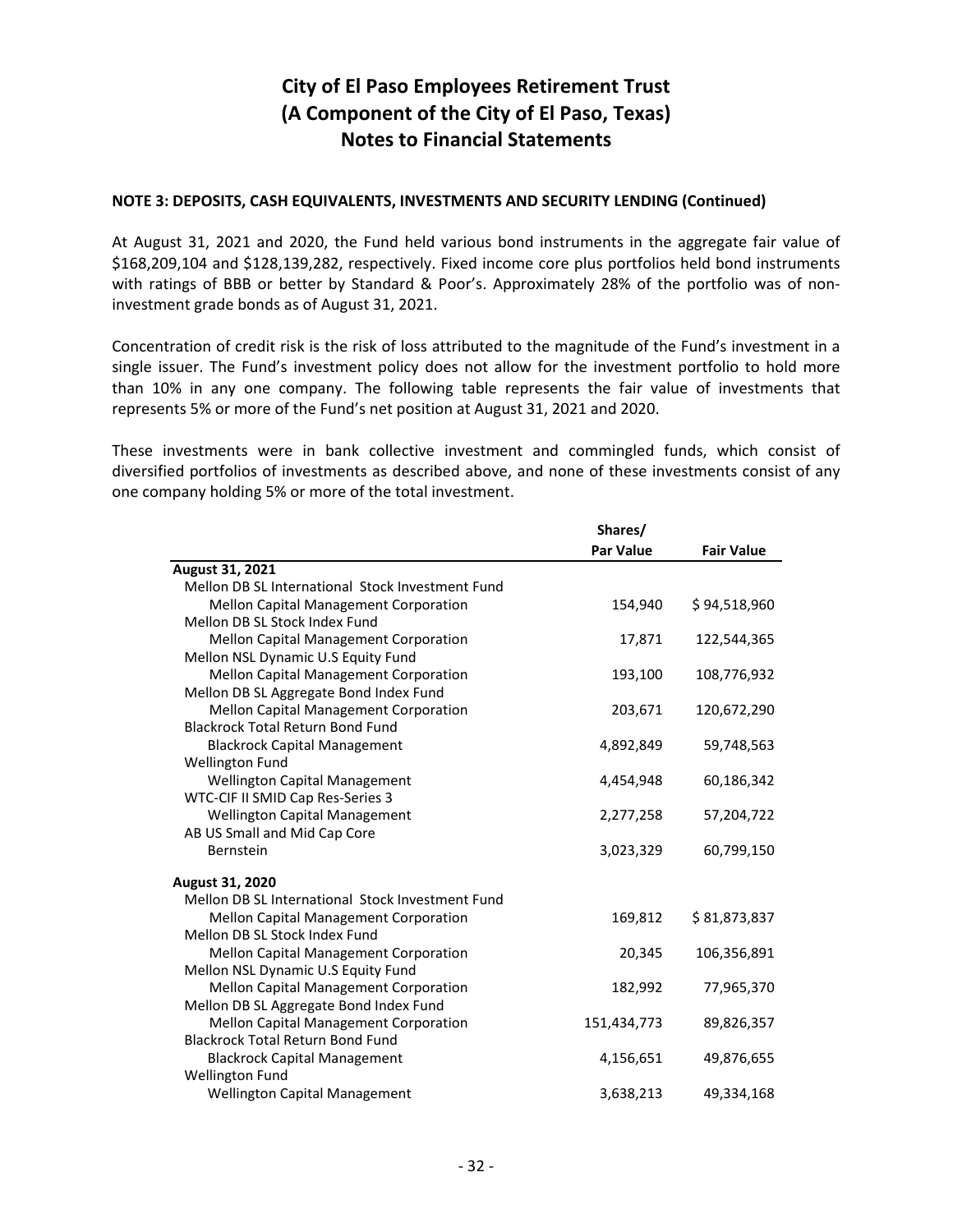### **NOTE 3: DEPOSITS, CASH EQUIVALENTS, INVESTMENTS AND SECURITY LENDING (Continued)**

Foreign currency risk is the risk that changes in exchange rates will adversely affect the fair value of an investment or a deposit. The Fund's investment policy allows 18%‐24% of equity securities be invested in foreign markets. The Fund's exposure to foreign currency risk at August 31, 2021 and 2020 was as follows:

|                             | 2021            |                     |                 |  |  |  |
|-----------------------------|-----------------|---------------------|-----------------|--|--|--|
| <b>Local Currency Name</b>  | Equity          | <b>Fixed Income</b> | <b>Total</b>    |  |  |  |
| <b>Australian Dollar</b>    | \$<br>7,411,881 | \$                  | \$<br>7,411,881 |  |  |  |
| Bahamian Dollar             | 542,461         |                     | 542,461         |  |  |  |
| <b>Brazilian Real</b>       | 3,788,692       |                     | 3,788,692       |  |  |  |
| <b>British Pound</b>        | 19,447,352      |                     | 19,447,352      |  |  |  |
| Canadian Dollar             | 3,914,631       |                     | 3,914,631       |  |  |  |
| Chilean Peso                | 149,628         |                     | 149,628         |  |  |  |
| Chinese Renminbi            | 21,720,455      |                     | 21,720,455      |  |  |  |
| Danish Krone                | 4,028,305       |                     | 4,028,305       |  |  |  |
| <b>Euro Currency Unit</b>   | 58,783,890      |                     | 58,783,890      |  |  |  |
| Hong Kong Dollar            | 6,193,022       |                     | 6,193,022       |  |  |  |
| <b>Indian Rupee</b>         | 5,188,799       |                     | 5,188,799       |  |  |  |
| Indonesian Rupiah           | 2,011,733       |                     | 2,011,733       |  |  |  |
| Israeli Shekel              | 1,025,897       |                     | 1,025,897       |  |  |  |
| Japanese Yen                | 38,239,618      |                     | 38,239,618      |  |  |  |
| Jordan Dinar                | 32,285          |                     | 32,285          |  |  |  |
| Macau Pataca                | 68,792          |                     | 68,792          |  |  |  |
| Malaysian Ringgit           | 857,671         |                     | 857,671         |  |  |  |
| Mexican Peso                | 1,516,291       |                     | 1,516,291       |  |  |  |
| New Zealand Dollar          | 295,836         |                     | 295,836         |  |  |  |
| Norwegian Krone             | 1,695,271       |                     | 1,695,271       |  |  |  |
| Philippine Peso             | 227,435         |                     | 227,435         |  |  |  |
| Polish Zloty                | 23,038          |                     | 23,038          |  |  |  |
| Qatari Riyal                | 151,759         |                     | 151,759         |  |  |  |
| <b>Russian Ruble</b>        | 977,970         |                     | 977,970         |  |  |  |
| Saudi Arabia Riyal          | 1,216,986       |                     | 1,216,986       |  |  |  |
| Singapore Dollar            | 1,420,304       |                     | 1,420,304       |  |  |  |
| South African Rand          | 2,172,012       |                     | 2,172,012       |  |  |  |
| South Korean Won            | 8,964,892       |                     | 8,964,892       |  |  |  |
| Swedish Krona               | 7,149,472       |                     | 7,149,472       |  |  |  |
| <b>Swiss Franc</b>          | 14,815,851      |                     | 14,815,851      |  |  |  |
| Taiwanese Dollar            | 9,279,197       |                     | 9,279,197       |  |  |  |
| Thai Baht                   | 1,483,141       |                     | 1,483,141       |  |  |  |
| <b>Turkish Lira</b>         | 106,849         |                     | 106,849         |  |  |  |
| Ukrainian Hryvnia           |                 |                     |                 |  |  |  |
| United Arab Emirates Dirham | 109,141         |                     | 109,141         |  |  |  |
| Total                       | \$225,010,557   | \$                  | \$225,010,557   |  |  |  |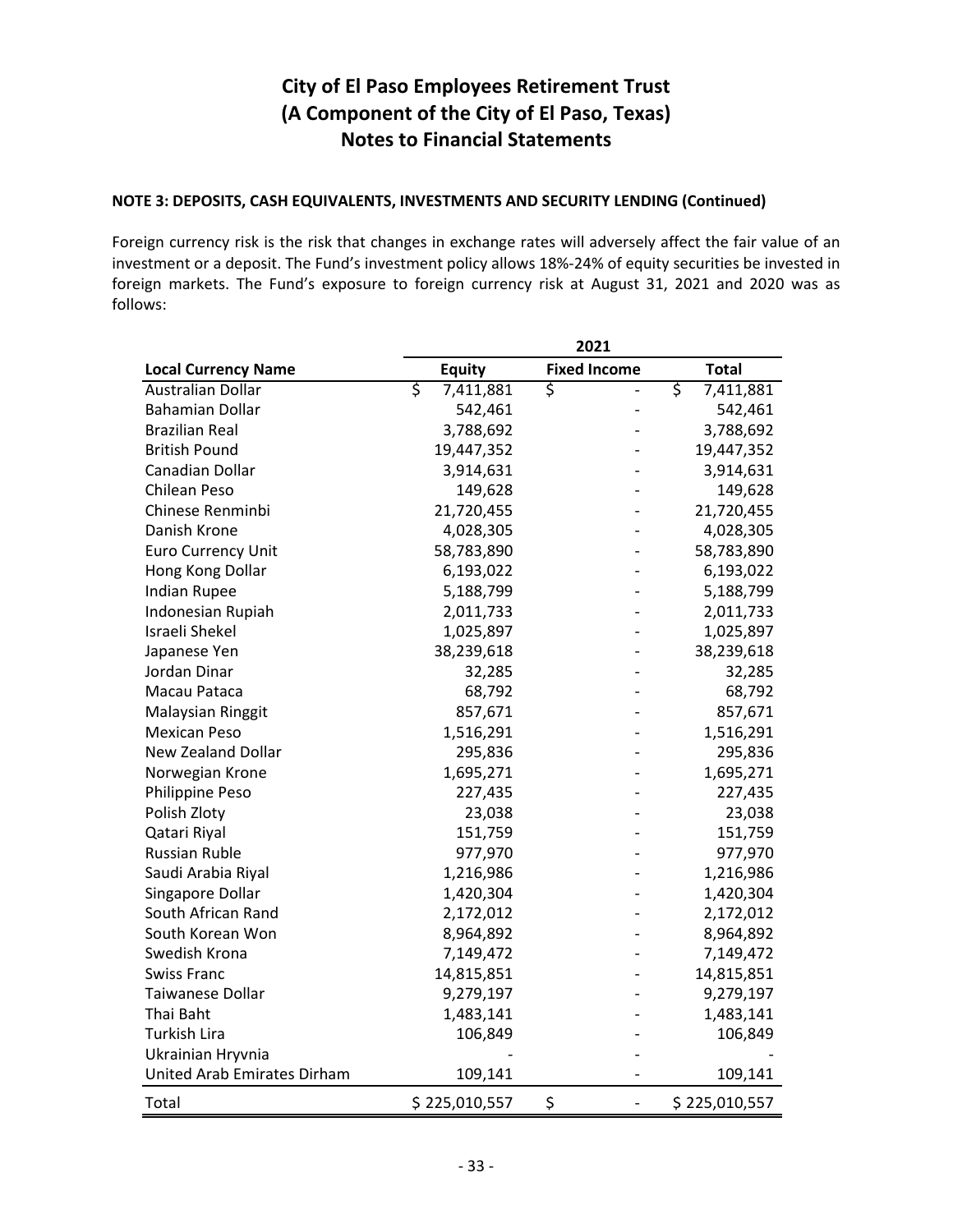|                             |                | 2020                |                |
|-----------------------------|----------------|---------------------|----------------|
| <b>Local Currency Name</b>  | <b>Equity</b>  | <b>Fixed Income</b> | <b>Total</b>   |
| <b>Australian Dollar</b>    | ड<br>5,499,579 | 5                   | ड<br>5,499,579 |
| <b>Bahamian Dollar</b>      | 790,714        |                     | 790,714        |
| <b>Bermudian Dollar</b>     | 265,643        |                     | 265,643        |
| <b>Brazilian Real</b>       | 4,091,969      |                     | 4,091,969      |
| <b>British Pound</b>        | 18,186,814     |                     | 18,186,814     |
| Canadian Dollar             | 5,694,766      |                     | 5,694,766      |
| Chilean Peso                | 465,406        |                     | 465,406        |
| Chinese Renminbi            | 14,309,774     |                     | 14,309,774     |
| Danish Krone                | 2,760,078      |                     | 2,760,078      |
| <b>Euro Currency Unit</b>   | 43,417,556     |                     | 43,417,556     |
| Hong Kong Dollar            | 5,881,673      |                     | 5,881,673      |
| <b>Indian Rupee</b>         | 3,305,922      |                     | 3,305,922      |
| Indonesian Rupiah           | 1,153,170      |                     | 1,153,170      |
| <b>Israeli Shekel</b>       | 1,074,482      |                     | 1,074,482      |
| Japanese Yen                | 34,107,909     |                     | 34,107,909     |
| Jordan Dinar                | 29,603         |                     | 29,603         |
| Macau Pataca                | 74,973         |                     | 74,973         |
| Malaysian Ringgit           | 921,561        |                     | 921,561        |
| <b>Mexican Peso</b>         | 422,827        |                     | 422,827        |
| <b>New Zealand Dollar</b>   | 565,007        |                     | 565,007        |
| Norwegian Krone             | 417,335        |                     | 417,335        |
| Peru Sol                    | 120,444        |                     | 120,444        |
| Philippine Peso             | 584,677        |                     | 584,677        |
| Polish Zloty                | 145,676        |                     | 145,676        |
| Qatari Riyal                | 187,804        |                     | 187,804        |
| <b>Russian Ruble</b>        | 958,930        |                     | 958,930        |
| Saudi Arabia Riyal          | 749,306        |                     | 749,306        |
| Singapore Dollar            | 1,708,803      |                     | 1,708,803      |
| South African Rand          | 2,461,350      |                     | 2,461,350      |
| South Korean Won            | 6,083,960      |                     | 6,083,960      |
| Swedish Krona               | 4,891,392      |                     | 4,891,392      |
| <b>Swiss Franc</b>          | 12,874,323     |                     | 12,874,323     |
| Taiwanese Dollar            | 6,924,356      |                     | 6,924,356      |
| Thai Baht                   | 1,164,820      |                     | 1,164,820      |
| Turkish Lira                | 139,823        |                     | 139,823        |
| United Arab Emirates Dirham | 87,197         |                     | 87,197         |
| Total                       | \$182,519,622  | \$                  | \$182,519,622  |

### **NOTE 3: DEPOSITS, CASH EQUIVALENTS, INVESTMENTS AND SECURITY LENDING (Continued)**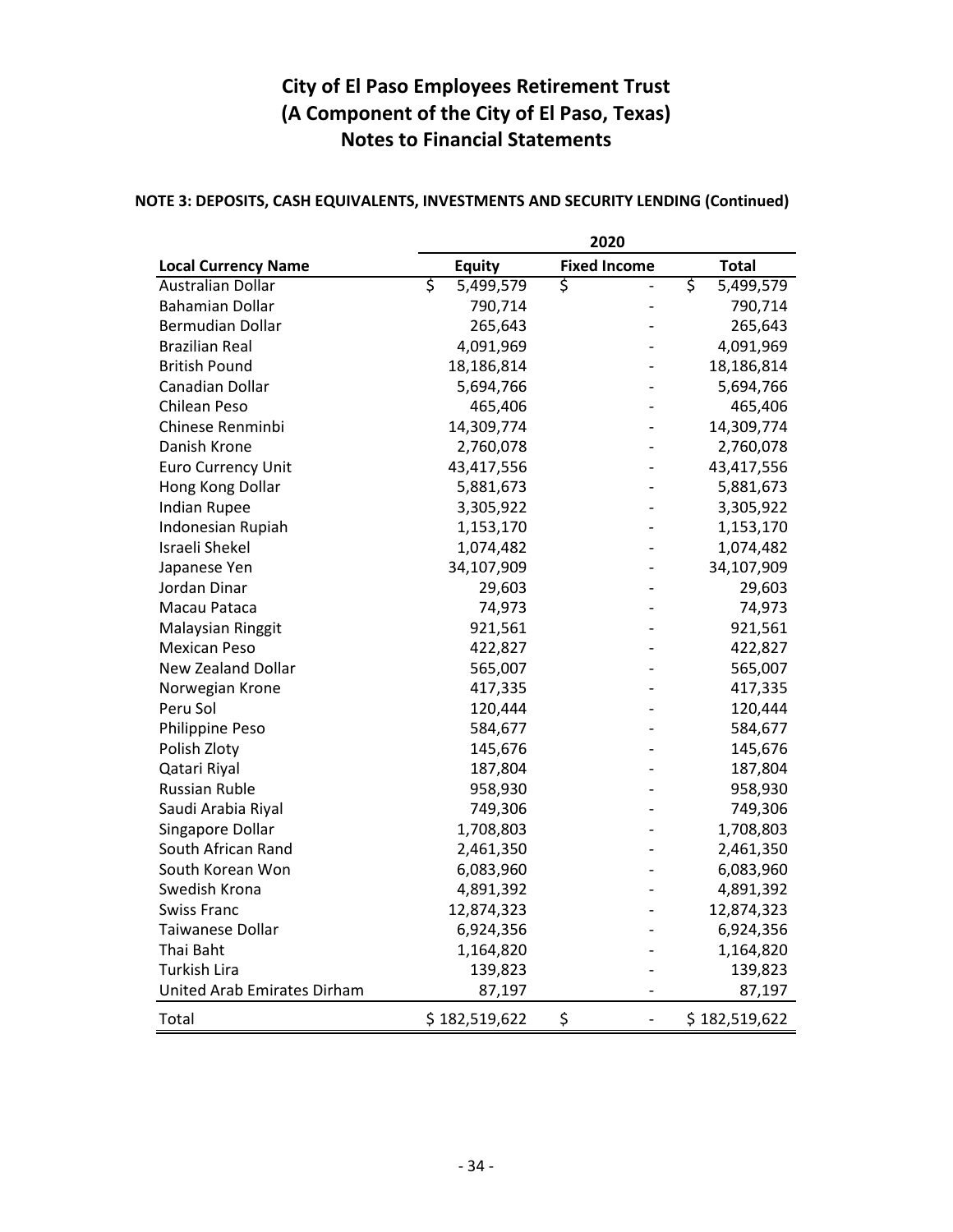### **NOTE 3: DEPOSITS, CASH EQUIVALENTS, INVESTMENTS AND SECURITY LENDING (Continued)**

### *Security Lending Transactions*

State statutes and board of trustees' policies permit the Fund to lend its securities to broker/dealers and other entities with a simultaneous agreement to return the collateral for the same securities in the future. The Fund currently participates in a security lending short duration lending pool. All securities loans can be terminated on demand by either the Fund or the borrower, although the average term of the loans is one week. The relationship between the maturities of the investment pool and the system's loans is affected by the maturities of the securities loans made by other entities that can use the agent's pool, which the Fund cannot determine.

Custodial credit risk for securities lending transactions is the risk that, in the event of the failure of the counterparty, the system will not be able to recover the value of its investments or collateral securities that are in the possession of an outside party. For the years ended August 31, 2021 and 2020, the Fund had no credit risk exposure to borrowers because the amounts of the Fund owes the borrowers exceed the amounts the borrowers owe the Fund. Fair value of securities loaned by type of investment at August 31 was as follows:

|                  | 2021                     | 2020      |  |  |
|------------------|--------------------------|-----------|--|--|
| Corporate Stocks | $\overline{\phantom{0}}$ | 7,916,824 |  |  |

### *Rate of Return*

For the years ended August 31, 2021 and 2020, the annual money-weighted rate of return on pension plan investments, net of pension plan investment expense, was 19.72% and 12.08%, respectively. The money‐weighted rate of return expresses investment performance, net of investment expense, adjusted for the changing amounts actually invested.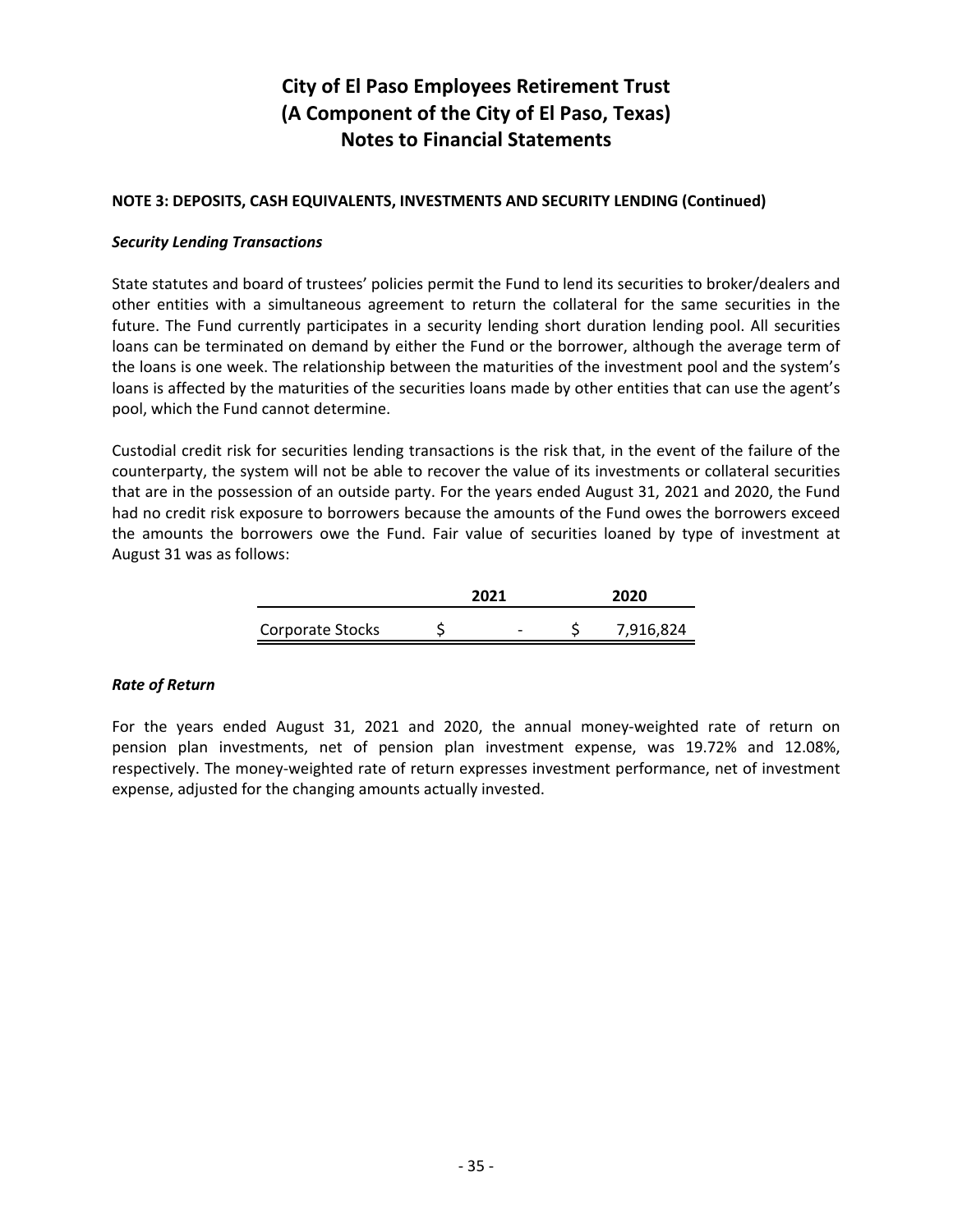### **NOTE 4: DISCLOSURES ABOUT FAIR VALUE OF ASSETS**

#### *Fair Value Measurements*

GASB 72, Fair Value Measurements and Application, provides the framework for measuring fair value. That framework provides a fair value hierarchy that prioritizes the inputs to valuation techniques used to measure fair value. The hierarchy gives the highest priority to unadjusted quoted prices in active markets for identical assets or liabilities (level 1 measurement) and the lowest priority to unobservable inputs (level 3 measurement). The three levels of the fair value hierarchy under GASB 72 are described as follows:

**Level 1** inputs to the valuation methodology is unadjusted quoted prices for identical assets or liabilities in active markets that the Plan has the ability to access.

**Level 2** inputs to the valuation methodology include: quoted prices for similar assets or liabilities in active markets; quoted prices for identical or similar assets or liabilities in inactive markets; inputs other than quoted prices that are observable for the asset or liability; inputs that are derived principally from, or corroborated by, observable market data by correlation or other means. If the asset or liability has a specified (contractual) term, the level 2 input must be observable for substantially the full term of the asset or liability.

**Level 3** inputs to the valuation methodology are inputs that are unobservable and significant to the fair value measurement.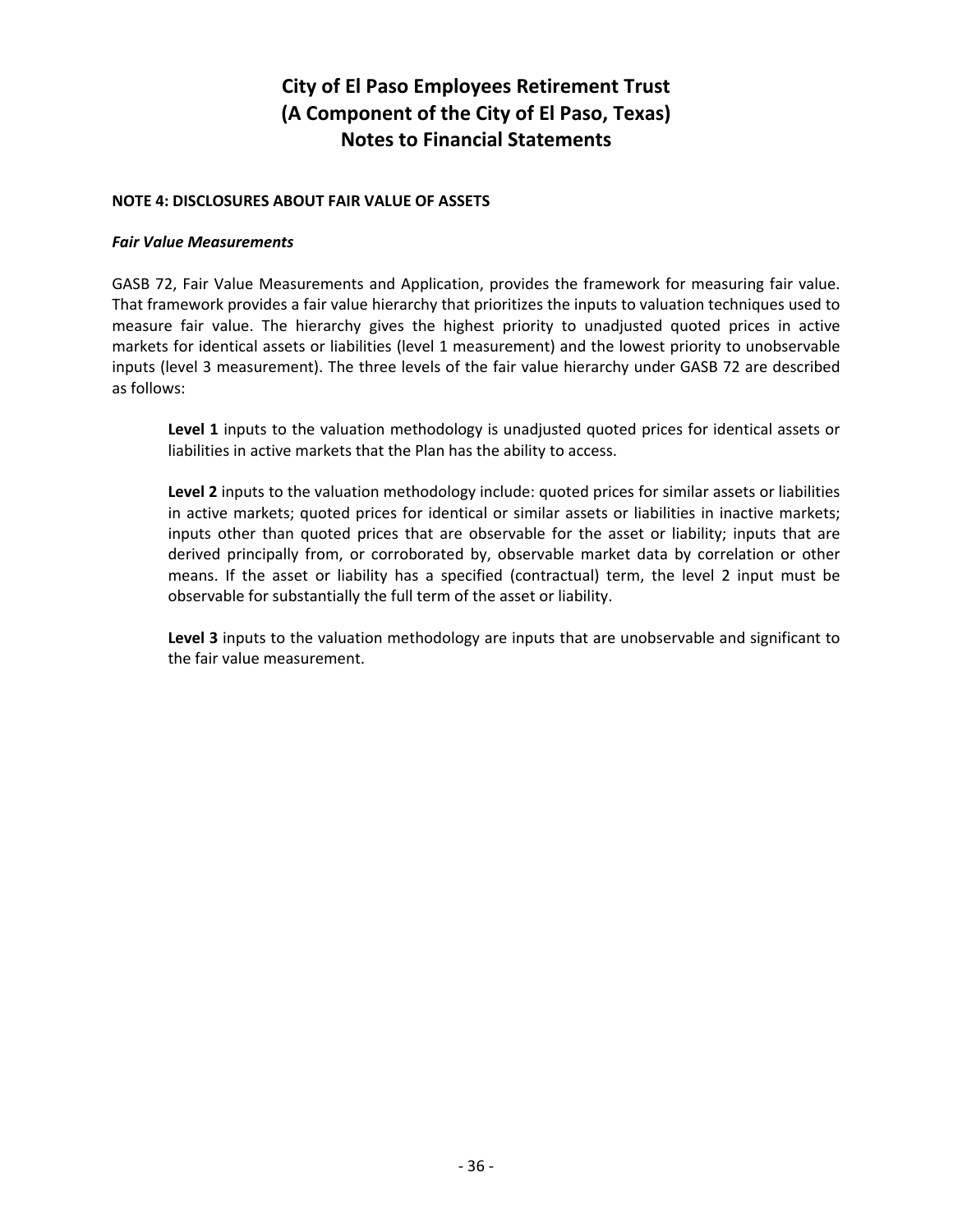#### **NOTE 4: DISCLOSURES ABOUT FAIR VALUE OF ASSETS (Continued)**

#### *Recurring Measurements*

The following table presents the fair value measurements of assets recognized in the accompanying statements of fiduciary net position measured at fair value on a recurring basis and the level within the fair value hierarchy in which the fair value measurements fall at August 31, 2021 and 2020:

|                                                            |                     | 2021 |                                                                   |    |                                                                                              |                             |
|------------------------------------------------------------|---------------------|------|-------------------------------------------------------------------|----|----------------------------------------------------------------------------------------------|-----------------------------|
|                                                            |                     |      | <b>Quoted Prices in</b><br><b>Active Markets</b><br>for Identical |    | <b>Fair Value Measurements Using</b><br><b>Significant Other</b><br><b>Observable Inputs</b> | Significant<br>Unobservable |
|                                                            | August 31, 2021     |      | Assets (Level 1)                                                  |    | (Level 2)                                                                                    | Inputs (Level 3)            |
| <b>Investments by Fair Value Level</b>                     |                     |      |                                                                   |    |                                                                                              |                             |
| Corporate Stocks                                           |                     |      |                                                                   |    |                                                                                              |                             |
| Small/Mid cap equity                                       | \$<br>57,204,722    | S    | 57,204,722                                                        | \$ |                                                                                              | \$                          |
| Total corporate stocks                                     | 57,204,722          |      | 57,204,722                                                        |    |                                                                                              |                             |
| Total investments by fair value level                      | 57,204,722          | \$   | 57,204,722                                                        | \$ |                                                                                              | \$                          |
| Investments Measured at the Net Asset Value (NAV) (a)      |                     |      |                                                                   |    |                                                                                              |                             |
| Bank collective investment funds                           |                     |      |                                                                   |    |                                                                                              |                             |
| Large cap index                                            | 122,544,365         |      |                                                                   |    |                                                                                              |                             |
| Large cap dynamic                                          | 108,776,932         |      |                                                                   |    |                                                                                              |                             |
| Small/Mid cap equity                                       | 60,799,150          |      |                                                                   |    |                                                                                              |                             |
| International equity developed                             | 94,518,960          |      |                                                                   |    |                                                                                              |                             |
| Total bank collective investment funds                     | 386,639,407         |      |                                                                   |    |                                                                                              |                             |
|                                                            |                     |      |                                                                   |    |                                                                                              |                             |
| Commingled funds - fixed income<br>Fixed income core index |                     |      |                                                                   |    |                                                                                              |                             |
|                                                            | 168,209,104         |      |                                                                   |    |                                                                                              |                             |
| Total commingled funds - fixed income                      | 168,209,104         |      |                                                                   |    |                                                                                              |                             |
| Commingled funds - corporate stocks                        |                     |      |                                                                   |    |                                                                                              |                             |
| Fixed income core index                                    | 119,934,905         |      |                                                                   |    |                                                                                              |                             |
| International equity - all country small cap               | 47,582,527          |      |                                                                   |    |                                                                                              |                             |
| International equity - emerging markets                    | 44,129,307          |      |                                                                   |    |                                                                                              |                             |
| Total commingled funds - corporate stocks                  | 211,646,739         |      |                                                                   |    |                                                                                              |                             |
| <b>Real Estate</b>                                         |                     |      |                                                                   |    |                                                                                              |                             |
| Private real estate                                        | 86,581,226          |      |                                                                   |    |                                                                                              |                             |
|                                                            |                     |      |                                                                   |    |                                                                                              |                             |
| Total real estate                                          | 86,581,226          |      |                                                                   |    |                                                                                              |                             |
| Private equity investments                                 | 120,711,148         |      |                                                                   |    |                                                                                              |                             |
| Total investments measured at the NAV                      | 973,787,624         |      |                                                                   |    |                                                                                              |                             |
| Total investments measured at fair value                   | \$<br>1,030,992,346 |      |                                                                   |    |                                                                                              |                             |

(a) Certain investments that are measured using the net asset value per share (or its equivalent) practical expedient have not been classified in the fair value heirarchy. The fair value amounts included above are intended to permit reconciliation of the fair value hierarchy to the amounts presented in the statement of fiduciary net position.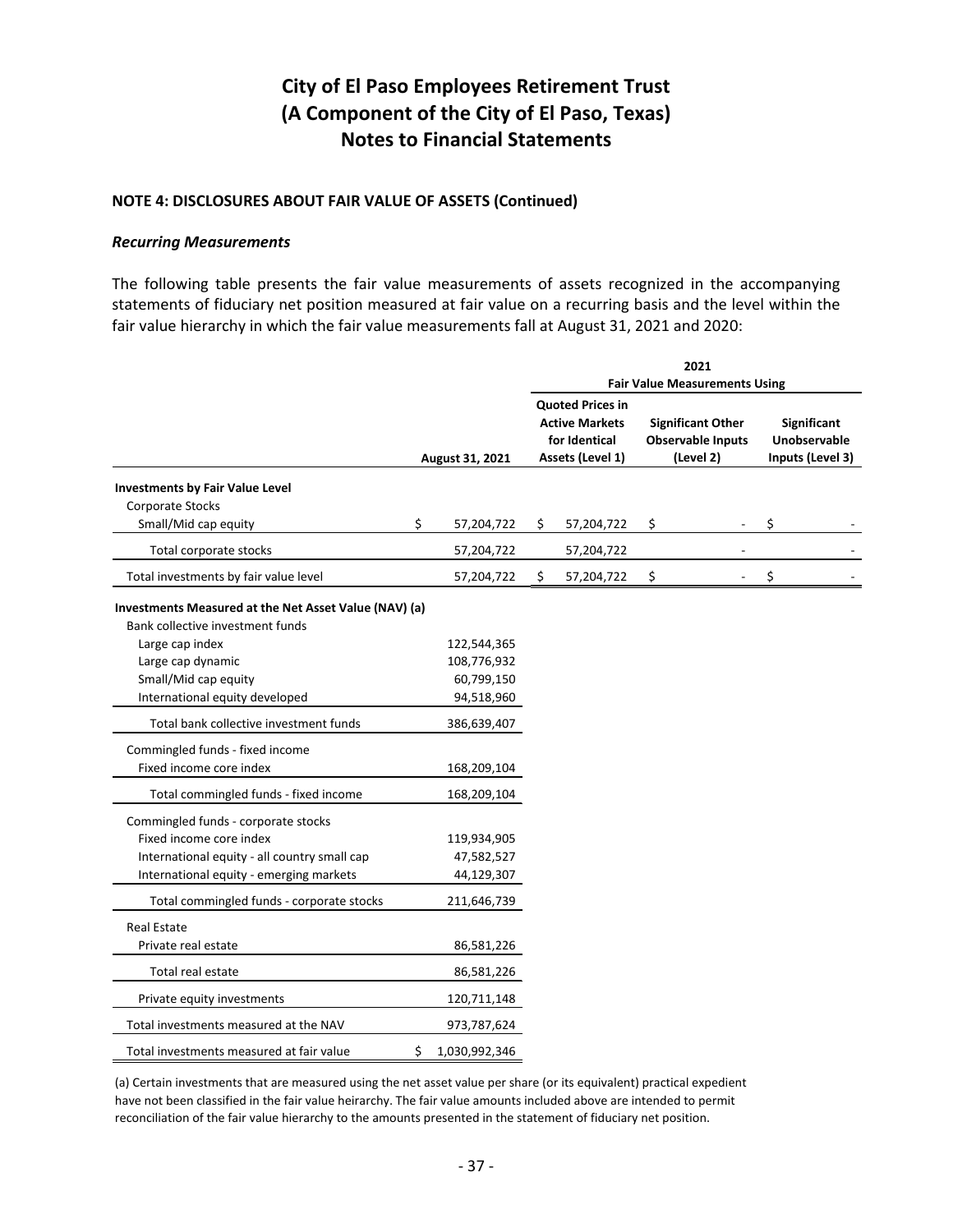#### **NOTE 4: DISCLOSURES ABOUT FAIR VALUE OF ASSETS (Continued)**

|                                                                                                              | 2020<br><b>Fair Value Measurements Using</b> |             |    |                                                                                       |                                                                   |           |                                                        |
|--------------------------------------------------------------------------------------------------------------|----------------------------------------------|-------------|----|---------------------------------------------------------------------------------------|-------------------------------------------------------------------|-----------|--------------------------------------------------------|
|                                                                                                              | August 31, 2020                              |             |    | <b>Quoted Prices in</b><br><b>Active Markets</b><br>for Identical<br>Assets (Level 1) | <b>Significant Other</b><br><b>Observable Inputs</b><br>(Level 2) |           | <b>Significant</b><br>Unobservable<br>Inputs (Level 3) |
| <b>Investments by Fair Value Level</b>                                                                       |                                              |             |    |                                                                                       |                                                                   |           |                                                        |
| <b>Debt Securities</b><br>Corporate bonds and notes                                                          | \$                                           | 87,807      | \$ | 87,807                                                                                | \$                                                                |           | Ś                                                      |
| Total debt securities                                                                                        |                                              | 87,807      |    | 87,807                                                                                |                                                                   |           |                                                        |
|                                                                                                              |                                              |             |    |                                                                                       |                                                                   |           |                                                        |
| Corporate Stocks                                                                                             |                                              |             |    |                                                                                       |                                                                   |           |                                                        |
| All cap equity                                                                                               |                                              | 41,794,276  |    | 40,159,633                                                                            |                                                                   | 1,634,643 |                                                        |
| Small/Mid cap equity                                                                                         |                                              | 51,405,493  |    | 51,405,493                                                                            |                                                                   |           |                                                        |
| Total corporate stocks                                                                                       |                                              | 93,199,769  |    | 91,565,126                                                                            |                                                                   | 1,634,643 |                                                        |
| Total investments by fair value level                                                                        |                                              | 93,287,576  | Ś. | 91,652,933                                                                            | \$                                                                | 1,634,643 | \$                                                     |
| Investments Measured at the Net Asset Value (NAV) (a)<br>Bank collective investment funds<br>Large cap index |                                              | 106,356,891 |    |                                                                                       |                                                                   |           |                                                        |
| Large cap dynamic                                                                                            |                                              | 77,965,370  |    |                                                                                       |                                                                   |           |                                                        |
| International equity developed                                                                               |                                              | 81,873,837  |    |                                                                                       |                                                                   |           |                                                        |
| Total bank collective investment funds                                                                       |                                              | 266,196,098 |    |                                                                                       |                                                                   |           |                                                        |
| Commingled funds - fixed income<br>Fixed income core index                                                   |                                              | 128,051,475 |    |                                                                                       |                                                                   |           |                                                        |
| Total commingled funds - fixed income                                                                        |                                              | 128,051,475 |    |                                                                                       |                                                                   |           |                                                        |
| Commingled funds - corporate stocks                                                                          |                                              |             |    |                                                                                       |                                                                   |           |                                                        |
| Fixed income core index                                                                                      |                                              | 137,774,731 |    |                                                                                       |                                                                   |           |                                                        |
| International equity - all country small cap                                                                 |                                              | 35,698,435  |    |                                                                                       |                                                                   |           |                                                        |
| International equity - emerging markets                                                                      |                                              | 34,983,459  |    |                                                                                       |                                                                   |           |                                                        |
| Total commingled funds - corporate stocks                                                                    |                                              | 208,456,625 |    |                                                                                       |                                                                   |           |                                                        |
| <b>Real Estate</b>                                                                                           |                                              |             |    |                                                                                       |                                                                   |           |                                                        |
| Private real estate                                                                                          |                                              | 72,038,810  |    |                                                                                       |                                                                   |           |                                                        |
| Total real estate                                                                                            |                                              | 72,038,810  |    |                                                                                       |                                                                   |           |                                                        |
| Private equity investments                                                                                   |                                              | 94,726,154  |    |                                                                                       |                                                                   |           |                                                        |
| Total investments measured at the NAV                                                                        |                                              | 769,469,162 |    |                                                                                       |                                                                   |           |                                                        |
| Total investments measured at fair value                                                                     | \$                                           | 862,756,738 |    |                                                                                       |                                                                   |           |                                                        |

(a) Certain investments that are measured using the net asset value per share (or its equivalent) practical expedient have not been classified in the fair value heirarchy. The fair value amounts included above are intended to permit reconciliation of the fair value hierarchy to the amounts presented in the statement of fiduciary net position.

The following is a description of the valuation methodologies and inputs used for assets measured at fair value on a recurring basis and recognized in the accompanying statements of fiduciary net position, as well as the general classification of such assets pursuant to the valuation hierarchy. There have been no significant changes in the valuation techniques during the year ended August 31, 2021.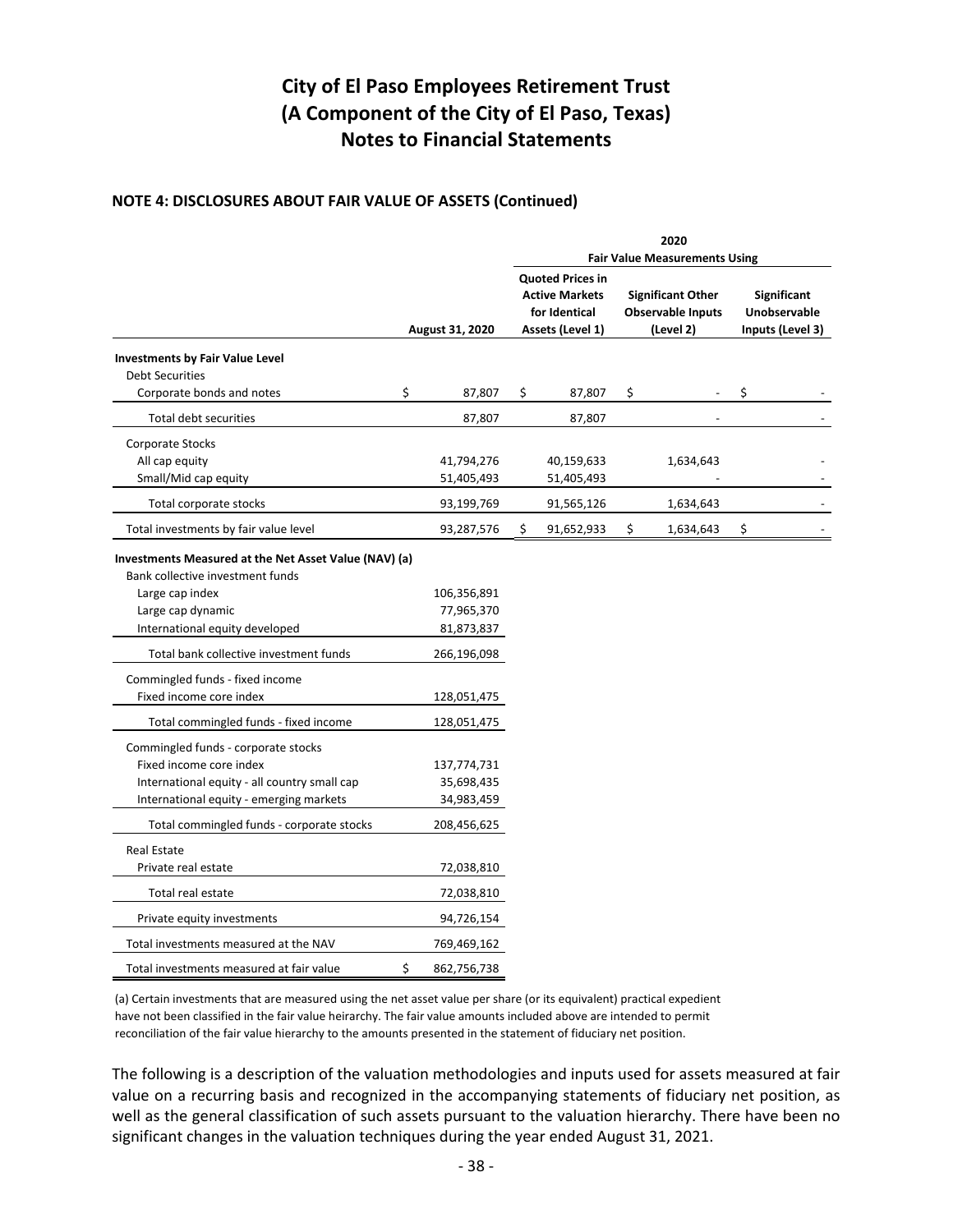### **NOTE 4: DISCLOSURES ABOUT FAIR VALUE OF ASSETS (Continued)**

#### *Investments*

Where quoted market prices are available in an active market, securities are classified within Level 1 of the valuation hierarchy. If quoted market prices are not available, then fair values are estimated by using quoted prices of securities with similar characteristics or independent asset pricing services and pricing models, the inputs of which are market‐based or independently sourced market parameters, including, but not limited to, yield curves, interest rates, volatilities, prepayments, defaults, cumulative loss projections and cash flows. Such securities are classified in Level 2 of the valuation hierarchy.

The valuation method for investments measured at the net asset value (NAV) per share (or its equivalent) is presented on the following table:

|                                                      |    |                      |                    | Redemption<br><b>Frequency (If</b> |                      |
|------------------------------------------------------|----|----------------------|--------------------|------------------------------------|----------------------|
|                                                      |    | <b>Fair Value at</b> | <b>Unfunded</b>    | Currently                          | Redemption           |
|                                                      |    | August 31, 2021      | <b>Commitments</b> | Eligible)                          | <b>Notice Period</b> |
| Large cap index                                      | Ś. | 122,544,365          | \$<br>Ξ.           | Daily                              | 1 day                |
| Large cap dynamic                                    |    | 108,776,932          |                    | Daily                              | Daily                |
| Small/Mid cap equity                                 |    | 60,799,150           | ۰.                 | Daily                              | Daily                |
| International equity - developed                     |    | 94,518,960           |                    | Daily                              | 2 days               |
| Fixed income core index                              |    | 288,144,009          | ٠                  | Daily                              | 2 days               |
| International equity - all country small cap         |    | 47,582,527           |                    | Daily                              | Daily                |
| International equity - emerging markets (commingled) |    | 44,129,307           |                    | Daily                              | 30 days              |
| Private real estate                                  |    | 86,581,226           |                    | Daily                              | 90 days              |
| Private equity investments                           |    | 120,711,148          | 27,513,661         | Daily                              | 5 days               |
| Total investments measured at the NAV                |    | 973,787,624          |                    |                                    |                      |

|                                                      |    |                        |                    | Redemption<br><b>Frequency (If</b> |                      |
|------------------------------------------------------|----|------------------------|--------------------|------------------------------------|----------------------|
|                                                      |    | <b>Fair Value at</b>   | Unfunded           | Currently                          | Redemption           |
|                                                      |    | <b>August 31, 2020</b> | <b>Commitments</b> | Eligible)                          | <b>Notice Period</b> |
| Large cap index                                      | Ś. | 106,356,891            | \$<br>۰            | Daily                              | 1 day                |
| Large cap dynamic                                    |    | 77,965,370             |                    | Daily                              | Daily                |
| International equity - developed                     |    | 81,873,837             | ۰.                 | Daily                              | 2 days               |
| Fixed income core index                              |    | 265,826,206            |                    | Daily                              | 2 days               |
| International equity - all country small cap         |    | 35,698,435             |                    | Daily                              | Daily                |
| International equity - emerging markets (commingled) |    | 34,983,459             | ۰                  | Daily                              | 30 days              |
| Private real estate                                  |    | 72,038,810             |                    | Daily                              | 90 days              |
| Private equity investments                           |    | 94,726,154             | 36,927,328         | Daily                              | 5 days               |
| Total investments measured at the NAV                |    | 769,469,162            |                    |                                    |                      |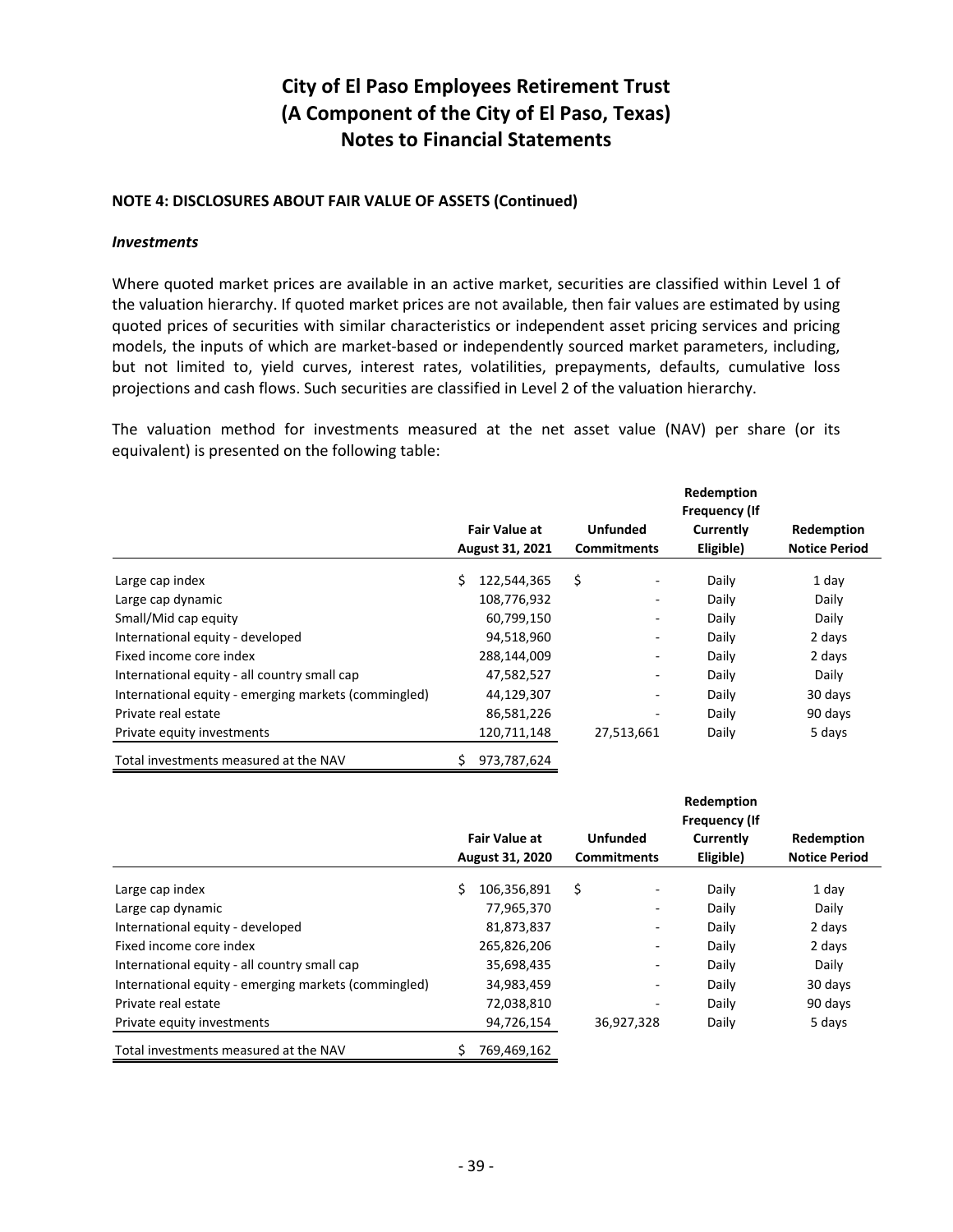#### **NOTE 5: NET PENSION LIABILITY**

The components of the net pension liability of the City at August 31, were as follows:

|                                                                                 | 2021                           |    | 2020                         |
|---------------------------------------------------------------------------------|--------------------------------|----|------------------------------|
| Total pension liability<br>Plan's fiduciary net position                        | 1,108,078,648<br>1,038,684,146 | -S | 1,083,475,771<br>877,989,396 |
| City's net pension liability                                                    | 69,394,502 \$                  |    | 205,486,375                  |
| Plan's fiduciary net position as a percentage<br>of the total pension liability | 93.74%                         |    | 81.03%                       |

#### *Actuarial Assumptions*

The total pension liability as of August 31, 2021 and 2020, was determined based on July 1, 2020 and July 1, 2018 data, respectively using the following actuarial assumptions:

| Cost of living benefits increases | <b>None</b>                                     |
|-----------------------------------|-------------------------------------------------|
| Inflation                         | 3.0%                                            |
| Salary increases                  | 3.0%, average, including inflation              |
| Investment rate of return         | 7.5%, compounded annually, net of expenses      |
| Actuarial cost method             | Entry-age-normal-level percentage of pay        |
| Asset valuation method            | Plan invested assets are reported at fair value |

Mortality rates for non‐disabled participants are based on the RP‐2014 employee tables with Blue Collar adjustment projected to 2030 using Scale BB. Mortality rates for disabled participants are based on the RP‐2014 Tables for Disabled Lives.

The actuarial assumptions used in the July 1, 2020 and July 1, 2018 valuation were based on the results of an actuarial experience study performed on 2018.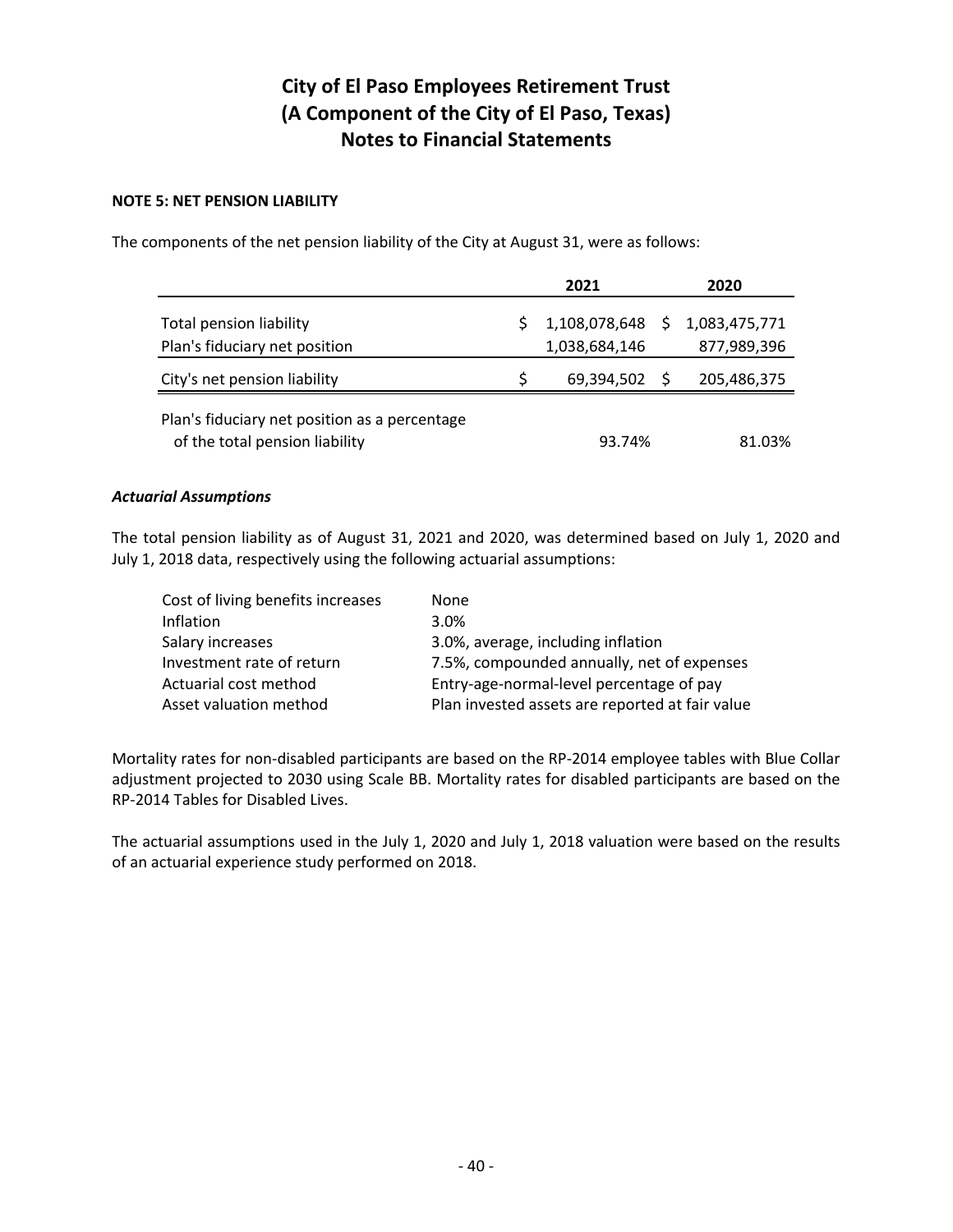### **NOTE 5: NET PENSION LIABILITY (Continued)**

The long‐term expected rate of return on pension fund investments was determined using a building‐ block method in which best-estimate ranges of expected future real rates of return (expected returns, net of pension plan investment expense and inflation) and developed for each major asset class. These ranges are combined to produce the long-term expected rate of return by weighting the expected future real rates of return by the target asset allocation percentage and by adding expected inflation. Best estimates of arithmetic real rates of return for each major asset class included in the pension fund's target asset allocation as of August 31, 2021 (see the discussion of the pension plan's investment policy) are summarized in the following table:

|                      | <b>Long-term Expected</b>  |  |  |  |  |  |  |
|----------------------|----------------------------|--|--|--|--|--|--|
| <b>Asset Class</b>   | <b>Real Rate of Return</b> |  |  |  |  |  |  |
| Domestic equity      | 6.98%                      |  |  |  |  |  |  |
| International equity | 5.27%                      |  |  |  |  |  |  |
| Fixed income         | 1.07%                      |  |  |  |  |  |  |
| Real estate          | 5.73%                      |  |  |  |  |  |  |
| Private equity       | 9.65%                      |  |  |  |  |  |  |
| Alternatives         | 4.48%                      |  |  |  |  |  |  |

### *Discount Rate*

The discount rate used to measure the total pension liability was 7.25%. The projection of cash flows used to determine the discount rate assumed that contributions will be based on the rates established by Ordinance. Based on those assumptions, the plan's fiduciary net position was projected to be available to make all projected future benefit payments of current plan members. Therefore, the longterm expected rate of return on plan investments was applied to all periods of projected benefit payments to determine the total pension liability in accordance with the method prescribed by GASB 67. In the event benefit payments are not covered by the plan's fiduciary net position, a municipal bond rate would be used to discount the benefit payments not covered by the plan's fiduciary net position. The S&P Municipal Bond 20‐Year High Grade Index rate was 2.40% as of August 31, 2021. The corresponding rate was 2.07% as of August 31, 2020.

### *Sensitivity of the Net Pension Liability to Changes in the Discount Rate*

The following presents the net pension liability as of August 31, 2021, calculated using the discount rate of 7.25%, as well as what the net pension liability would be if it were calculated using a discount rate that is 1‐percentage‐point lower (6.25%) or 1‐percentage‐point higher (8.25%) than the current rate:

|                              | <b>1% Decrease</b><br>6.25% |  | <b>Current Discount</b><br>Rate 7.25% | 1% Increase<br>8.25% |                |  |
|------------------------------|-----------------------------|--|---------------------------------------|----------------------|----------------|--|
| City's net pension liability | 178,417,633 \$              |  | 69.394.502 \$                         |                      | (29, 273, 302) |  |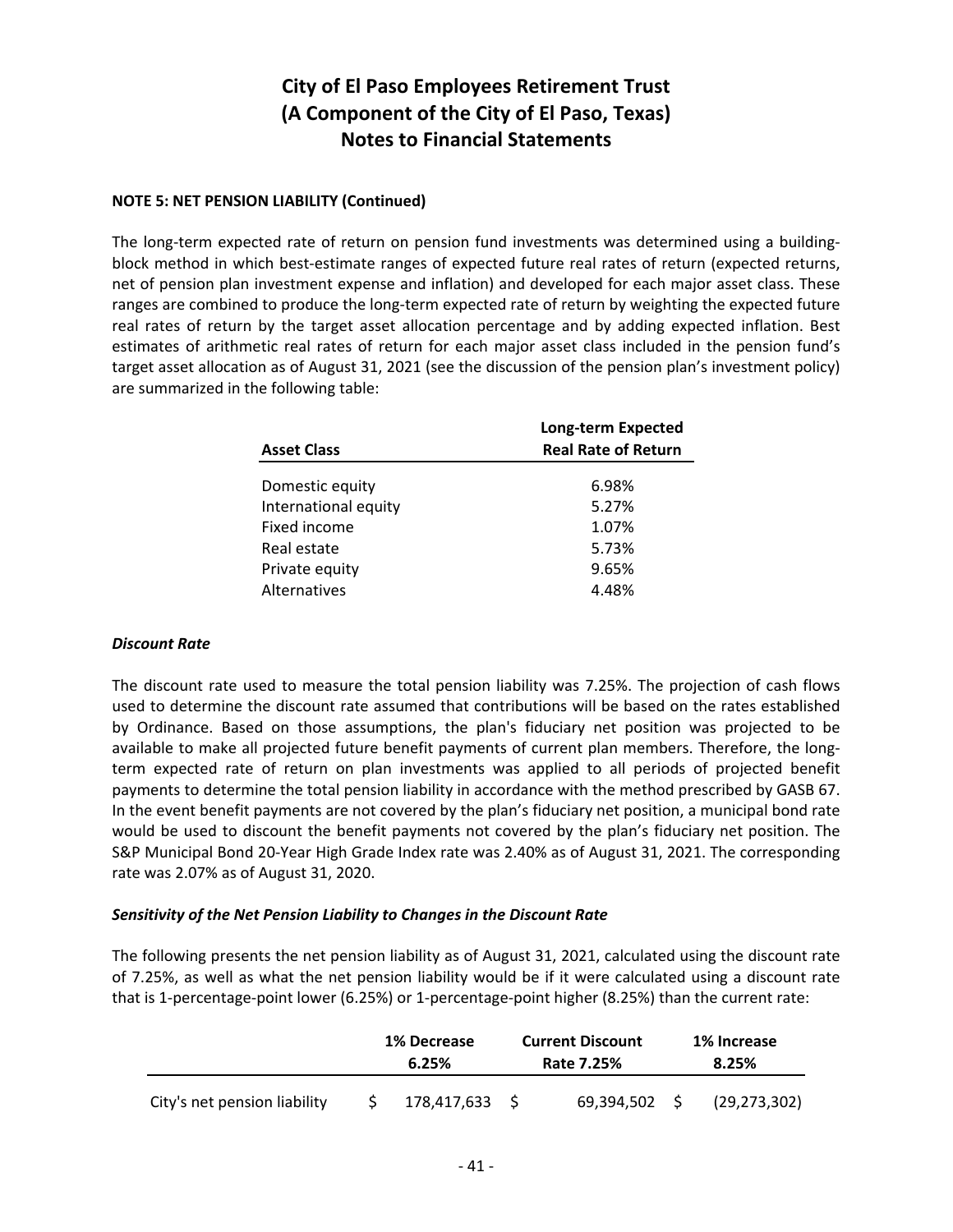### **NOTE 6: CAPITAL ASSETS**

Capital asset activity for the year ended August 31, 2021 was as follows:

|                                                                                                              | <b>Balance</b>                      |    |                                      |    |                  |    | <b>Balance</b>                       |  |  |
|--------------------------------------------------------------------------------------------------------------|-------------------------------------|----|--------------------------------------|----|------------------|----|--------------------------------------|--|--|
|                                                                                                              | August 31, 2020                     |    | <b>Additions</b>                     |    | <b>Deletions</b> |    | August 31, 2021                      |  |  |
| Capital assets not being depreciated<br>Land<br>Construction in progress                                     | \$<br>521,174                       | \$ | 50,500                               | \$ |                  | \$ | 521,174<br>50,500                    |  |  |
| Total capital assets not being<br>depreciated                                                                | 521,174                             |    | 50,500                               |    |                  |    | 571,674                              |  |  |
| Capital assets being depreciated<br><b>Buildings and improvements</b><br>Furniture and equipment<br>Software | 1,468,790<br>301,716<br>835,000     |    | 18,000                               |    |                  |    | 1,468,790<br>301,716<br>853,000      |  |  |
| Total capital assets being<br>depreciated                                                                    | 2,605,506                           |    | 18,000                               |    |                  |    | 2,623,506                            |  |  |
| Less accumulated depreciation<br><b>Buildings and improvements</b><br>Furniture and equipment<br>Software    | (66, 542)<br>(61, 636)<br>(320,083) |    | (35, 197)<br>(24, 591)<br>(170, 600) |    |                  |    | (101, 739)<br>(86, 227)<br>(490,683) |  |  |
| Total accumulated depreciation                                                                               | (448,261)                           |    | (230, 388)                           |    |                  |    | (678, 649)                           |  |  |
| Total capital assets, net of<br>depreciation                                                                 | \$<br>2,678,419                     | S  | (161,888)                            | \$ |                  | Ş  | 2,516,531                            |  |  |

Depreciation expense of \$230,388 for the year ended August 31, 2021 was charged to administrative expenses.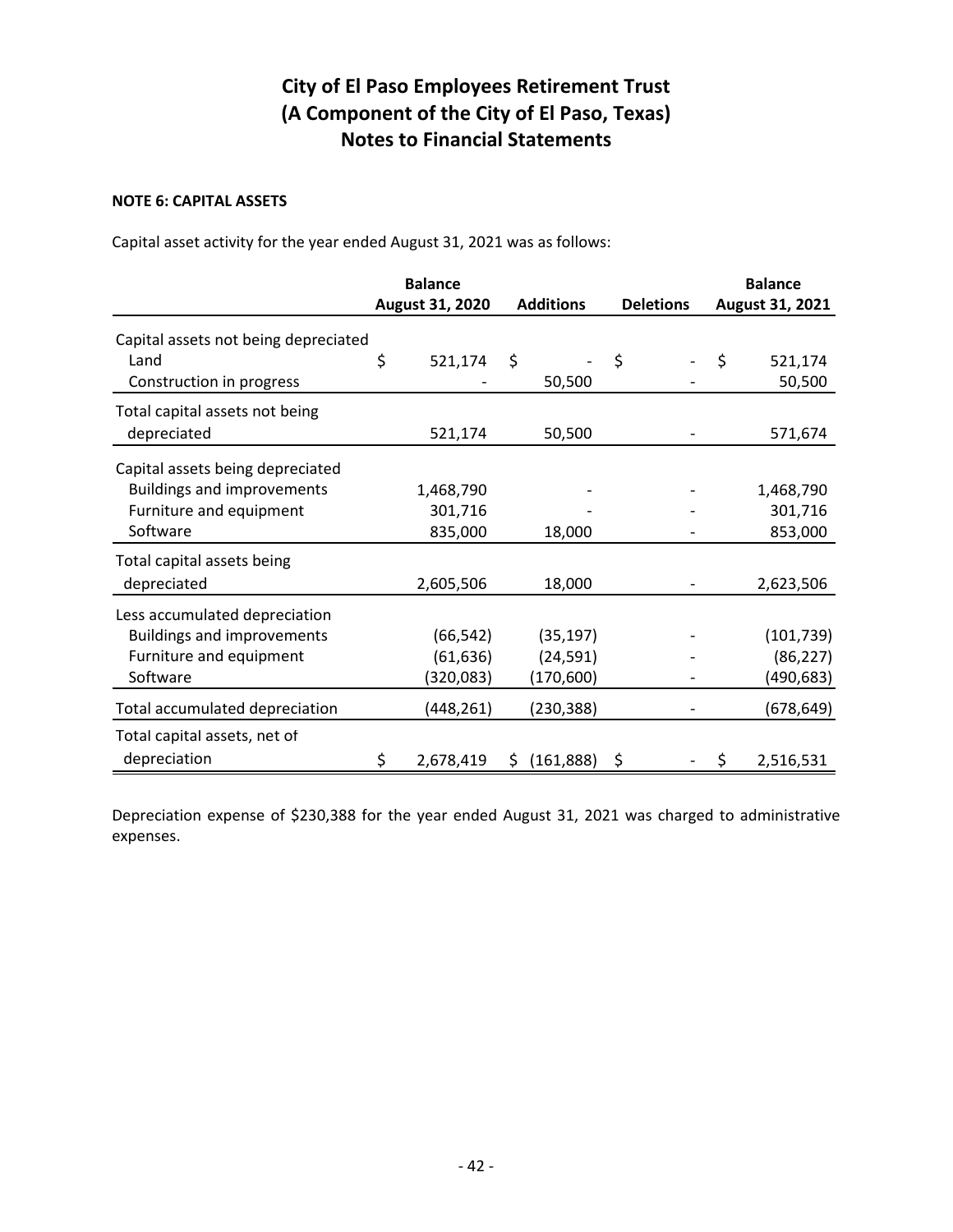### **NOTE 6: CAPITAL ASSETS (Continued)**

Capital asset activity for the year ended August 31, 2020 was as follows:

|                                                                                                              | <b>Balance</b>                     |    |                                     |                  | <b>Balance</b> |                                      |  |
|--------------------------------------------------------------------------------------------------------------|------------------------------------|----|-------------------------------------|------------------|----------------|--------------------------------------|--|
|                                                                                                              | August 31, 2019                    |    | <b>Additions</b>                    | <b>Deletions</b> |                | August 31, 2020                      |  |
| Capital assets not being depreciated<br>Land                                                                 | \$<br>958,774                      | \$ |                                     | \$ (437,600)     | \$             | 521,174                              |  |
| Total capital assets not being<br>depreciated                                                                | 958,774                            |    |                                     | (437,600)        |                | 521,174                              |  |
| Capital assets being depreciated<br><b>Buildings and improvements</b><br>Furniture and equipment<br>Software | 1,325,135<br>241,787<br>835,000    |    | 143,655<br>59,929                   |                  |                | 1,468,790<br>301,716<br>835,000      |  |
| Total capital assets being<br>depreciated                                                                    | 2,401,922                          |    | 203,584                             |                  |                | 2,605,506                            |  |
| Less accumulated depreciation<br><b>Buildings and improvements</b><br>Furniture and equipment<br>Software    | (30, 368)<br>(23,040)<br>(153,083) |    | (36, 174)<br>(38, 596)<br>(167,000) |                  |                | (66, 542)<br>(61, 636)<br>(320, 083) |  |
| Total accumulated depreciation                                                                               | (206,491)                          |    | (241, 770)                          |                  |                | (448,261)                            |  |
| Total capital assets, net of<br>depreciation                                                                 | \$<br>3,154,205                    | Ş. | (38, 186)                           | \$ (437,600)     | S              | 2,678,419                            |  |

Depreciation expense of \$241,770 for the year ended August 31, 2020 was charged to administrative expenses.

### **NOTE 7: FUND TERMINATION**

Although not anticipated, should the Fund terminate at some future time, its net position generally will not be available on a pro rata basis to provide participants' benefits. Whether a particular participant's accumulated benefits will be paid depends on the priority of those benefits. Benefits under the Fund are not guaranteed by the Pension Benefit Guaranty Corporation.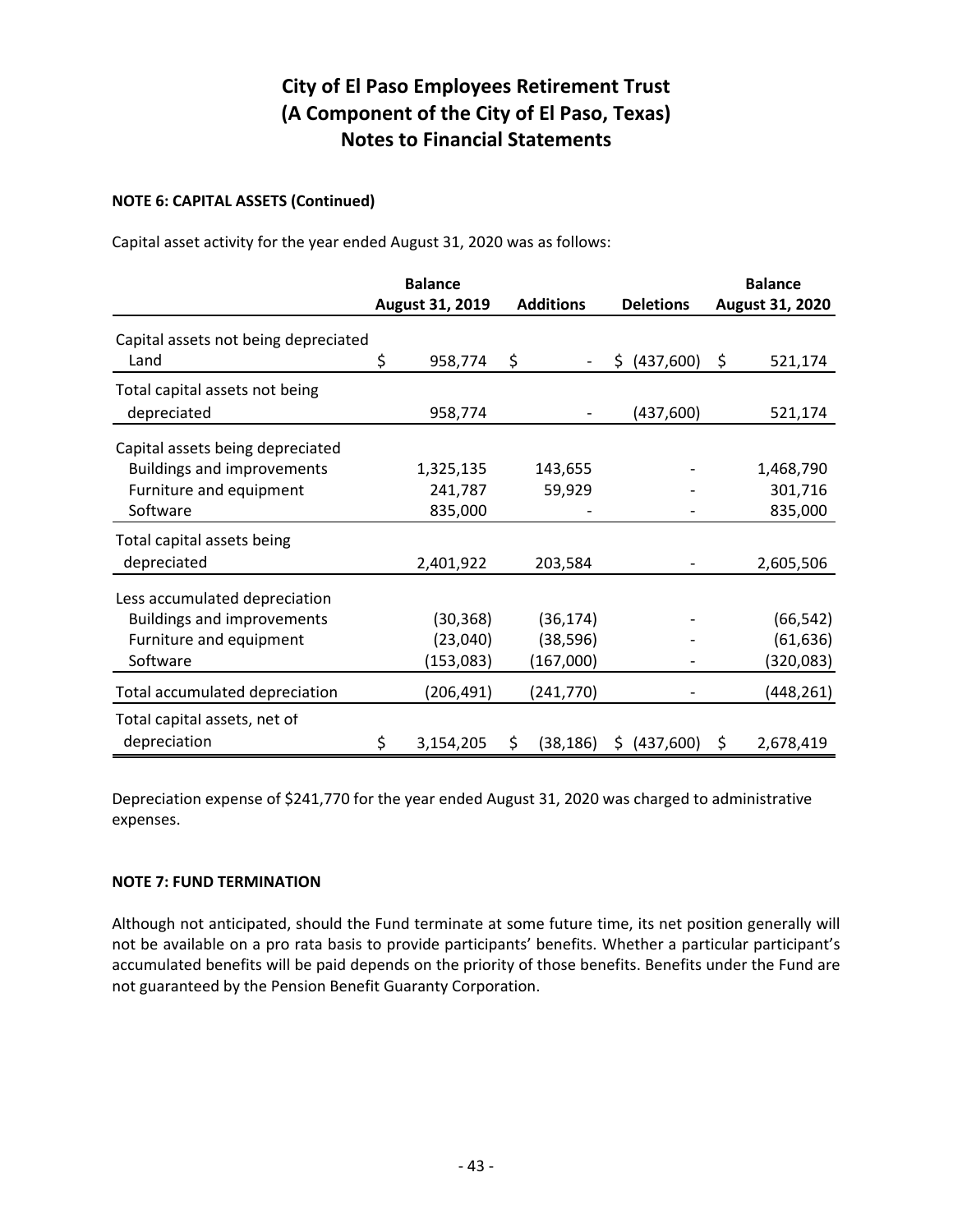#### **NOTE 8: PLAN TAX STATUS AND ERISA**

The Fund is a Public Employees' Retirement System ("PERS") and is exempt from federal income taxes and the provisions of the *Employee Retirement Income Security Act of 1974* ("ERISA"). Additionally, the Plan obtained its latest determination letter on May 29, 2013, in which the Internal Revenue Service stated that the Plan and related trust, as then designed, were in compliance with the applicable requirements of the *Internal Revenue Code* ("IRC") and therefore not subject to tax. The Plan has been amended since receiving the determination letter. However, the plan administrator believes that the Plan and related trust are currently designed and being operated in compliance with the applicable requirements of the IRC.

#### **NOTE 9: RELATED PARTY TRANSACTIONS**

An affiliate of the Fund's custodian is an investment manager for the Fund, which managed \$446,512,547 and \$356,022,455 of the Fund's investments at August 31, 2021 and 2020, respectively. As of August 31, 2021 and 2020, the Fund accrued investment management fees of \$48,619 and \$55,645, respectively, for the services of that investment manager. For the years ended August 31, 2021 and 2020, the Fund incurred \$321,132 and \$466,402, respectively, in management fees with this investment manager.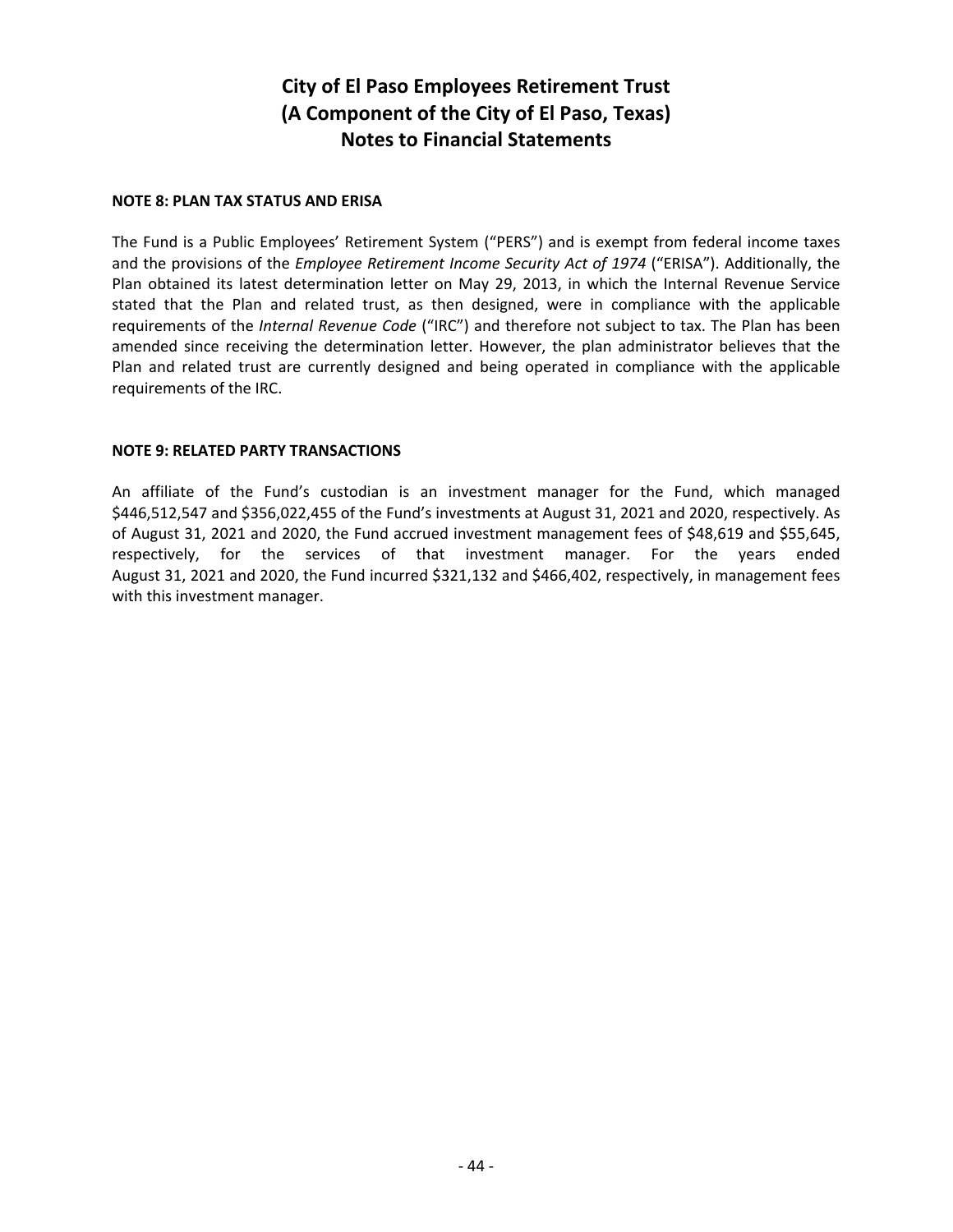**Required Supplementary Information**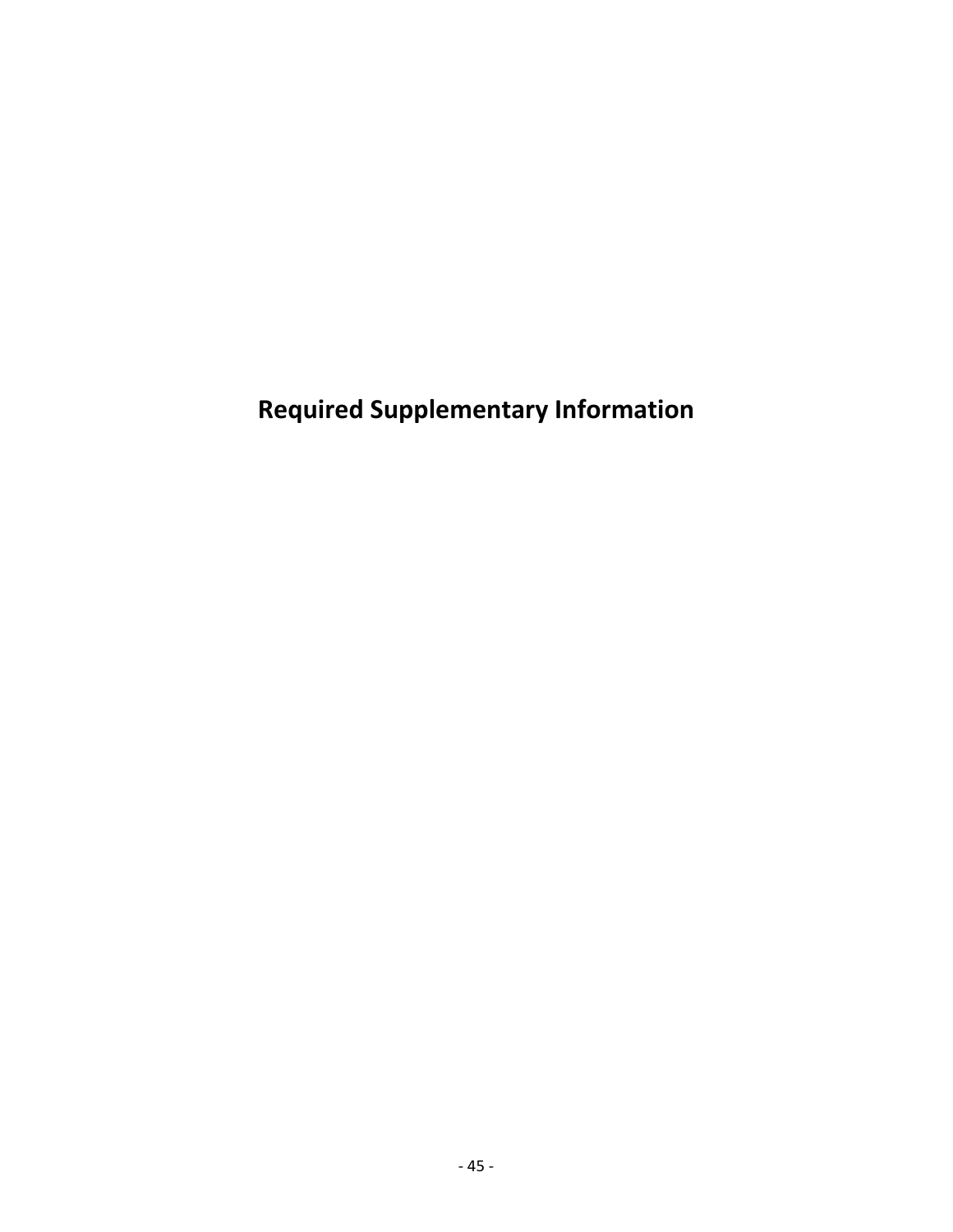## **City of El Paso Employees Retirement Trust (A Component of the City of El Paso, Texas) Schedule of Changes in Net Pension Liability and Related Ratios**

| For the year ended August 31,                              | 2021              | 2020 |                 |    | 2019            |
|------------------------------------------------------------|-------------------|------|-----------------|----|-----------------|
|                                                            |                   |      |                 |    |                 |
| <b>Total Pension Liability</b>                             |                   |      |                 |    |                 |
| Service cost                                               | \$<br>20,839,564  | \$   | 21,392,493      | \$ | 20,769,411      |
| Interest                                                   | 77,447,854        |      | 78,045,365      |    | 75,886,822      |
| Difference between expected                                |                   |      |                 |    |                 |
| and actual experience                                      | 1,526,057         |      |                 |    |                 |
| Changes of assumptions                                     | 20,343            |      |                 |    |                 |
| Benefit payments, including refunds of                     |                   |      |                 |    |                 |
| employee contributions                                     | (75, 230, 941)    |      | (70, 348, 910)  |    | (66, 648, 577)  |
| Net change in total pension liability                      | 24,602,877        |      | 29,088,948      |    | 30,007,656      |
| Total pension liability, beginning of year                 | 1,083,475,771     |      | 1,054,386,823   |    | 1,024,379,167   |
| Total pension liability, end of year (a)                   | \$1,108,078,648   |      | \$1,083,475,771 |    | \$1,054,386,823 |
| <b>Plan Fiduciary Net Position</b>                         |                   |      |                 |    |                 |
| Contributions - employer                                   | \$<br>25,603,188  | S.   | 25,296,642      |    | 26424696        |
| Contributions - plan member                                | 15,099,360        |      | 16,114,139      |    |                 |
| Net investment income                                      |                   |      |                 |    | 15,746,549      |
|                                                            | 202,050,667       |      | 102,470,526     |    | 12,819,847      |
| Benefit payments, including refunds of                     |                   |      |                 |    |                 |
| employee contributions                                     | (79, 617, 251)    |      | (70, 376, 992)  |    | (66, 571, 770)  |
| Administrative expenses                                    | (2,441,214)       |      | (2, 138, 910)   |    | (1,761,619)     |
| Net change in plan fiduciary net position                  | 160,694,750       |      | 71,365,405      |    | (13, 342, 297)  |
| Plan fiduciary net position, beginning of year             | 877,989,396       |      | 806,623,991     |    | 819,966,288     |
| Plan fiduciary net position, end of year (b)               | \$1,038,684,146   | S    | 877,989,396     |    | 806,623,991     |
| City's net pension liability, end of year = $(a) - (b)$ \$ | 69,394,502        | Ś.   | 205,486,375     | Ś  | 247,762,832     |
| Plan's fiduciary net position as a % of total              |                   |      |                 |    |                 |
| pension liability                                          | 93.74%            |      | 81.03%          |    | 76.50%          |
| <b>Covered payroll</b>                                     | \$<br>171,985,126 | \$   | 177,409,564     | \$ | 172,242,295     |
| Plan's net pension liability as a %                        |                   |      |                 |    |                 |
| of covered payroll                                         | 40.35%            |      | 115.83%         |    | 143.85%         |

### **Notes to Schedule:**

*Changes of assumptions:* There were no assumption changes since the last actuarial valuation.

Schedule is intended to show information for 10 years. However, until a full 10‐year trend is complied, years for which the information is available will be presented.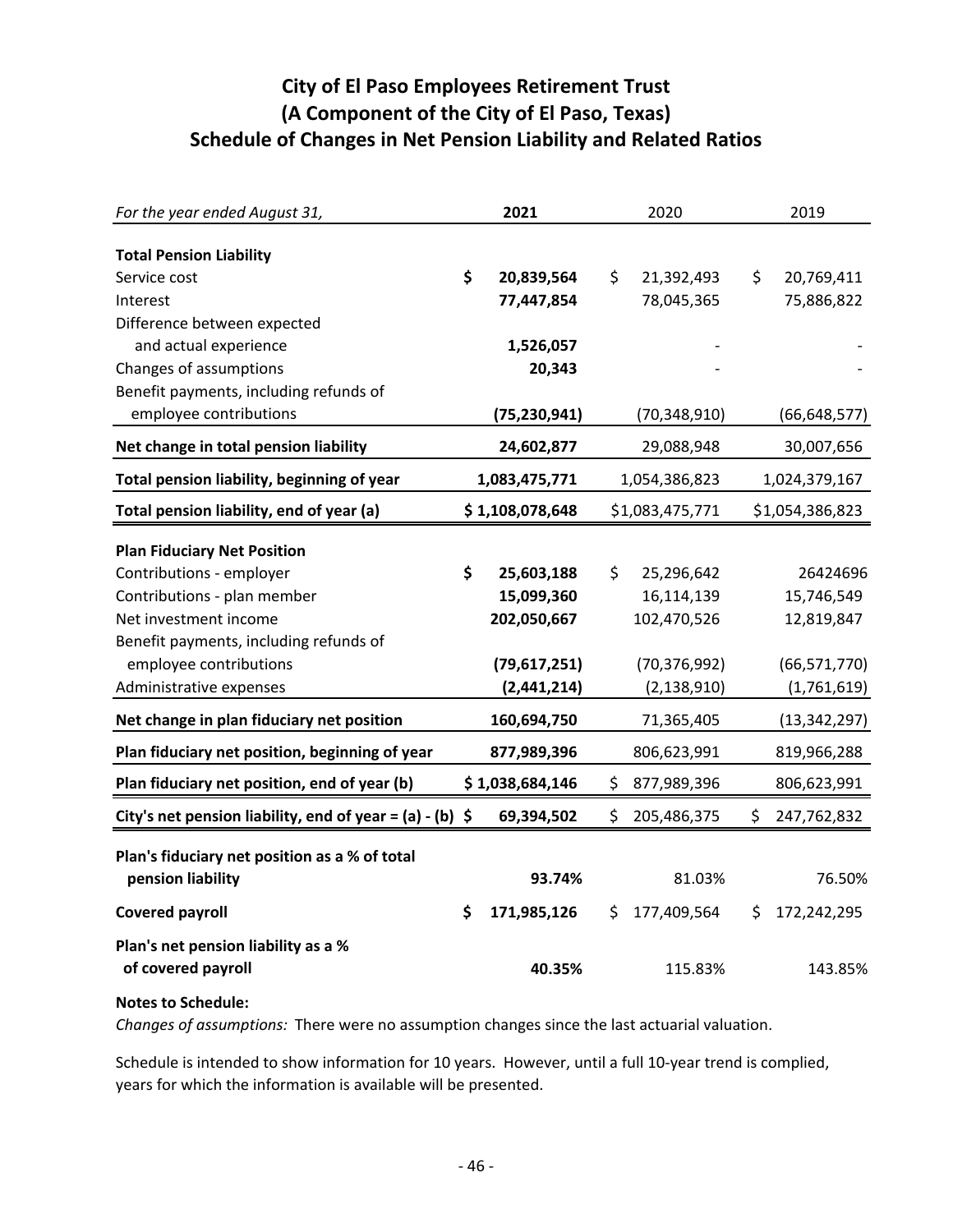| 2018              | 2017              | 2016                         | 2015              | 2014 |                |
|-------------------|-------------------|------------------------------|-------------------|------|----------------|
|                   |                   |                              |                   |      |                |
| \$<br>20,418,111  | \$<br>20,418,111  | \$<br>23,021,764             | \$<br>22,243,250  | \$   | 20,691,396     |
| 72,439,238        | 70,199,486        | 66,845,529                   | 64,244,529        |      | 61,812,817     |
|                   |                   |                              |                   |      |                |
| 16,640,620        |                   | (22, 728, 241)<br>37,572,898 | 115,295           |      | 4,691,256      |
|                   |                   |                              |                   |      |                |
| (61, 114, 382)    | (60, 394, 115)    | (54,383,629)                 | (50, 788, 937)    |      | (52,592,834)   |
| 48,383,587        | 30,223,482        | 50,328,321                   | 35,814,137        |      | 34,602,635     |
| 975,995,580       | 945,772,098       | 895,443,777                  | 859,629,640       |      | 825,027,005    |
| \$1,024,379,167   | \$<br>975,995,580 | \$<br>945,772,098            | \$<br>895,443,777 | \$   | 859,629,640    |
|                   |                   |                              |                   |      |                |
| \$<br>25,651,488  | \$<br>25,327,071  | \$<br>23,370,111             | \$<br>22,916,913  | \$   | 21,830,044     |
| 15,540,713        | 15,154,341        | 14,886,249                   | 14,595,935        |      | 14,039,600     |
| 65,372,489        | 75,370,973        | 40,260,073                   | (17, 872, 916)    |      | 107,723,189    |
|                   |                   |                              |                   |      |                |
| (61, 114, 382)    | (61,077,565)      | (54, 383, 629)               | (50, 788, 937)    |      | (52, 592, 834) |
| (2,036,643)       | (1,325,640)       | (1, 417, 530)                | (1, 355, 351)     |      | (1, 143, 272)  |
| 43,413,665        | 53,449,180        | 22,715,274                   | (32,504,356)      |      | 89,856,727     |
| 776,552,623       | 723,103,443       | 700,388,169                  | 732,892,525       |      | 643,035,798    |
| \$<br>819,966,288 | \$<br>776,552,623 | \$<br>723,103,443            | \$<br>700,388,169 | \$   | 732,892,525    |
| \$<br>204,412,879 | \$<br>199,442,957 | \$<br>222,668,655            | \$<br>195,055,608 | \$   | 126,737,115    |
|                   |                   |                              |                   |      |                |
| 80.05%            | 79.57%            | 76.46%                       | 78.22%            |      | 85.26%         |
| \$<br>167,255,529 | \$<br>161,026,109 | \$<br>156,336,028            | \$<br>158,990,084 | \$   | 153,613,308    |
|                   |                   |                              |                   |      |                |
| 122.22%           | 123.86%           | 142.43%                      | 122.68%           |      | 82.50%         |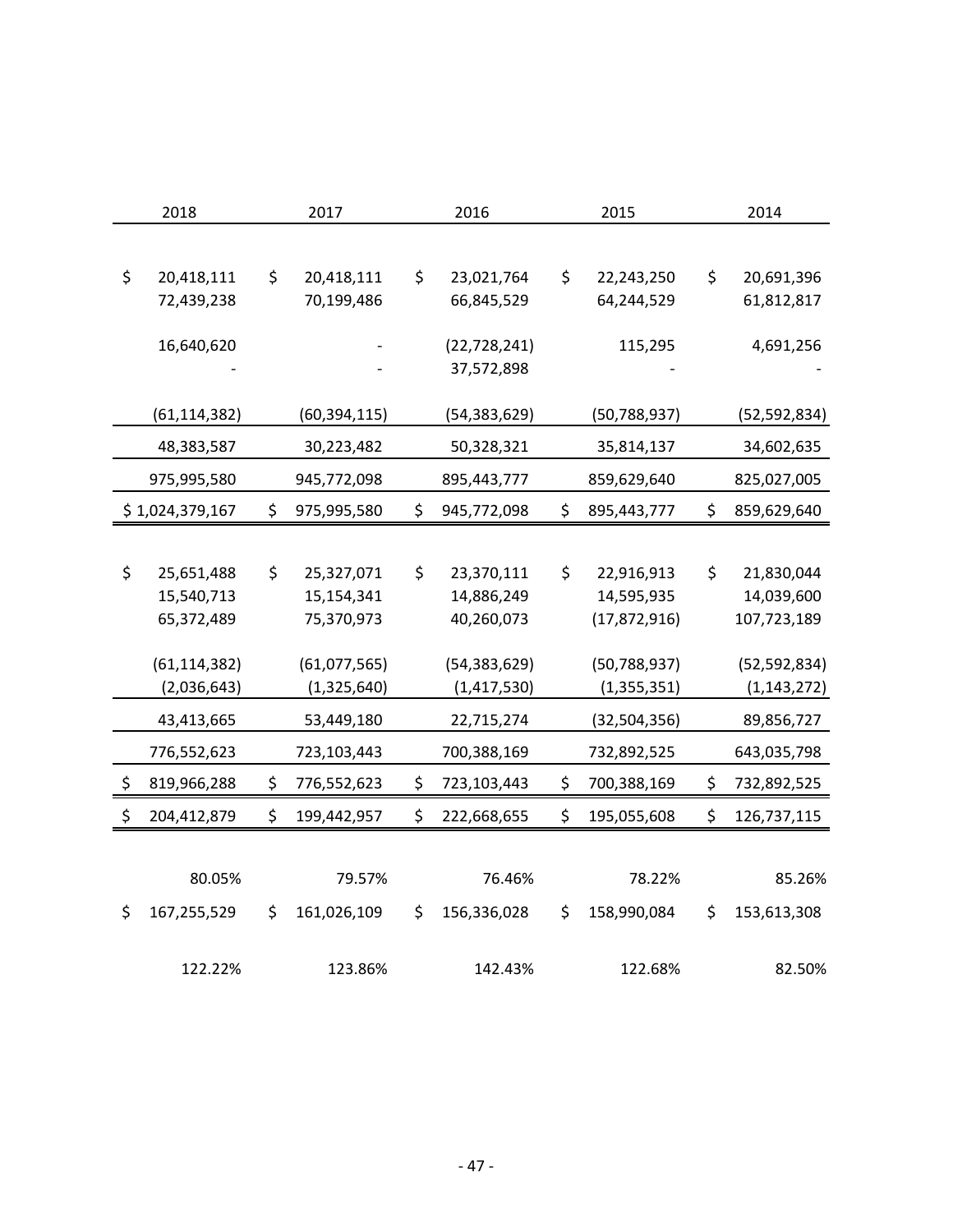# **City of El Paso Employees Retirement Trust (A Component of the City of El Paso, Texas) Schedule of Employer Contributions**

| For the year ended August 31,               | 2021             | 2020          | 2019          |
|---------------------------------------------|------------------|---------------|---------------|
| Actuarially determined contributions (ADC)* | 19,812,687<br>S. | \$17,568,714  | \$16,488,437  |
| Contributions related to the ADC            | 25,416,971       | 27,369,717    | 25,761,130    |
| Contributions deficiency (excess)           | (5,604,284)      | (9,801,003)   | (9, 272, 693) |
| Covered payroll (payroll)                   | \$171,985,126    | \$172,242,295 | \$167,255,529 |
| Contributions as a percentage of payroll    | 14.78%           | 15.89%        | 15.40%        |

\* Based on estimated payroll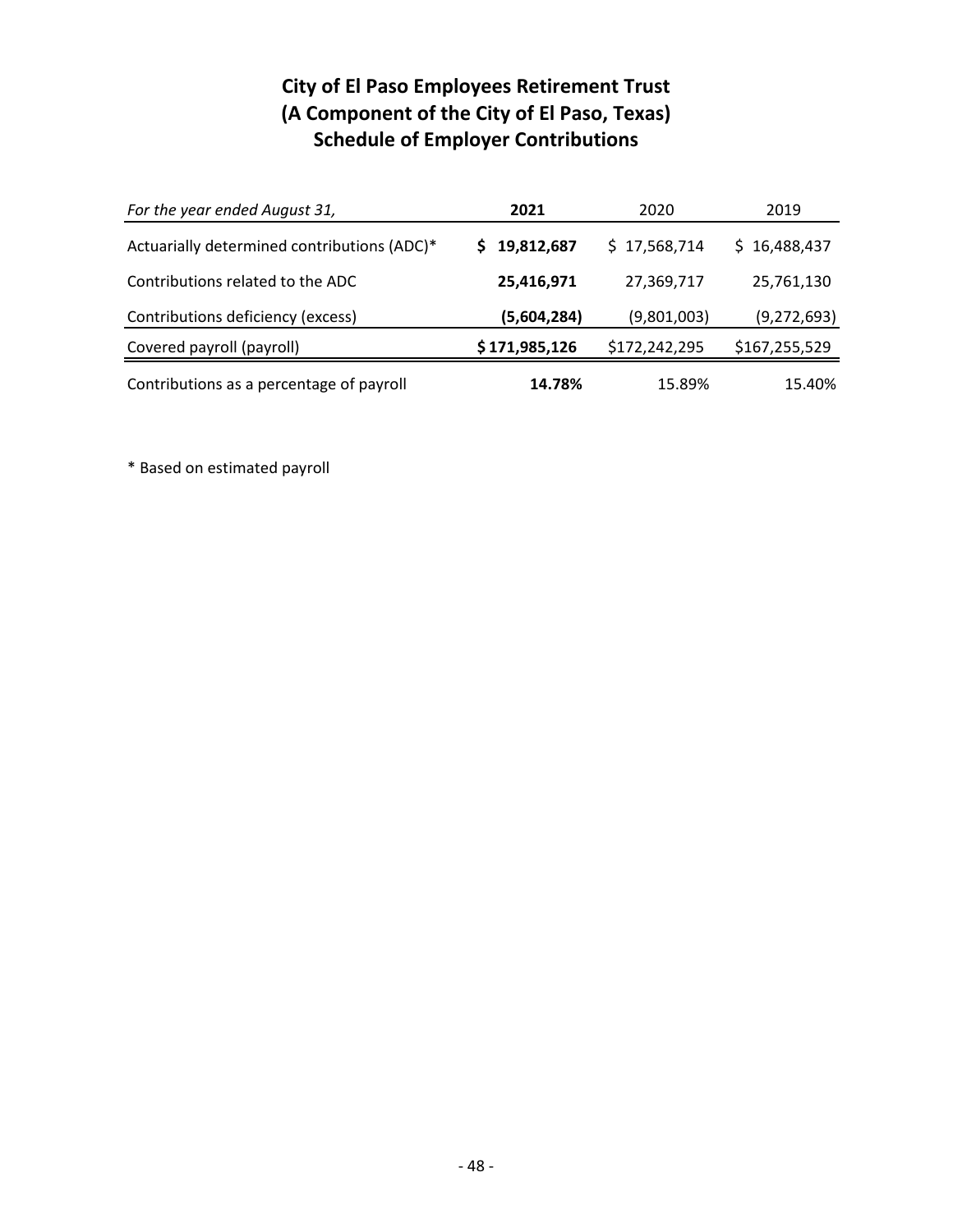| 2018        | 2017        | 2016          | 2015          | 2014        |
|-------------|-------------|---------------|---------------|-------------|
| 16,086,508  | 16,274,581  | 18,306,287    | 18,848,390    | 21,501,985  |
| 25,651,488  | 25,327,071  | 23,370,111    | 22,916,913    | 21,739,159  |
| (9,564,980) | (9,052,490) | (5,063,824)   | (4,068,523)   | (237, 174)  |
| 161,026,108 | 156,336,028 | \$158,990,084 | \$153,613,608 | 152,911,275 |
| 15.93%      | 16.20%      | 14.70%        | 14.92%        | 14.22%      |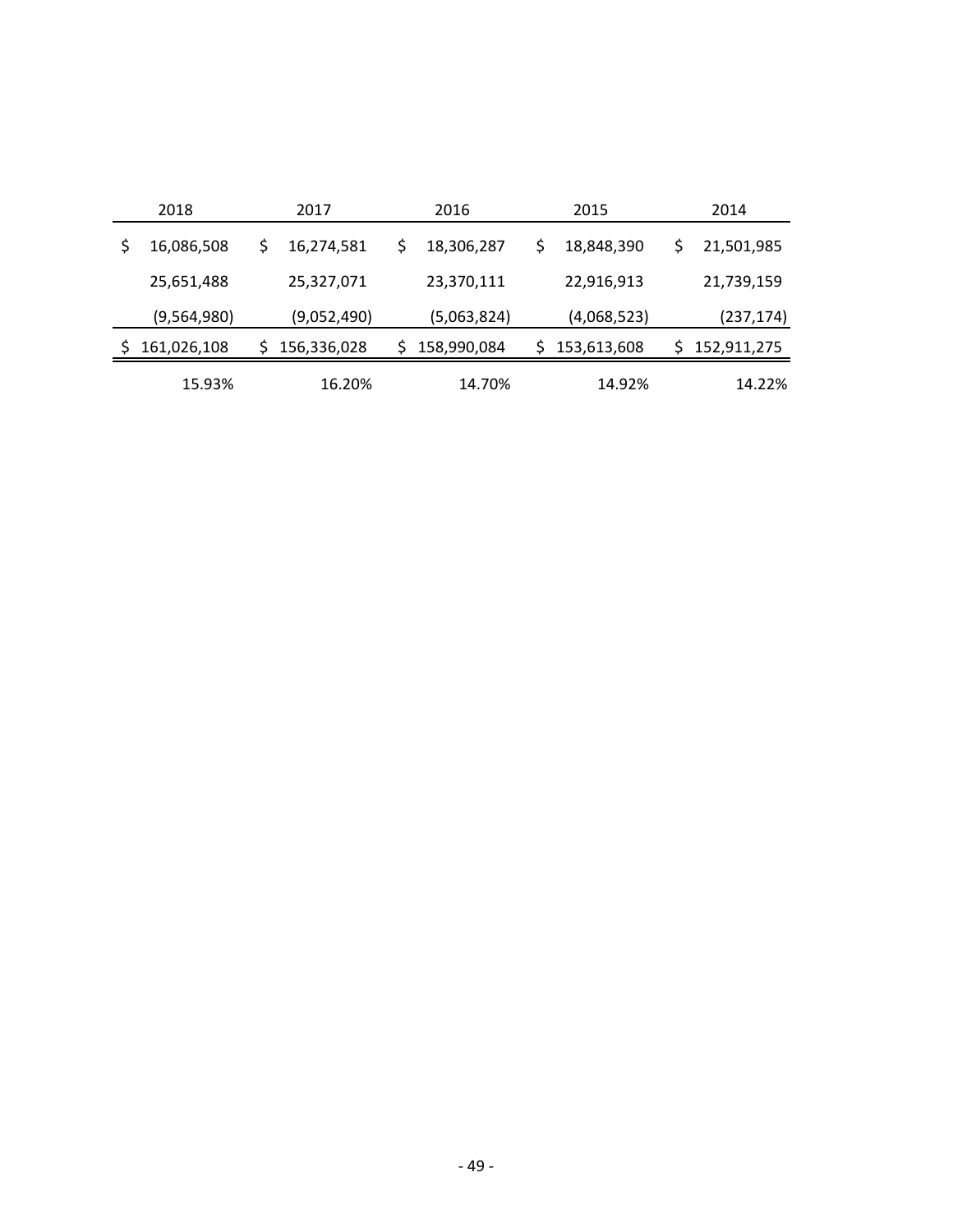## **City of El Paso Employees Retirement Trust (A Component of the City of El Paso, Texas) Schedule of Investment Returns**

|                                       | 2021   | 2020   | 2019  |
|---------------------------------------|--------|--------|-------|
| Annual money-weighted rate of return, |        |        |       |
| net of investment expense             | 19.72% | 12.08% | 1.95% |

**Note:** This schedule is presented to illustrate the requirement to show 10 years of information. However, until a full 10‐year trend is compiled, years for which the information is available will be presented.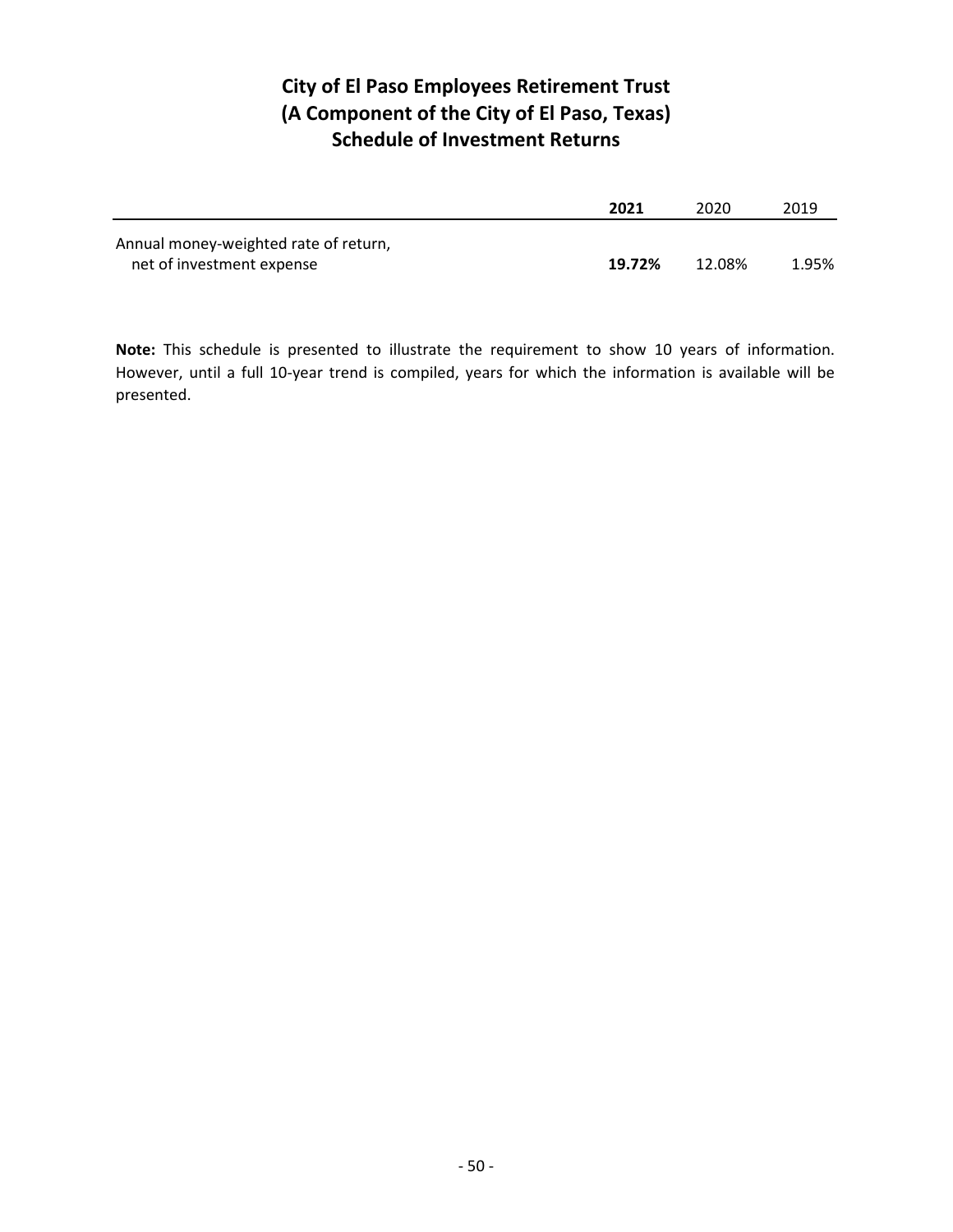| 2018  | 2017   | 2016  | 2015      | 2014   |
|-------|--------|-------|-----------|--------|
|       |        |       |           |        |
| 8.74% | 10.29% | 6.36% | $-2.86\%$ | 17.22% |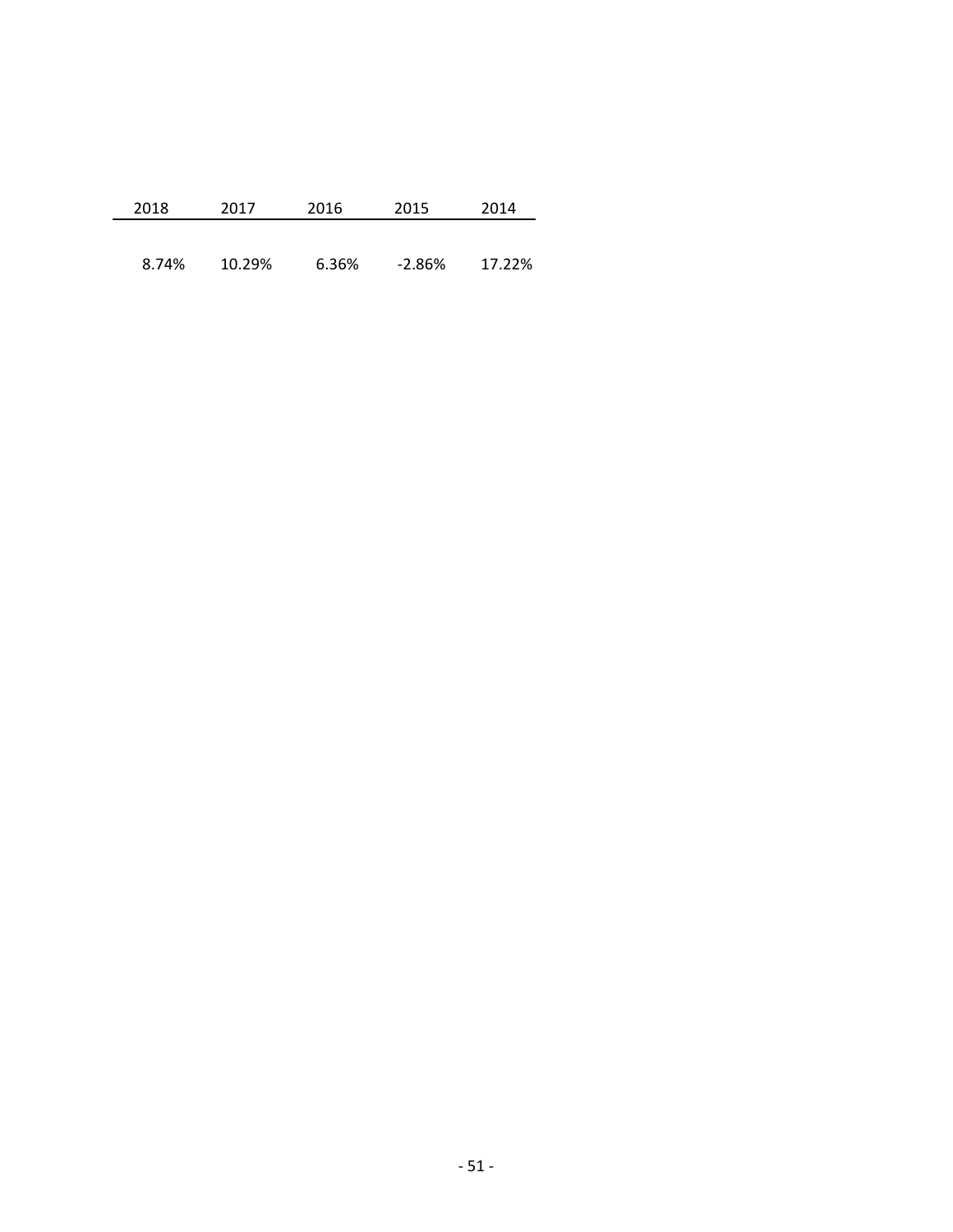THIS PAGE INTENTIONALLY LEFT BLANK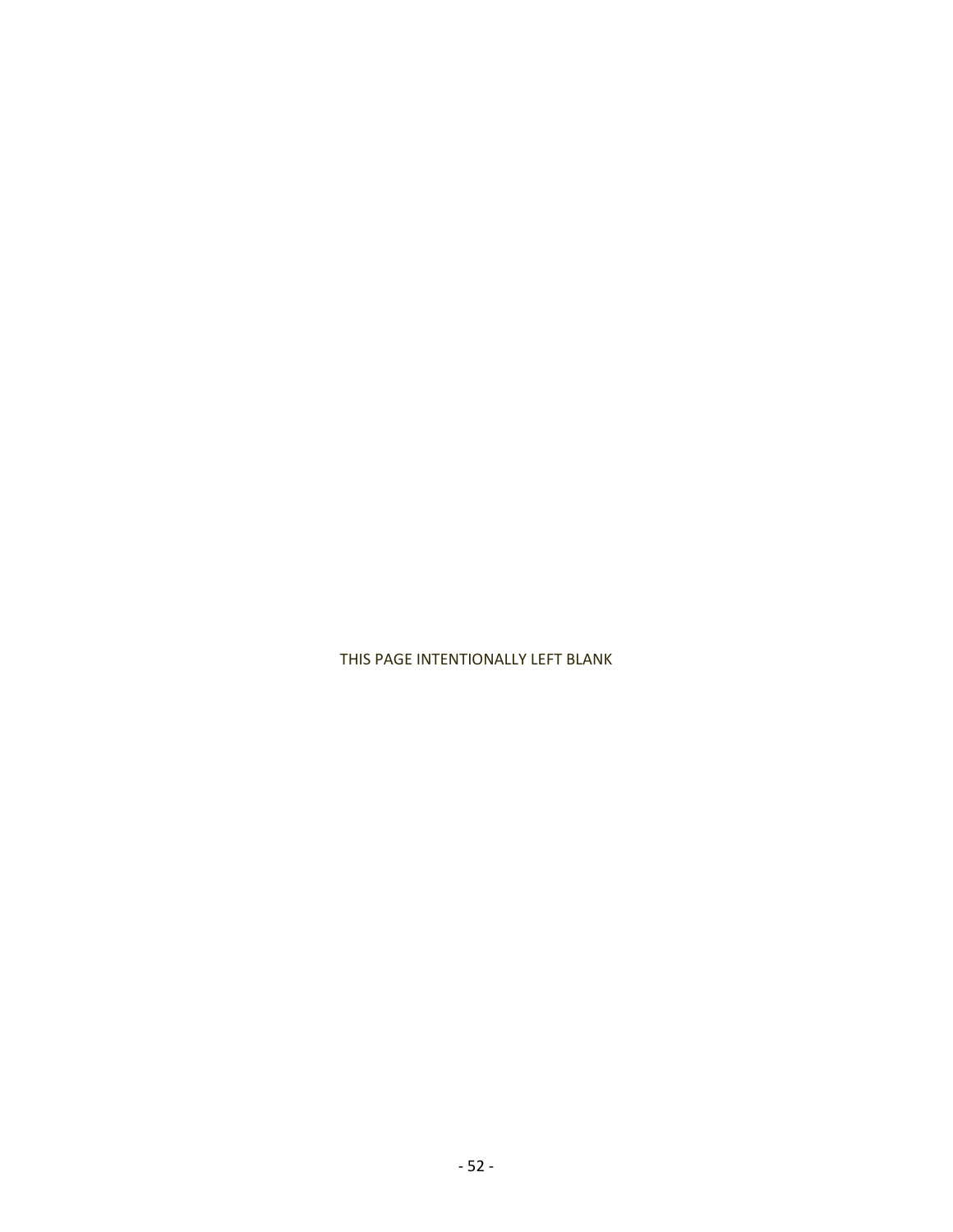**Other Supplementary Information**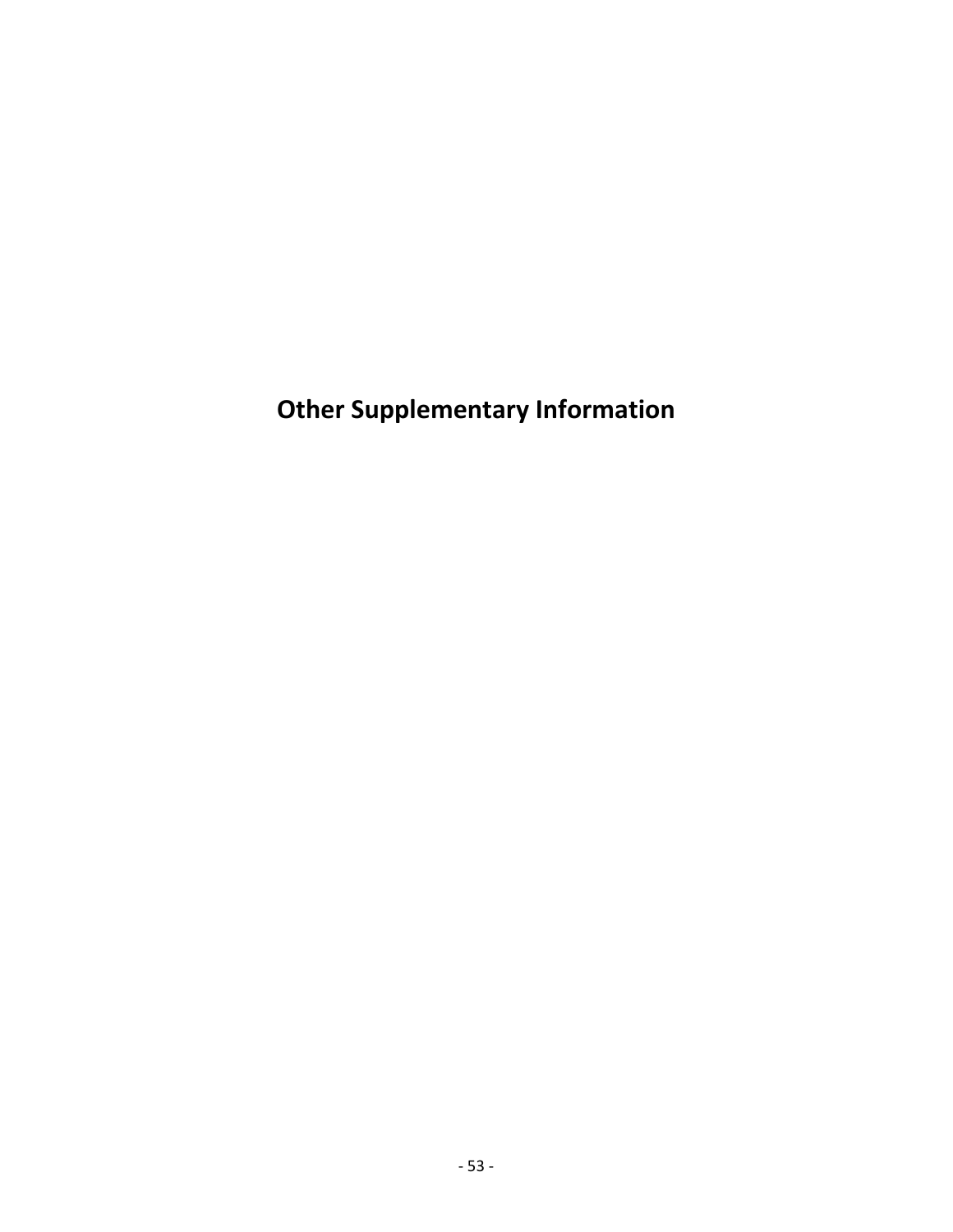## **City of El Paso Employees Retirement Trust (A Component of the City of El Paso, Texas) Comparative Summary of Revenue by Source and Expense by Type**

#### **Revenue by Source\***

| Years<br><b>Ended</b><br>August 31, |   | Interest, Dividends<br>and Net Securities<br>Lending Income | <b>Employer</b><br>Contributions (a) |            |   | <b>Plan Member</b><br>Contributions (a) | <b>Net Appreciation</b><br>(Depreciation) in Fair<br><b>Value of Investments</b> |                | Total         | Employer<br>Contributions as a<br>Percentage of<br><b>Covered Payroll</b> |
|-------------------------------------|---|-------------------------------------------------------------|--------------------------------------|------------|---|-----------------------------------------|----------------------------------------------------------------------------------|----------------|---------------|---------------------------------------------------------------------------|
| 2021                                | Ś | 3,622,157                                                   | S                                    | 25,603,188 | Ś | 15,099,360                              | Ŝ.                                                                               | 201,182,318    | \$245,507,023 | 14.05%                                                                    |
| 2020                                |   | 6.477.162                                                   |                                      | 25,296,642 |   | 16.114.139                              |                                                                                  | 99,563,115     | 147.451.058   | 14.05%                                                                    |
| 2019                                |   | 7.759.257                                                   |                                      | 26.424.696 |   | 15.746.549                              |                                                                                  | 7,981,580      | 57.912.082    | 14.05%                                                                    |
| 2018                                |   | 6,459,227                                                   |                                      | 25,327,071 |   | 15,154,341                              |                                                                                  | 74,716,005     | 121,656,644   | 14.05%                                                                    |
| 2017                                |   | 7.563.107                                                   |                                      | 23.370.111 |   | 14.886.249                              |                                                                                  | 37,856,062     | 83,675,529    | 14.05%                                                                    |
| 2016                                |   | 7,433,579                                                   |                                      | 22,916,913 |   | 14,595,935                              |                                                                                  | (21, 734, 515) | 23,211,912    | 14.05%                                                                    |
| 2015                                |   | 8,039,815                                                   |                                      | 21.830.044 |   | 14.039.600                              |                                                                                  | 103.082.579    | 146.992.038   | 13.45%                                                                    |
| 2014                                |   | 9,096,062                                                   |                                      | 20,499,707 |   | 13,328,629                              |                                                                                  | 63,890,162     | 106,814,560   | 12.85%                                                                    |
| 2013                                |   | 5,162,832                                                   |                                      | 19,181,091 |   | 12,607,172                              |                                                                                  | 43.642.344     | 80,593,439    | 12.25%                                                                    |

\* Excludes increase (decrease) in commission credits receivable

**Years**

#### **Expenses by Type**

| <b>Ended</b> |                 |            | Administrative |                |    |                     |    |                      |            |  |  |
|--------------|-----------------|------------|----------------|----------------|----|---------------------|----|----------------------|------------|--|--|
| August 31,   | <b>Benefits</b> |            |                | <b>Refunds</b> |    | Investment Fees (b) |    | <b>Expenses</b>      | Total      |  |  |
| 2021         |                 | 75,728,963 | \$             | 3,804,288      | \$ | 2,753,808           | \$ | $2,441,214$ (c)<br>S | 84,728,273 |  |  |
| 2020         |                 | 66,555,726 |                | 3,737,266      |    | 3,589,807           |    | $2,138,910$ (c)      | 76,021,709 |  |  |
| 2019         |                 | 62,251,632 |                | 4,215,138      |    | 2,987,728           |    | 1,761,619            | 71,216,117 |  |  |
| 2018         |                 | 57,972,792 |                | 3,104,773      |    | 5,783,774           |    | 1,325,640            | 68,186,979 |  |  |
| 2017         |                 | 51,554,209 |                | 2,829,420      |    | 5,104,720           |    | 1,417,530            | 60,905,879 |  |  |
| 2016         |                 | 48,419,841 |                | 2,369,096      |    | 3,510,570           |    | 1,355,351            | 55,654,858 |  |  |
| 2015         |                 | 49,375,280 |                | 3,217,554      |    | 3,336,994           |    | 1,143,272            | 57,073,100 |  |  |
| 2014         |                 | 43,021,060 |                | 2,159,129      |    | 2,932,444           |    | 1,176,347            | 49,288,980 |  |  |

(a) Employee and employer contribution rates are based upon local statutes; contribution rates are note actuarially determined

(b) Investment fees are made up entirely of investment manager fees

(c) Detail listed on Comparative Summary of Administrative Expenses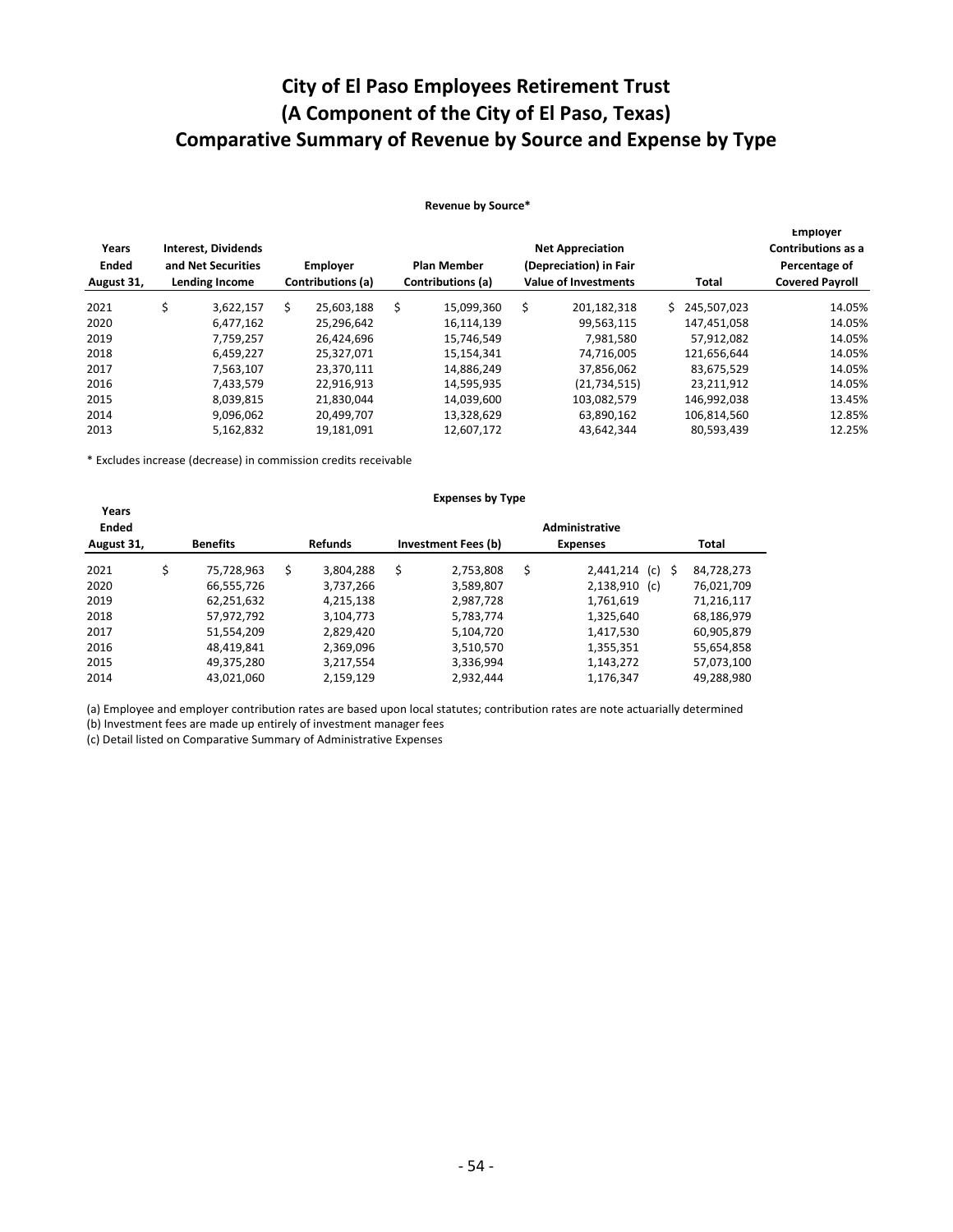# **City of El Paso Employees Retirement Trust (A Component of the City of El Paso, Texas) Comparative Summary of Administrative Expenses For the Years Ended August 31, 2021 and 2020**

|                               | 2021            | 2020 |           |  |
|-------------------------------|-----------------|------|-----------|--|
| Custodian/custodial fees      | \$<br>175,082   | \$   | 62,106    |  |
| Consulting fees               | 379,537         |      | 298,287   |  |
| Legal                         | 361,002         |      | 291,230   |  |
| Travel/education-employee     | 558             |      | 2,138     |  |
| Audit/accounting              | 28,750          |      | 40,000    |  |
| Actuary                       | 50,393          |      | 82,589    |  |
| Wages and benefits            | 785,614         |      | 697,716   |  |
| Other operating expenses      | 366,472         |      | 217,378   |  |
| Miscellaneous                 | 63,418          |      |           |  |
| Depreciation                  | 230,388         |      | 241,770   |  |
| One time fees                 |                 |      | 205,696   |  |
| Total administrative expenses | \$<br>2,441,214 | \$   | 2,138,910 |  |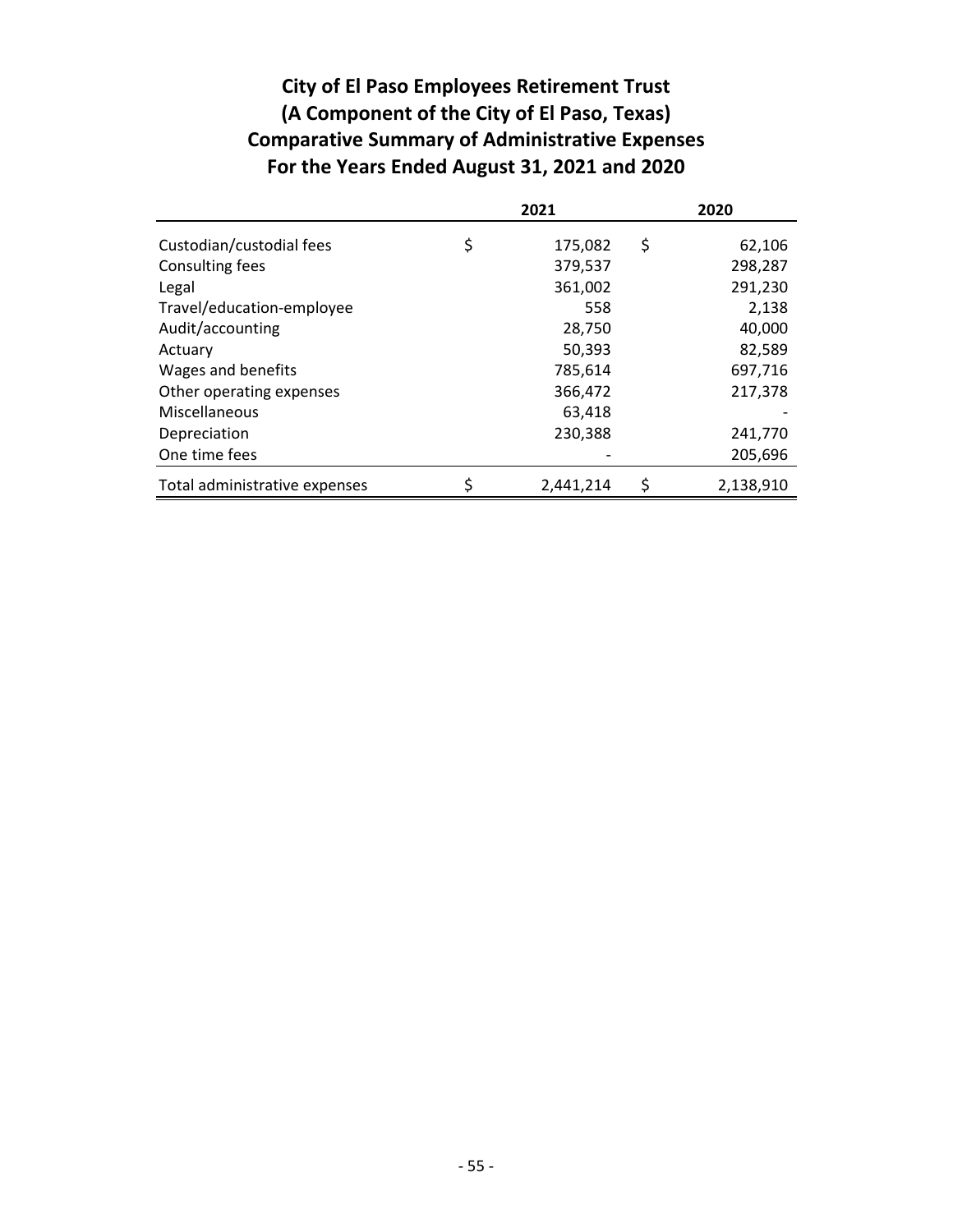# **City of El Paso Employees Retirement Trust (A Component of the City of El Paso, Texas) Schedule of Investment Manager Expenses For the Years Ended August 31, 2021 and 2020**

|                                               | 2021 |                             |    |                   |  |
|-----------------------------------------------|------|-----------------------------|----|-------------------|--|
|                                               |      | <b>Fair Value of Assets</b> |    |                   |  |
|                                               |      | <b>Under Management</b>     |    | <b>Total Fees</b> |  |
| Corporate bonds and notes manager             | \$   |                             | \$ | 29,911            |  |
| Corporate stock managers                      |      | 57,204,722                  |    | 997,334           |  |
| Bank collective investments funds managers    |      | 386,639,407                 |    | 86,788            |  |
| Commingled funds: fixed income funds managers |      | 168,209,104                 |    | 699,892           |  |
| Commingled funds: corporate stocks managers   |      | 211,646,739                 |    | 639,115           |  |
| Private real estate Managers                  |      | 86,581,226                  |    | 254,680           |  |
| Private equity investment managers            |      | 120,711,148                 |    |                   |  |
| Absolute returns investment managers          |      |                             |    | 46,088            |  |
| Master limited partnership Managers           |      |                             |    |                   |  |
| Total                                         |      | 1,030,992,346               |    | 2,753,808         |  |